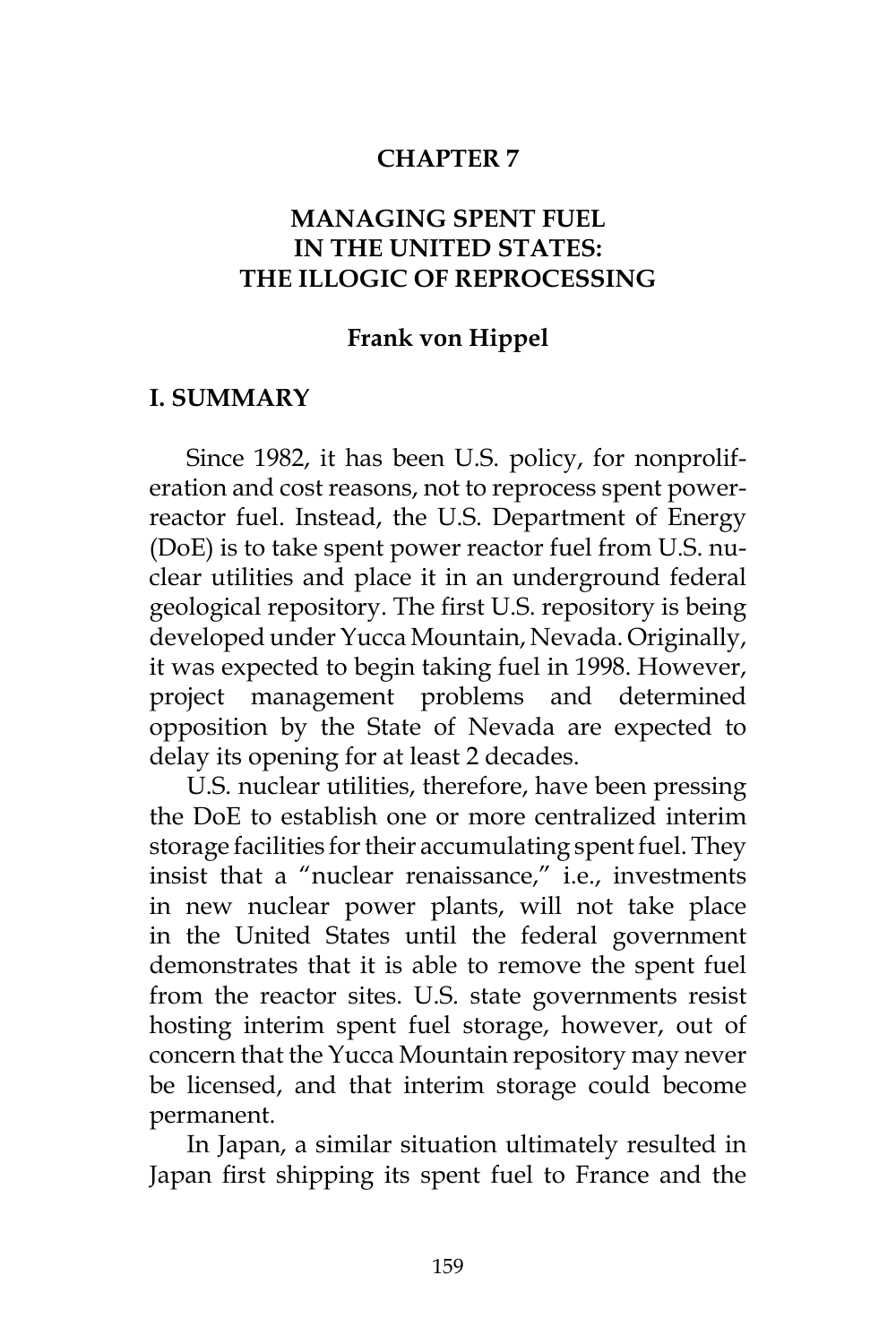United Kingdom to be reprocessed and then building a \$20 billion domestic reprocessing plant to which spent fuel is now being shipped. In 2006, DoE similarly proposed reprocessing as a "solution" to the U.S. spent fuel problem.

Reprocessing of light-water-reactor fuel is being conducted on a large scale in France and in the United Kingdom. Much of the spent fuel that has been reprocessed has been foreign, notably from Germany and Japan, but since France and the United Kingdom require that the radioactive waste from reprocessing be returned to the country of origin, the need for interim radioactive waste storage in their customer countries was only postponed. In Japan, as part of its agreement to host Japan's domestic reprocessing plant, Amori Prefecture has also agreed to accept for interim storage the reprocessing waste returning from Europe to Japan. Germany and other European countries that were having their spent fuel reprocessed in France, Russia and the UK have decided not to renew their reprocessing contracts and instead plan to store their spent fuel until a geological repository can be sited. France plans to continue reprocessing most of its domestic spent fuel and, like Japan, is storing the resulting radioactive waste at its reprocessing site in La Hague. The United Kingdom is shutting down its reprocessing plants.

The construction of plants to reprocess light-waterreactor spent fuel was originally justified in the 1970s as a way to obtain plutonium to start up liquid-sodiumcooled plutonium-breeder reactors that, in theory, could extract 100 times more energy than current generation reactors from a ton of natural uranium. Breeder reactors were expected to be dominant by the year 2000. The transition to breeder reactors did not occur, however, because their capital costs, and those of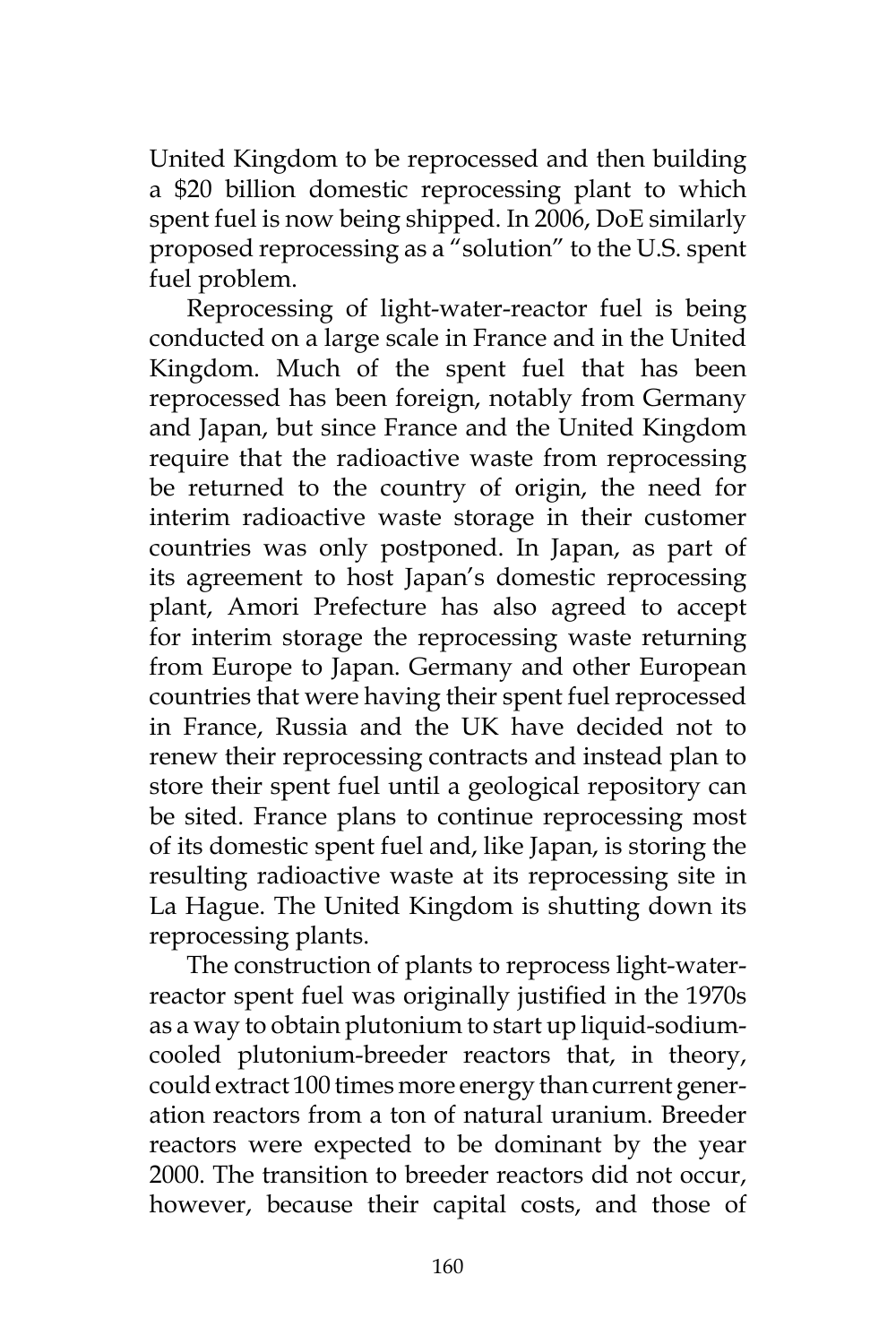reprocessing plants, were much higher than had been projected and because global nuclear generating capacity has grown to only a few percent of the level that was projected in the 1970s. This, along with the discovery of huge deposits of high-grade uranium ore in Australia and Canada, has postponed, for at least a century, concerns about shortages of low-cost uranium. Today, where plutonium is being recycled, it is being recycled as fuel for the light-water reactors (LWRs) from which it was extracted. Even with the cost of the reprocessing ignored as a "sunk cost," plutonium fuel is generally more costly than conventional lowenriched uranium (LEU) fuel.

Worldwide, about half of the plutonium being separated is simply being stockpiled at the reprocessing plants along with the associated high-level waste from reprocessing. In effect, those sites are interim spentfuel storage sites—except that much of the spent fuel is being stored in separated form. As of 2005, the global stockpile of separated civilian plutonium had grown to 250 tons—sufficient to make more than 30,000 nuclear weapons.

The DoE does not plan to recycle in existing LWRs the plutonium that would, according to its proposal, be separated from U.S. spent fuel. Instead, it proposes that the federal government subsidize the construction of tens of sodium-cooled fast-neutron "burner" reactors—basically, except for changes in their core design, the same sodium-cooled reactors that could not compete economically as plutonium breeder reactors. Plutonium—and, in the future, other less abundant transuranic elements extracted from spent LWR fuel would be recycled repeatedly through these reactors until, except for process losses, they were fissioned. The principal advantage claimed from doing this would be less long-lived waste per ton of spent fuel, and that the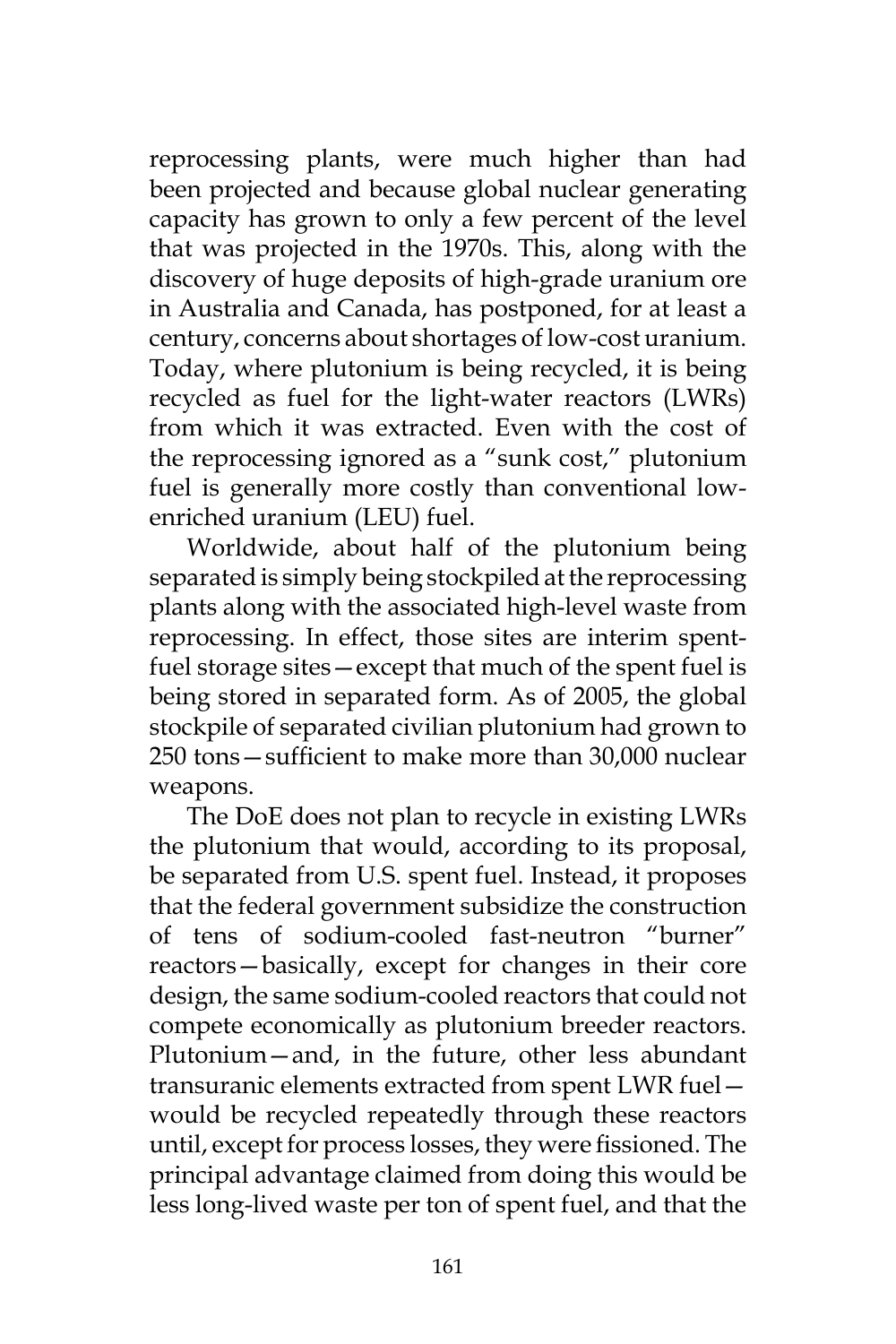residue from more spent fuel could be stored in the Yucca Mountain repository before a second repository would be required. Such a program would be enormously costly, however. The extra cost to deal with just the spent fuel that has already accumulated in the United States was estimated in 1996 by a U.S. National Academy of Sciences study as "likely to be no less than \$50 billion and easily could be over \$100 billion." U.S. nuclear utilities have made clear that these extra costs would have to be funded by the federal government. It is quite possible that the program would stop—as previous efforts to commercialize sodium-cooled reactors have—after only one or two "demonstration" reactors have been built. In this case, the reprocessing plant would simply become an interim storage site for the reprocessed spent fuel—as has happened in the United Kingdom and Russia after their breeder-reactor commercialization programs failed.

The French nuclear combine, AREVA, has proposed that it would be less costly to adopt the French approach with a third-generation combined reprocessing and plutonium-fuel fabrication plant in the United States. This would involve recycling the plutonium once in LWRs. The resulting spent "mixedoxide" (MOX) fuel, which would still contain twothirds as much plutonium as was used to fabricate it, would then remain indefinitely in interim storage at the reprocessing plant. Thus, once again, the reprocessing plant would serve as a costly type of interim spent-fuel storage.

U.S. Government policy turned against reprocessing after India, in 1974, used the first plutonium recovered by its U.S.-assisted reprocessing program to make a nuclear explosion. Reprocessing makes plutonium accessible to would-be nuclear-weapon makers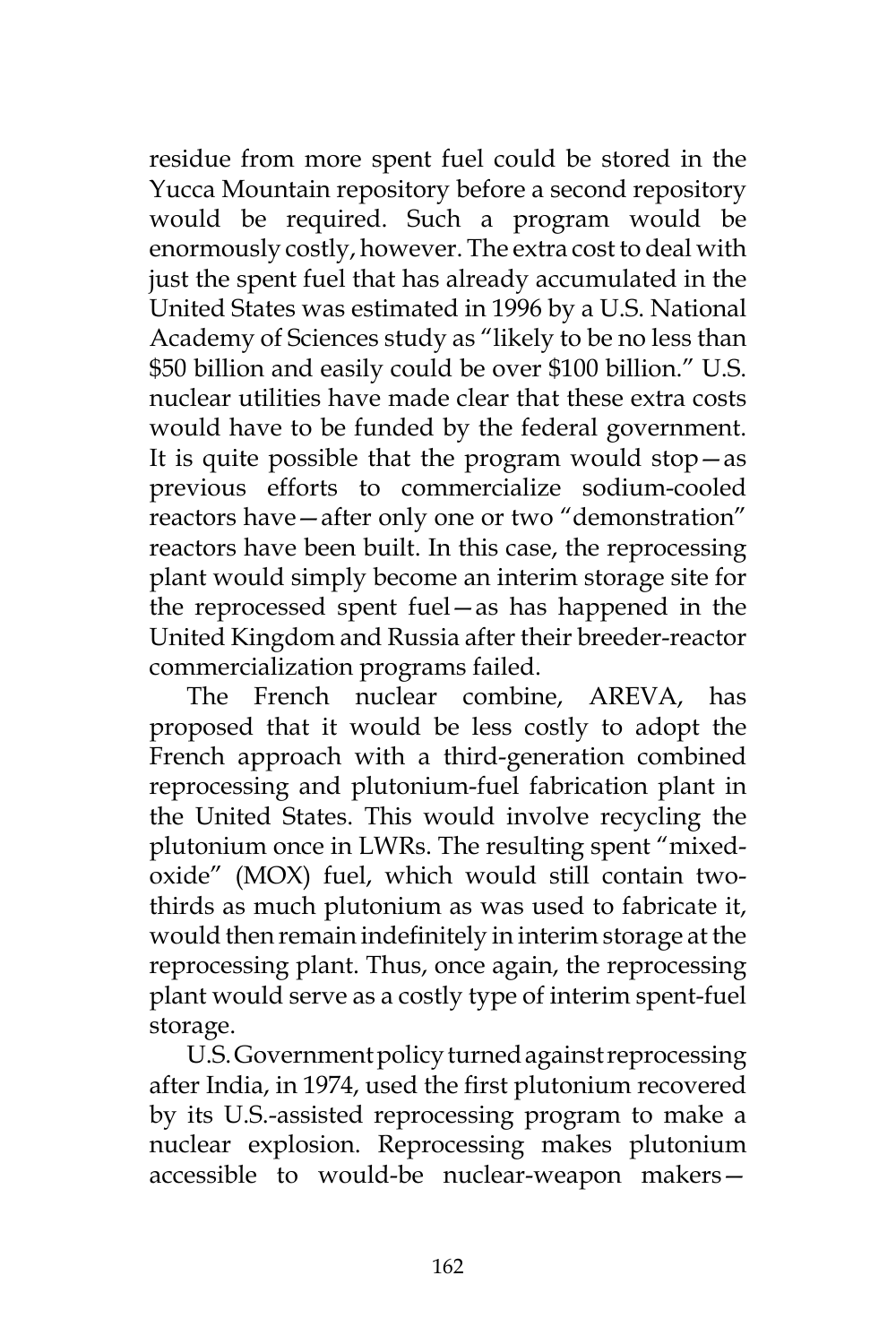national or subnational—because it eliminates the protection provided by the lethal gamma radiation emitted by the fission products with which the plutonium is mixed in spent fuel.

In early 2006, the DoE originally proposed, as a more "proliferation-resistant" alternative to traditional reprocessing, to keep the reprocessed plutonium mixed with some or all of the minor transuranic elements in the spent fuel. Some of these elements are much more radioactive than the plutonium, but the radiation field that would surround the mix would be one thousand times less intense than the International Atomic Energy Agency (IAEA) considers necessary to provide significant "self protection."

Recently, because of unresolved technical difficulties with fabricating fuel containing some of the minor transuranics, the DoE has sought "expressions of interest" from industry in building a reprocessing plant that would differ from conventional reprocessing only in that it would leave some of the uranium mixed with the plutonium. Pure plutonium could be separated out from this mixture in an unshielded glove box.

In fact, the Bush administration does not argue that any of the variants of reprocessing proposed by the DoE are proliferation resistant enough to be deployed in states of proliferation concern. It has therefore proposed a "Global Nuclear Energy Partnership" in which the weapon states and Japan would provide reprocessing services for other nonweapon states. This proposal has already backfired in stimulating a revival of interest in France in exporting reprocessing technology and in South Korea in acquiring its own national reprocessing capabilities. A similar Bush administration proposal to confine enrichment to states that already have fullscale commercial enrichment plants has similarly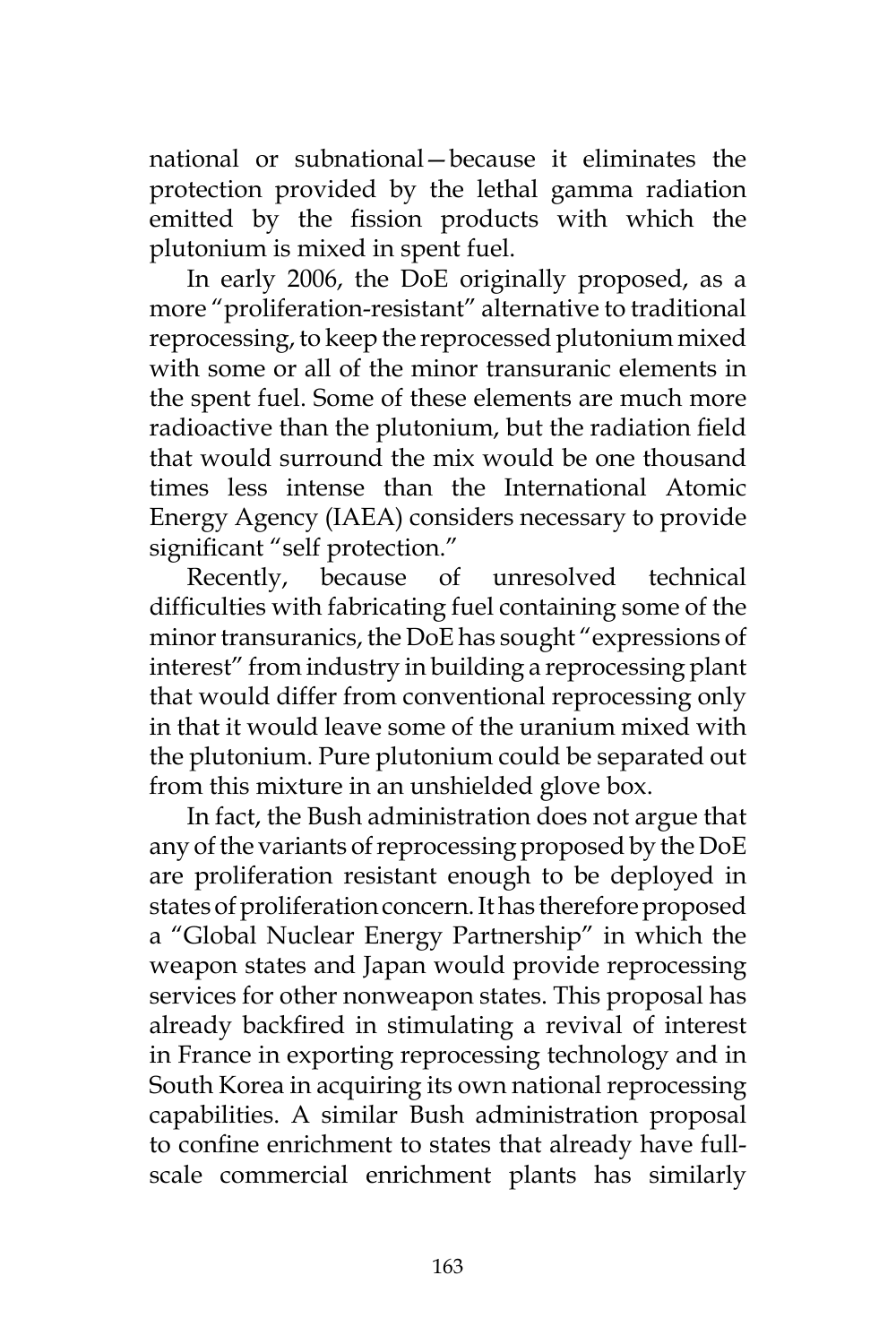stimulated a revival of interest in enrichment in half a dozen nonweapon states.

In comparison, the U.S. policy, which is, in effect, that "we don't reprocess, and you don't need to either," has been much more successful. During the 30-year period it has been in force, no nonweapon state has initiated commercial reprocessing, and seven countries have abandoned their interest in civilian reprocessing. In Belgium, Germany, and Italy domestic developments were more important than U.S. policy. In Argentina, Brazil, South Korea, and Taiwan, however, countries that were interested in developing a nuclear-weapon option, U.S. pressure played a key role. Today, Japan is the only nonweapon state that engages in commercial reprocessing.

The principal alternative to reprocessing, until U.S. spent fuel can be shipped to Yucca Mountain or some other centralized storage, is simply to keep older spent fuel in dry storage on the reactor sites. There is ample space inside the security fence at all U.S. power-reactor sites to store all the spent fuel that will be discharged, even if the reactor licenses are extended to allow them to operate until they are 60 years old. At an operating reactor site, the incremental safety and security risk from dry stored fuel is negligible relative to the danger from the fuel in the reactor core and the recently discharged fuel in the spent fuel pool.

## **II. INTRODUCTION**

In 2006, in response to congressional pressure to start moving spent fuel off U.S. power-reactor sites, DoE proposed U.S. Government-funded reprocessing of the fuel and recycling of the recovered plutonium and minor transuranic elements. If carried through,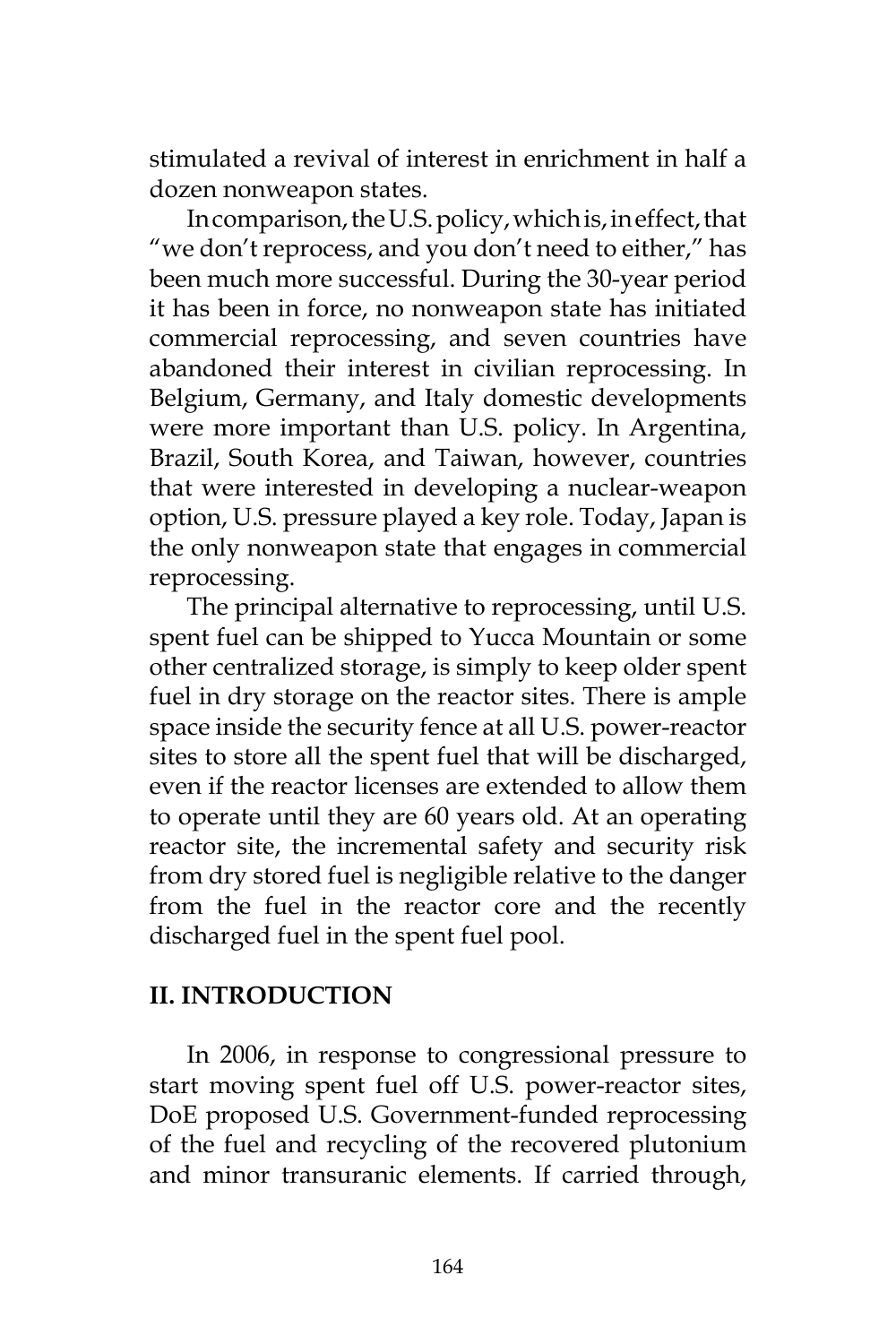this proposal would reverse a nonproliferation policy established by the Ford and Carter administrations after India, in 1974, used the first plutonium it extracted as part of a U.S.-supported reprocessing program, to make a nuclear explosion. U.S. policy became to oppose reprocessing where it was not already established and not to reprocess domestically.<sup>1</sup> Four years later, in 1981, the Reagan administration reversed the ban on domestic reprocessing.2 By that time, however, U.S. utilities had learned that reprocessing would be very costly and were unwilling to pay for it.3

The Nuclear Waste Policy Act of 1982 therefore established that, in exchange for revenue from a tax of 0.1 cent per nuclear-generated kilowatt-hour of electricity, starting in 1998, DoE would take spent power reactor fuel from U.S. nuclear utilities and place it in an underground federal geological repository.4 In 1987, Congress decided to site the first such repository under Yucca Mountain, Nevada.5 Project management problems and determined opposition by the State of Nevada, however, have delayed the licensing process. Currently, DoE expects to receive a license for the Yucca Mountain repository in 2017 at the earliest.<sup>6</sup> U.S. utilities therefore have been suing DoE for the costs of building on-site dry-cask storage for the spent fuel that would have been shipped to Yucca Mountain on the originally contracted schedule. DoE has informed Congress that the cost of settling these lawsuits is likely to climb to \$0.5 billion per year of delay in licensing the Yucca Mountain repository.7 DoE has refused to share the basis for this estimate because of the lawsuits. The incremental cost for additional storage capacity, after the nuclear power plants have paid for the infrastructure for dry-cask storage (most have already) probably will be somewhat less.<sup>8</sup> In any case, the costs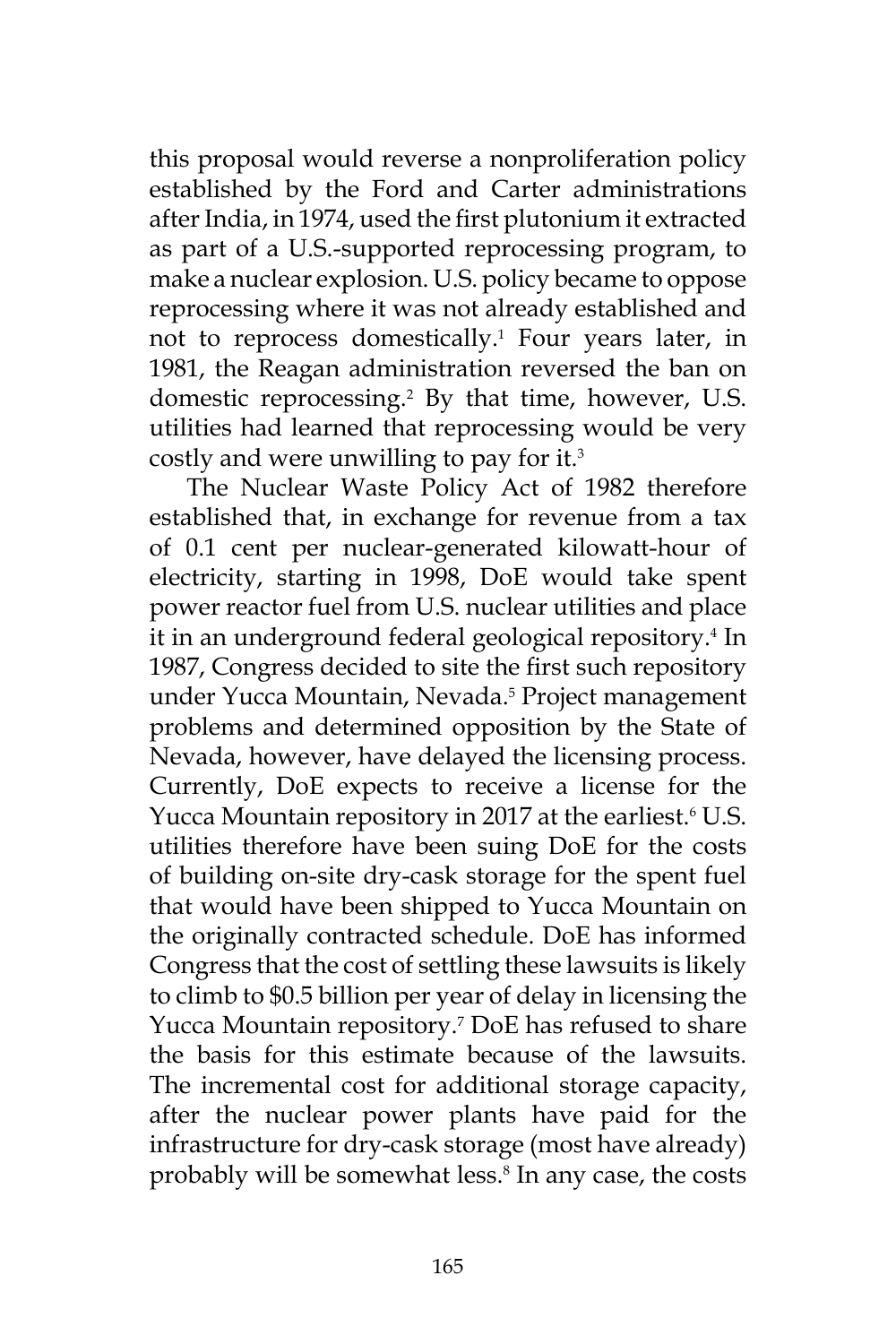would be about the same if DoE had to pay for off-site storage.

Even if the Yucca Mountain repository had been licensed on time, however, DoE would have faced another problem. When Congress selected Yucca Mountain to be the site of the first U.S. geological spentfuel repository, it limited the quantity of commercial spent fuel that could be stored there to 63,000 tons until a second repository is in operation.9 U.S. nuclear power plants will have discharged about 63,000 tons of spent fuel by the end of 2008. DoE is therefore faced with the challenge of siting a second repository at a time when it has not yet succeeded in licensing the first one. The Bush administration has submitted legislation that would remove the 63,000-ton legislated limit. It is believed that the physical capacity of Yucca Mountain is great enough to hold the lifetime output of the current generation of U.S. power reactors and perhaps several times that amount (see below).

Because of the delay in the availability of the Yucca Mountain repository, in 2005 Congress asked DoE to develop a plan for centralized interim storage and reprocessing of U.S. spent fuel. In May 2006, DoE responded with a plan for a "Global Nuclear Energy Partnership" (GNEP) as a part of which DoE would build reprocessing plants and subsidize the construction of tens of fast-neutron reactors to fission the recovered plutonium and other transuranic elements.DoE argues that, if the transuranics are fissioned and the 30-year half-life fission products that generate most of the heat in the resulting waste are stored on the surface for some hundreds of years, then residues from much more spent fuel could be stored in Yucca Mountain.

DoE's Argonne National Laboratory, which provides technical support for DoE's research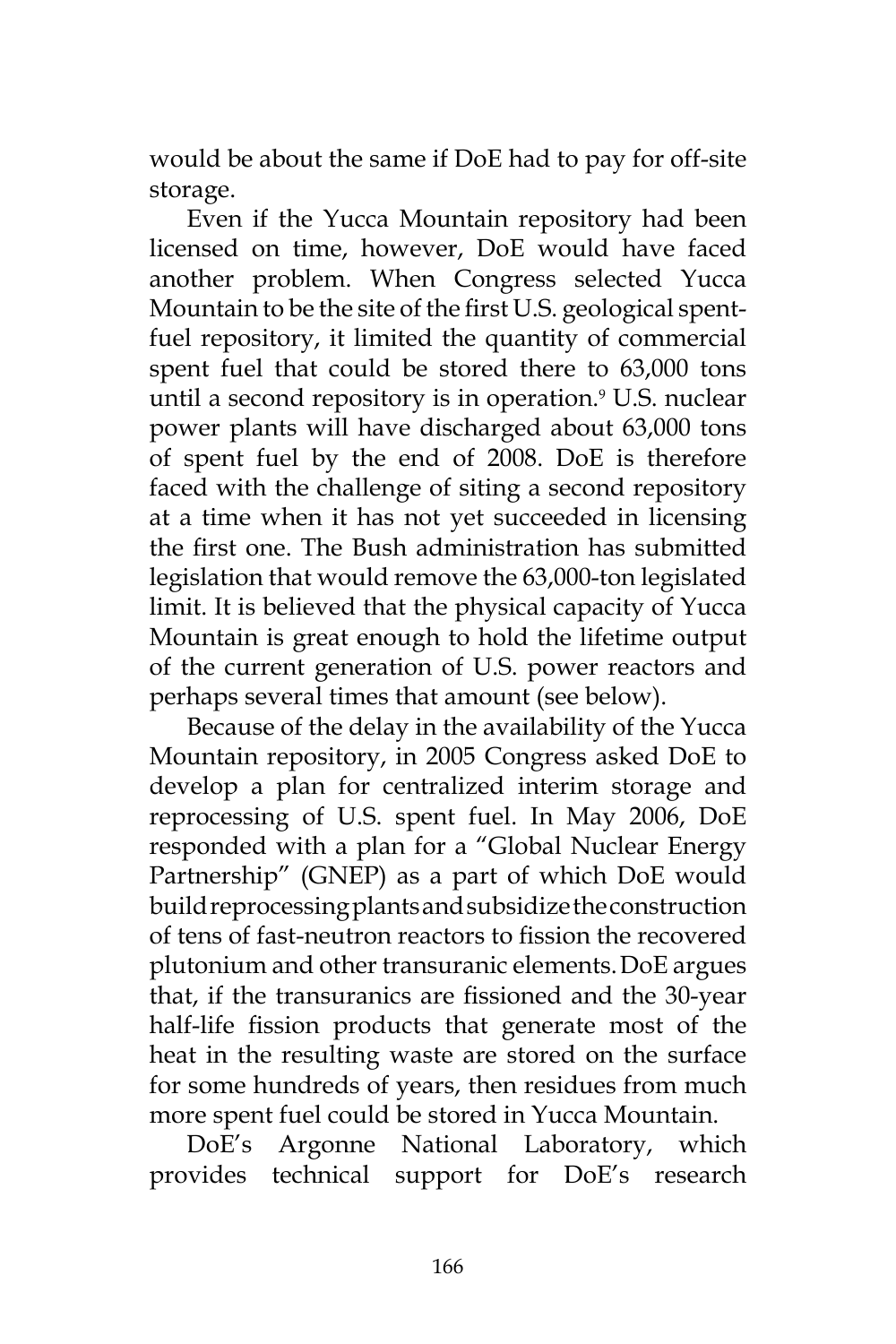and development (R&D) program on advanced reprocessing technologies, envisioned GNEP as limited for many years to an R&D program, because the technology for recycling the minor transuranics, americium and curium, is not in hand. Paul Lisowski, DoE's Deputy Program Manager for GNEP, has described transuranic recycle as a "major technical risk area for GNEP."10 Under congressional pressure to move more quickly, however, DoE issued a request to industry for "Expressions of Interest" in constructing a conventional reprocessing plant and a demonstration fast-neutron reactor as soon as possible. The most likely contractor for construction of the reprocessing plant, the French nuclear conglomerate AREVA, advises the United States to defer recycling anything other than plutonium and to build a larger-capacity version of France's reprocessing and plutonium recycle infrastructure. Specifically, it proposes that the plutonium in recently discharged U.S. spent fuel be recycled once in LWRs and then the resulting spent MOX fuel be stored at the reprocessing plant until the advent of fast-neutron "burner" reactors.<sup>11</sup>

The U.S. House of Representatives insisted, however, that a "first test of any site's willingness to host such a facility is its willingness to receive into interim storage spent fuel in dry casks . . . Resolution of the spent fuel problem cannot wait for the many years required for . . . GNEP [which] will not be ready to begin large-scale recycling of commercial spent fuel until the end of the next decade, and the Yucca Mountain repository will not open until roughly the same time. Such delays are acceptable only if accompanied by interim storage beginning *this decade"* [emphasis added].<sup>12</sup>

Thus the revived interest in the United States in reprocessing is very much entangled in the perceived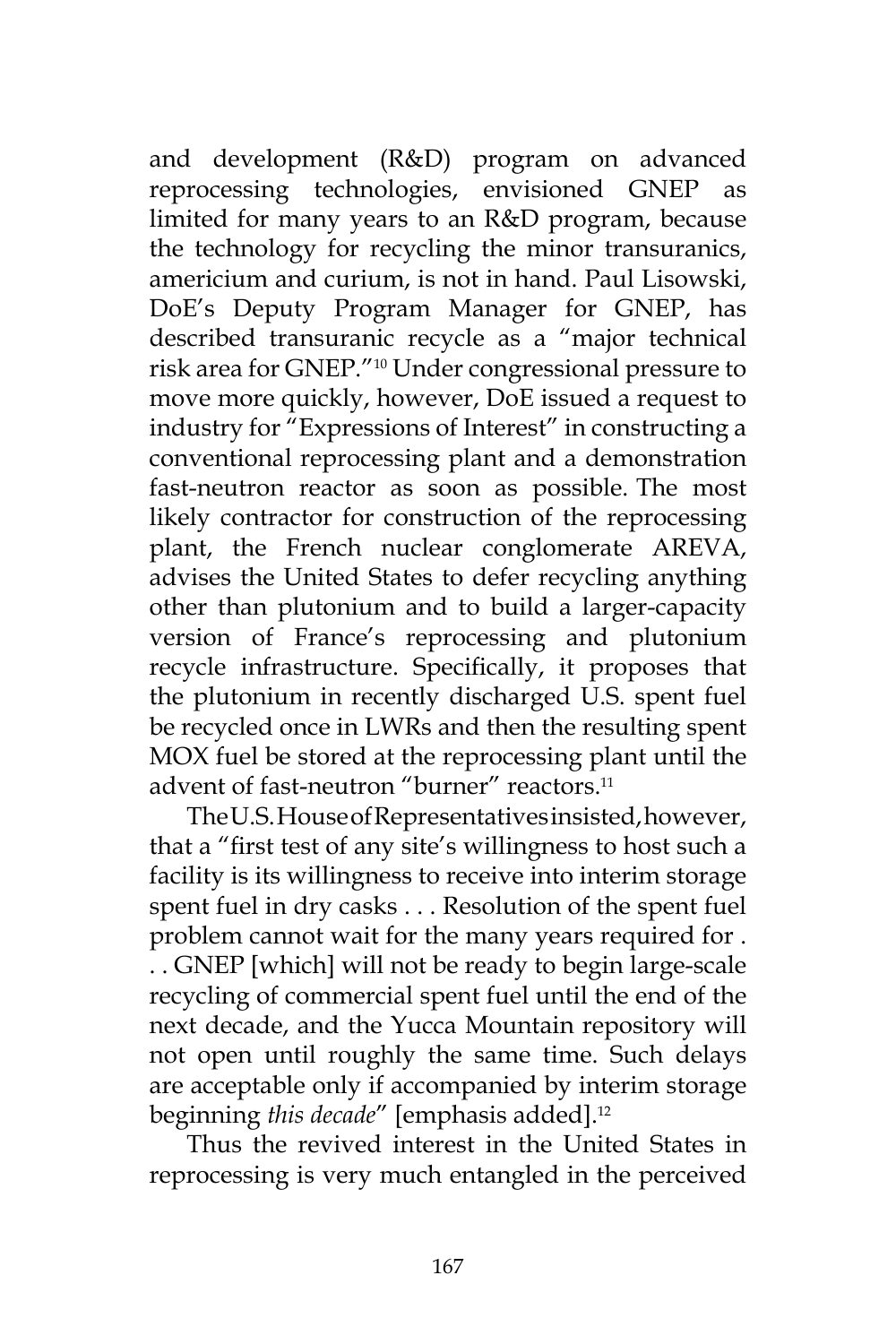urgency of starting to move spent fuel off of reactor sites.

The report that follows describes the history of interest in civilian reprocessing, past experience with reprocessing costs, estimates of its likely costs in the United States with and without transmutation of the recovered transuranic elements, and the debate over the relative "proliferation resistance" of alternative fuel cycles. It concludes that a much less costly and proliferation resistant alternative to reprocessing and transuranic recycle would be continued on-site storage of U.S. spent fuel until either Yucca Mountain or some other off-site location is available.

## **III. HISTORICAL BACKGROUND**

Fuel reprocessing was invented during World War II as a way to recover plutonium for nuclear weapons from irradiated reactor fuel. From the 1950s through the 1970s, however, it was expected to play an essential role in civilian nuclear power as well.

# **The Original Rationale for Reprocessing.**

This expectation was based on the belief that deposits of high-grade uranium ore were too scarce to support nuclear power on a large scale based on a "once-through" fuel cycle. The once-through fuel cycle, as realized with the dominant LWR today, involves the production of LEU containing about 4 percent U-235, which is then irradiated until most of the U-235 and about 2 percent of the U-238 have been fissioned, and then is stored indefinitely (see Figure 1.)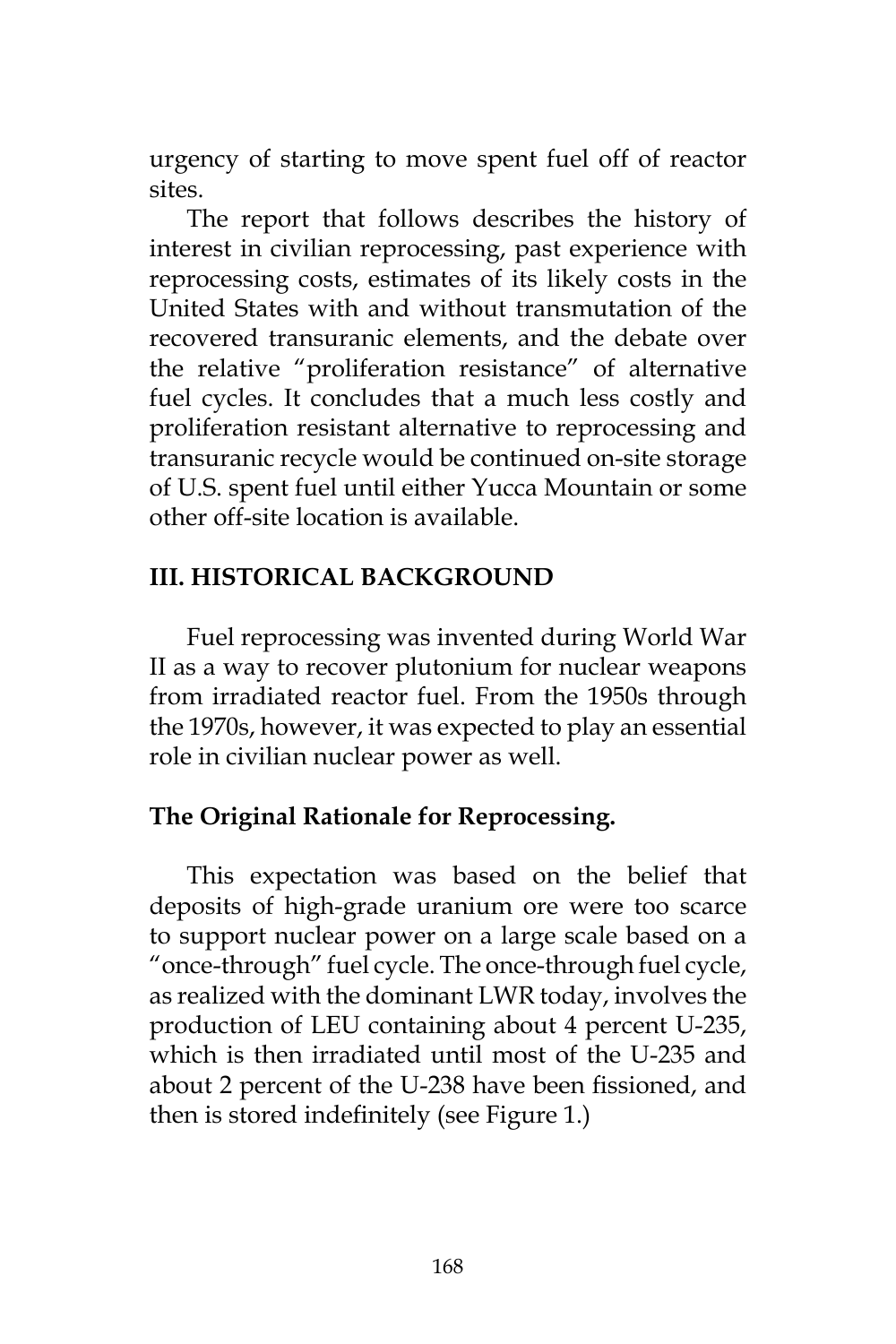

The once-through fuel cycle fissions less than 1 percent of the atoms in natural uranium, but it is less costly and more proliferation resistant than fuel cycles involving reprocessing. If, in the future, reprocessing becomes economical and otherwise acceptable, the uranium that is not fissioned in the once-through fuel cycle will still be available in the depleted uranium and spent fuel.<sup>13</sup>

#### **Figure 1. The Once-Through Fuel Cycle.**

This fuel cycle uses most of the fission energy stored in the rare chain-reacting uranium isotope, U-235, which makes up 0.7 percent of natural uranium. Atom for atom, however, the U-238 atoms, which make up virtually all of the remaining 99.3 percent of natural uranium, contain as much potential fission energy. If it were possible to fission the U-238, the amount of energy releasable from a kilogram of natural uranium therefore would be increased about 100-fold.

*Plutonium breeder reactors.* A month after the first reactor went critical under the stands of the University of Chicago's football stadium, Leo Szilard, who first conceived of the possibility of a nuclear chain reaction, invented a reactor that could efficiently tap the energy in U-238 by turning it into chain-reacting plutonium. In a sodium-cooled reactor, a chain reaction in plutonium would be sustained by "fast" neutrons that had not been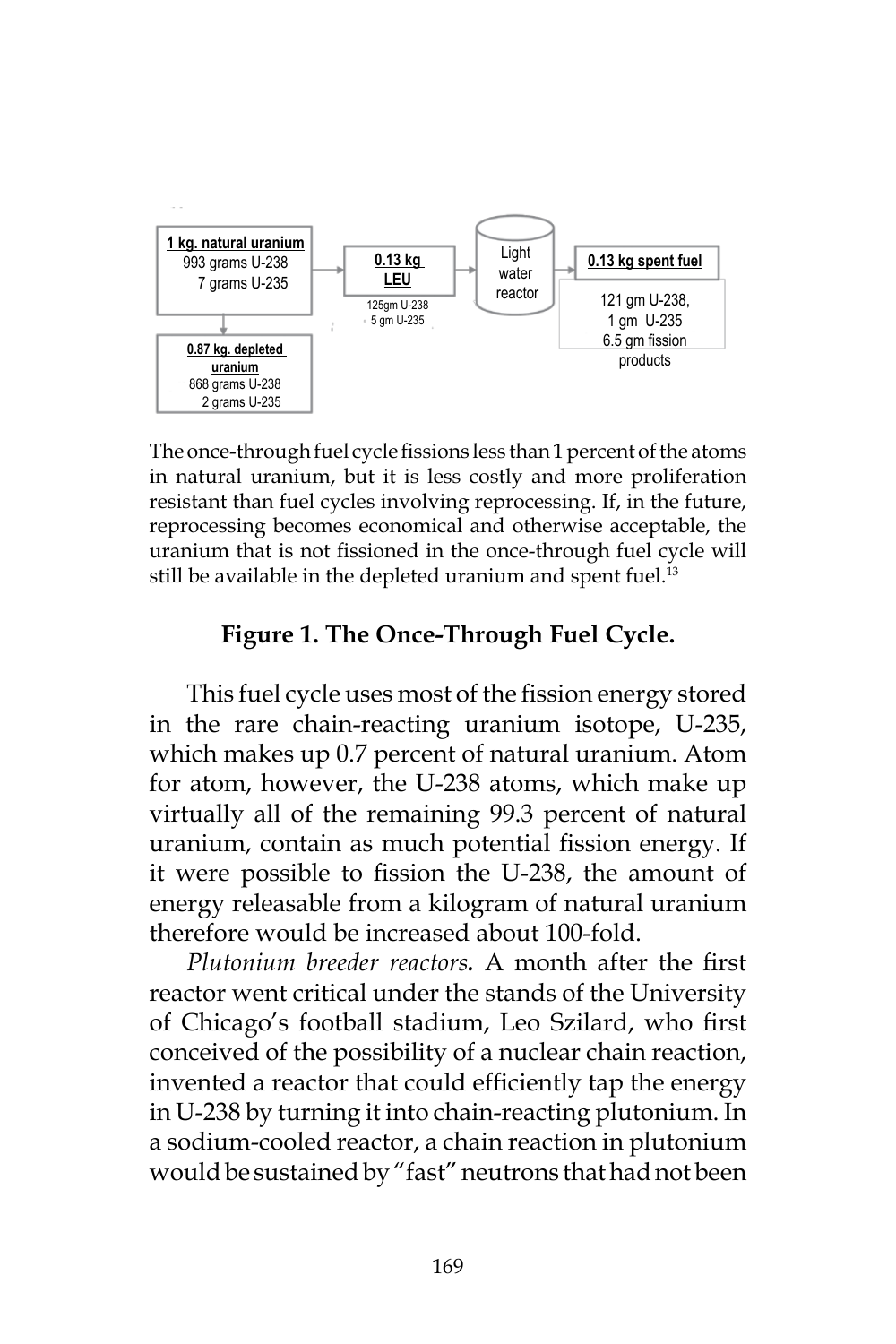slowed down as much by collisions with the sodium coolant as neutrons are in collisions with the light hydrogen atoms in the cooling water of conventional reactors. Plutonium fissions by fast neutrons produce enough neutrons so that it is possible on average to convert more than one U-238 atom into plutonium per plutonium atom destroyed.14 Such reactors are called plutonium "breeder" reactors. Alternatively, they can be thought of as U-238 burner reactors.

Being able to exploit the energy stored in the nucleus of U-238 would make it possible to mine ores containing about 1 percent as much natural uranium as could be economically mined for the energy in U-235 alone. Indeed, even the 3 grams of uranium in a ton of average crustal rock, if fissioned completely, would release almost 10 times as much energy as is contained in a ton of coal.<sup>15</sup> The nuclear-energy pioneers therefore talked of breeder reactors making it possible to "burn the rocks" and thereby create a source of fission energy that could power humanity for a million years.

The growth of global nuclear-power capacity slowed dramatically in the 1980s, however, (see Figure 2) and huge deposits of rich uranium ore were discovered in Australia, Canada, and elsewhere. As a result, the longterm trend of natural-uranium costs has been down rather than up (see Figure 3). Concerns about uranium shortages linger on today in arguments that nuclear power based on a "once-through," LEU fuel cycle is not "sustainable." But such concerns about the inadequacy of the world's uranium resources have shifted to far beyond 2050.16 In any case, depleted uranium and spent fuel can be stored so as to be available in the event that it becomes cost-effective to "mine" them for the energy in their uranium-238.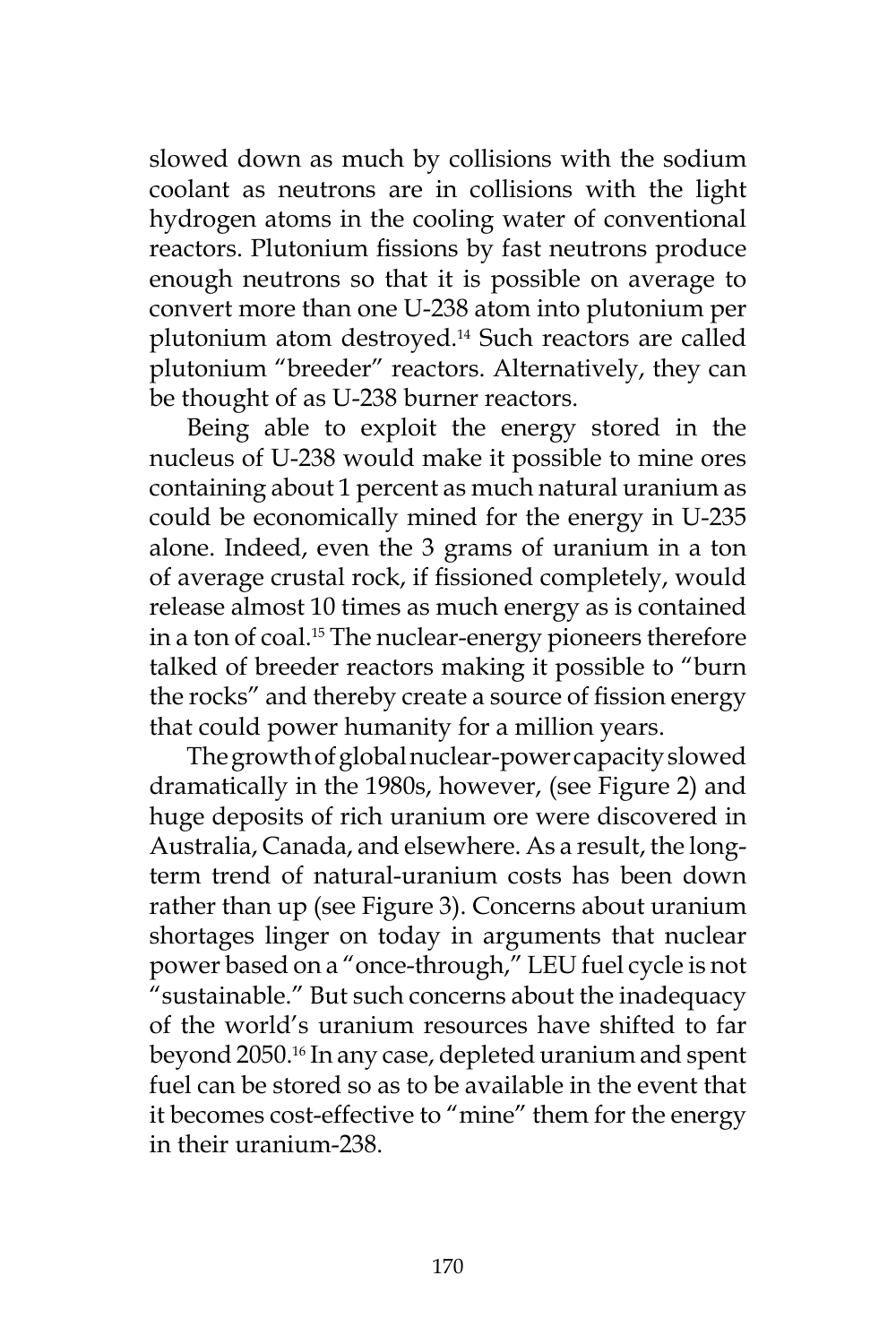

Global nuclear generating capacity grew rapidly in the 1970s, leading to concerns that the supply of natural uranium might not be able to keep up with the increasing demand, but growth slowed in the 1980s as a result of the high capital costs of nuclearpower plants, the slowing growth in overall demand for electric power and the Chernobyl nuclear accident of 1986.<sup>17</sup>

#### **Figure 2. Global Nuclear Generating Capacity.**

At the same time, the differences between the capital and operating costs of water and sodium-cooled reactors have remained discouragingly large. Many experimental and demonstration breeder reactors have been built around the world but none has been a commercial success.18

Because of its compact core, Admiral Hyman G. Rickover, the father of the U.S. nuclear navy, had a sodium-cooled reactor built for the second U.S. nuclear submarine, the *Seawolf.* After sea trials in 1957, however, he had the reactor replaced by a pressurized water reactor. His summary of his experience with the sodium-cooled reactor pretty aptly characterizes the problems that have been subsequently experienced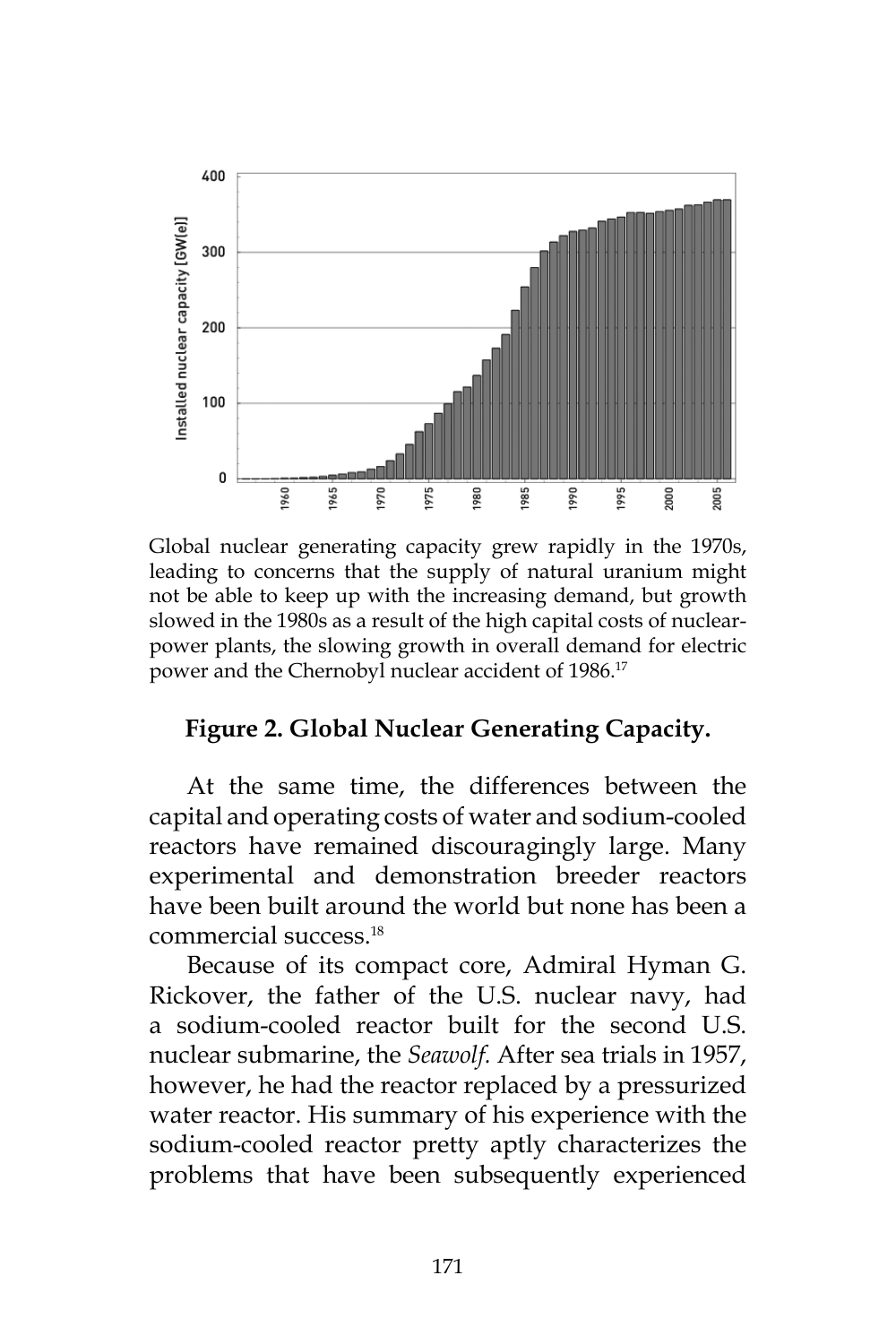

Average and spot uranium prices in constant 2003 dollars, 1971-2005.19

#### **Figure 3. Average and Spot Uranium Prices.**

in attempts to commercialize sodium-cooled breeder reactors. These reactors are "expensive to build, complex to operate, susceptible to prolonged shutdown as a result of even minor malfunctions, and difficult and time-consuming to repair."<sup>20</sup>

In anticipation of a need for large quantities of separated plutonium to provide startup cores for the breeder reactors, however, commercial reprocessing of spent LWR fuel was launched in the 1960s. Spent LWR fuel contains about 1 percent plutonium. Civilian pilot and full-scale reprocessing plants have been built in eight countries.<sup>21</sup>

*Growing stockpiles of separated civilian plutonium.* In the absence of significant breeder-reactor capacity, some countries—notably France and Germany—have been recycling their separated plutonium back into LWR fuel. The cost of fabricating MOX plutoniumuranium fuel for LWRs has been greater, however,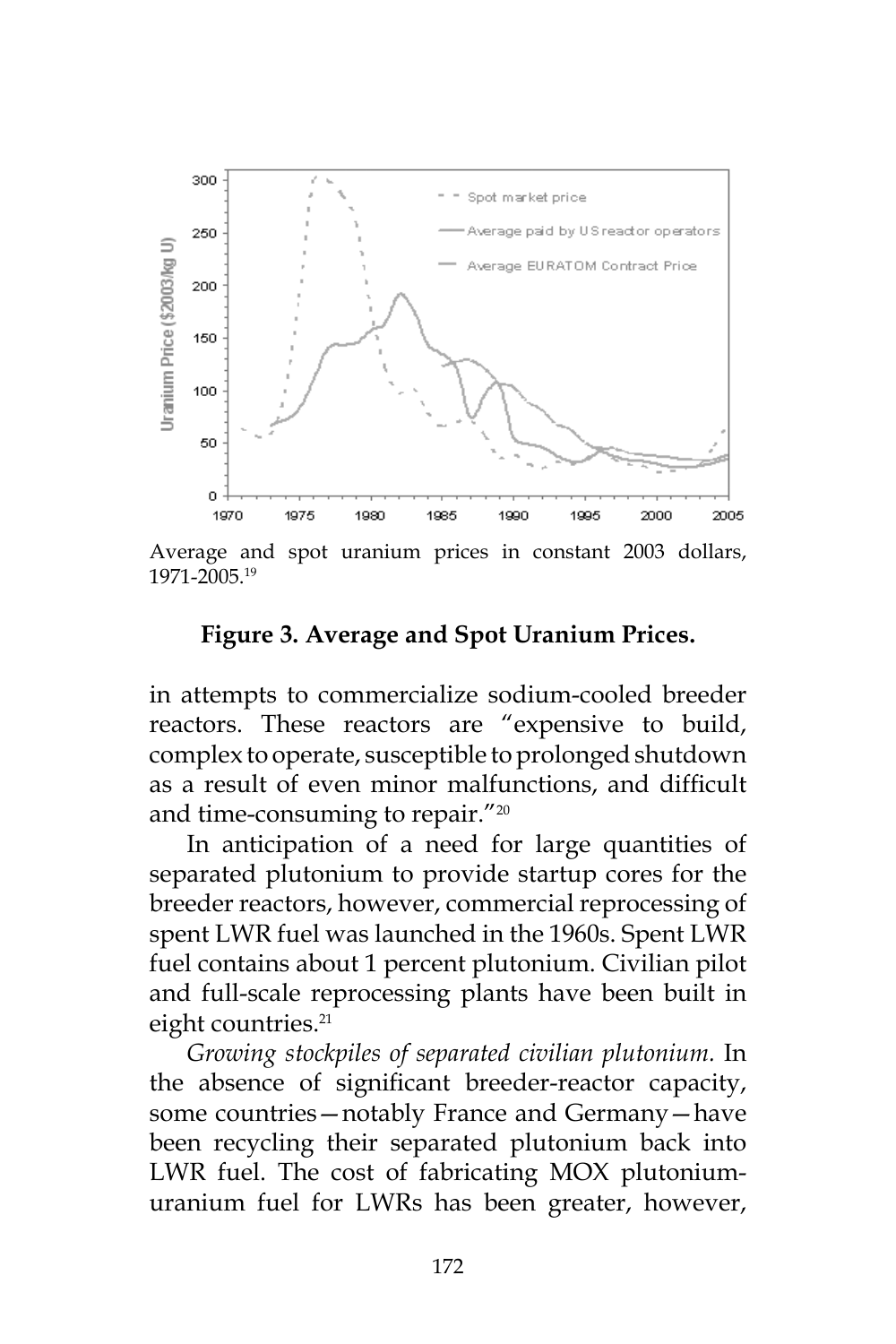than the value of the LEU fuel that has been saved.<sup>22</sup> As a result, there is no commercial demand for plutonium as a fuel and large stockpiles have accumulated at the reprocessing plants, along with the fission-product waste from which the plutonium was separated. The United Kingdom and Russia have stockpiled all the plutonium that they have been separating from their own spent fuel (and, in Russia's case, also from the spent fuel that Eastern and Central European utilities have been shipping to Russia for reprocessing). Japan's separated plutonium has accumulated at the French and U.K. reprocessing plants because local government opposition in Japan has delayed its plutonium recycle program for a decade. 23

Based on declarations of civilian plutonium stocks to the IAEA, the global stock of separated civilian plutonium has been growing by an average of 10 tons per year since 1996 and was about 250 metric tons as of the end of 2005 (see Table 1). This stockpile is approximately the same size as the global stockpile of plutonium that was produced for weapons during the Cold War. About 100 tons of Russian, U.S., and U.K. weapon plutonium have been declared excess, increasing the global stockpile of excess separated plutonium still further.

As an energy resource, the world stockpile of separated civilian plutonium is not huge. It could fuel the world's fleet of power reactors for less than a year. In terms of weapon equivalents, however, it *is* huge. Using the IAEA's 8-kg weapon equivalent, the 350 tons of civilian and excess weapons plutonium could be converted into 40,000 first-generation (Nagasakitype) nuclear weapons. In 1998, a Royal Society report observed that the possibility that the United Kingdom's very large stockpile of separated civilian plutonium "might, at some stage, be accessed for illicit weapons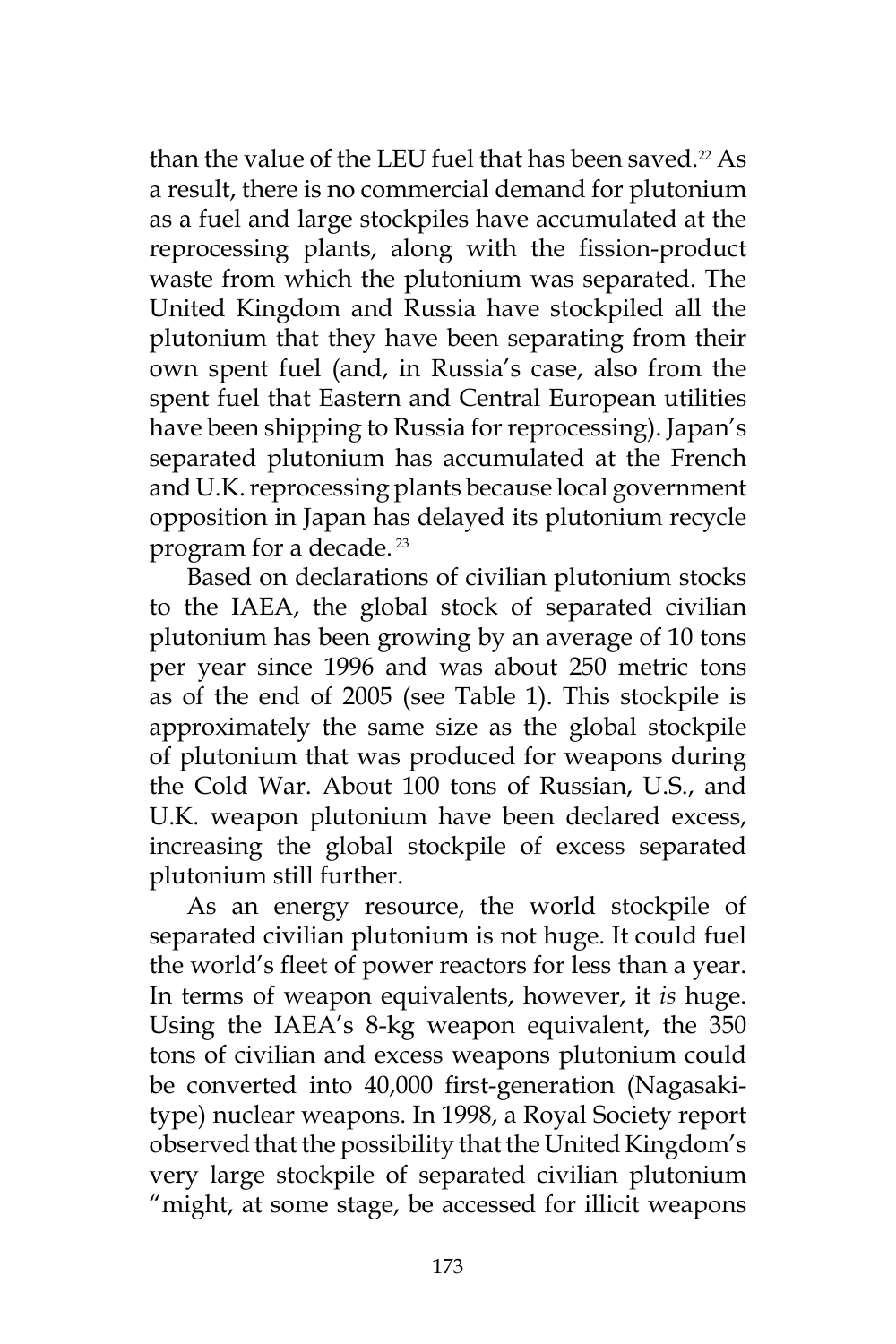production is of extreme concern."24 If this is a concern in the United Kingdom, it should be a concern in any country with significant quantities of separated plutonium.

| Country            | <b>Civilian Stocks</b><br>(end of 2005)         | <b>Military Stocks</b><br><b>Declared Excess</b> |  |
|--------------------|-------------------------------------------------|--------------------------------------------------|--|
| <b>Belgium</b>     | 3.3 (2004)<br>(+0.4 tons in France)             |                                                  |  |
| China              | 0                                               | 0                                                |  |
| <b>France</b>      | 81 (30 tons foreign owned)                      | 0                                                |  |
| Germany            | 12.5<br>(+15 tons in France & U.K.)             |                                                  |  |
| India              | 5.4                                             | 0                                                |  |
| Japan              | 5.9<br>(+38 tons in France & U.K.)              | н.                                               |  |
| <b>Russia</b>      | 41                                              | 34-50                                            |  |
| <b>Switzerland</b> | Up to 2 tons in France & U.K.                   | 0                                                |  |
| U.K.               | 105 (27 foreign owned)<br>$(+ 0.9$ tons abroad) | 4.4                                              |  |
| U.S.               | 0                                               | 54                                               |  |
| <b>TOTALS</b>      | $\approx$ 250 tons                              | 92-108                                           |  |

## **Table 1. Global Stocks of Separated Civilian and Excess Military Plutonium.25 (Metric Tons)**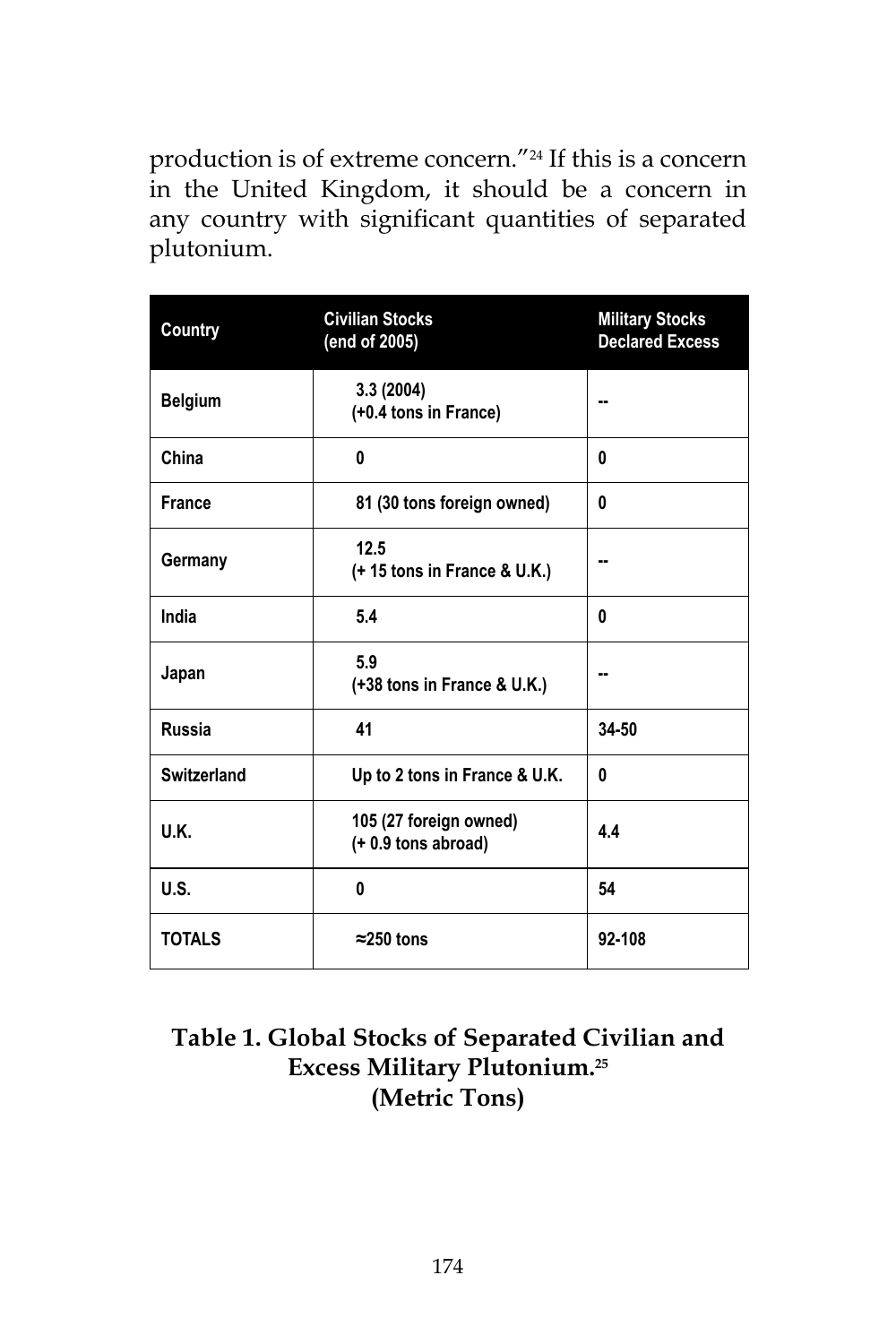## **Why Reprocessing Persists.**

The United Kingdom plans to end its reprocessing by 2012.<sup>26</sup> But France continues, Japan put a big new reprocessing plant into operation in 2006, and the Bush administration has proposed that the United States launch a domestic reprocessing program. Why, in the face of adverse economics, does civilian reprocessing persist?

*NIMBY pressures.* Reprocessing continued in Western Europe and Japan in the 1980s and 1990s in part because of a combination of local political pressures to do something about the problem of spent fuel accumulating at power-reactor sites and not-inmy-backyard (NIMBY) political opposition elsewhere to geological repositories or central interim storage facilities for spent fuel. Reprocessing provided an interim destination for the spent fuel.

German and Japanese nuclear utilities largely financed the French and British multi-billion-dollar commercial reprocessing facilities.<sup>27</sup> Their respite was only temporary, however, because the reprocessing contracts provided that the solidified fission-product waste would be shipped back to the countries of origin. Germany's anti-nuclear movement finally succeeded in persuading the SPD-Green coalition government to stop reprocessing and eventually phase out nuclear power in Germany and, in exchange, agreed to accept the construction of dry-cask interim spent-fuel storage at the reactor sites until the site of a geological repository could be settled.28

Japan's nuclear utilities went down a different route. They persuaded the rural Amori Prefecture to store for 50 years the radioactive waste being returned from Europe as part of an agreement in which the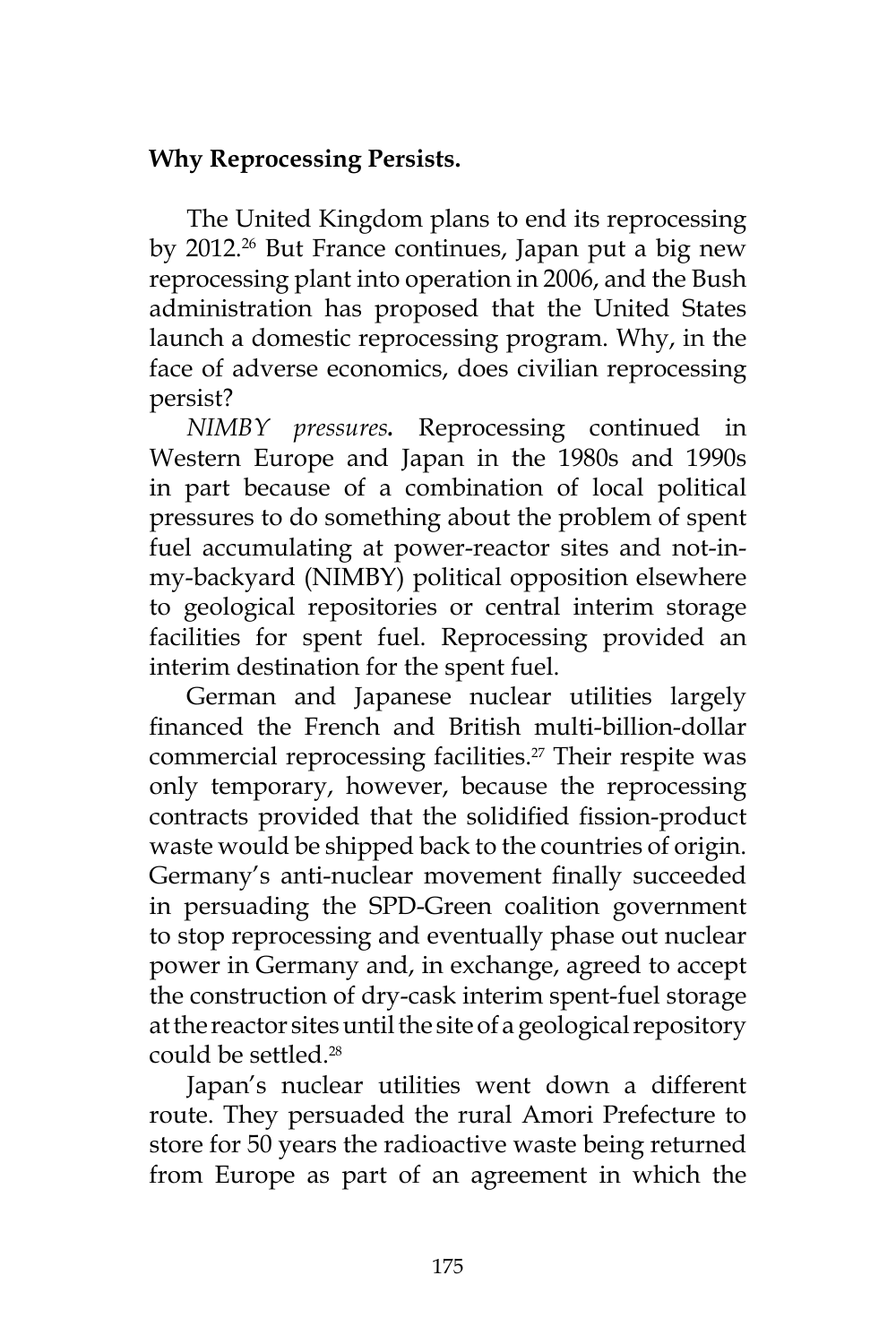prefecture accepted a large reprocessing plant in return for receiving large payments from a central fund. Japan's nuclear utilities now are shipping their spent fuel to the Rokkasho reprocessing plant. The separated plutonium and high-level waste will be stored there. The high level waste, at least, will stay there until a geological repository can be opened—hopefully within the promised 50 years. The plutonium will be added to Japan's existing 40-ton stockpile of separated plutonium that is eventually to be recycled in MOX fuel.<sup>29</sup>

*The Bush administration's reprocessing proposal.* U.S. nuclear utilities, too, have been unable to ship their accumulating spent fuel off their reactor sites. As noted above, the reason is delays in the licensing of DoE's proposed geological repository under Yucca Mountain, Nevada. U.S. utilities therefore have been suing DoE for the costs of building additional on-site dry-cask storage.

In 2005, in order to stop these accumulating lawsuits, the U.S. Congress asked DoE to develop a plan for centralized interim storage and reprocessing of U.S. spent fuel.<sup>30</sup> In May 2006, DoE responded with a plan for building reprocessing plants. These reprocessing plants would separate spent LWR fuel into four streams: uranium, plutonium mixed with the other transuranic elements (neptunium, americium, and curium); the 30-year-half-life fission products strontium-90 and cesium-137; and other fission products. This is the socalled UREX+ fuel cycle (see Figure 4).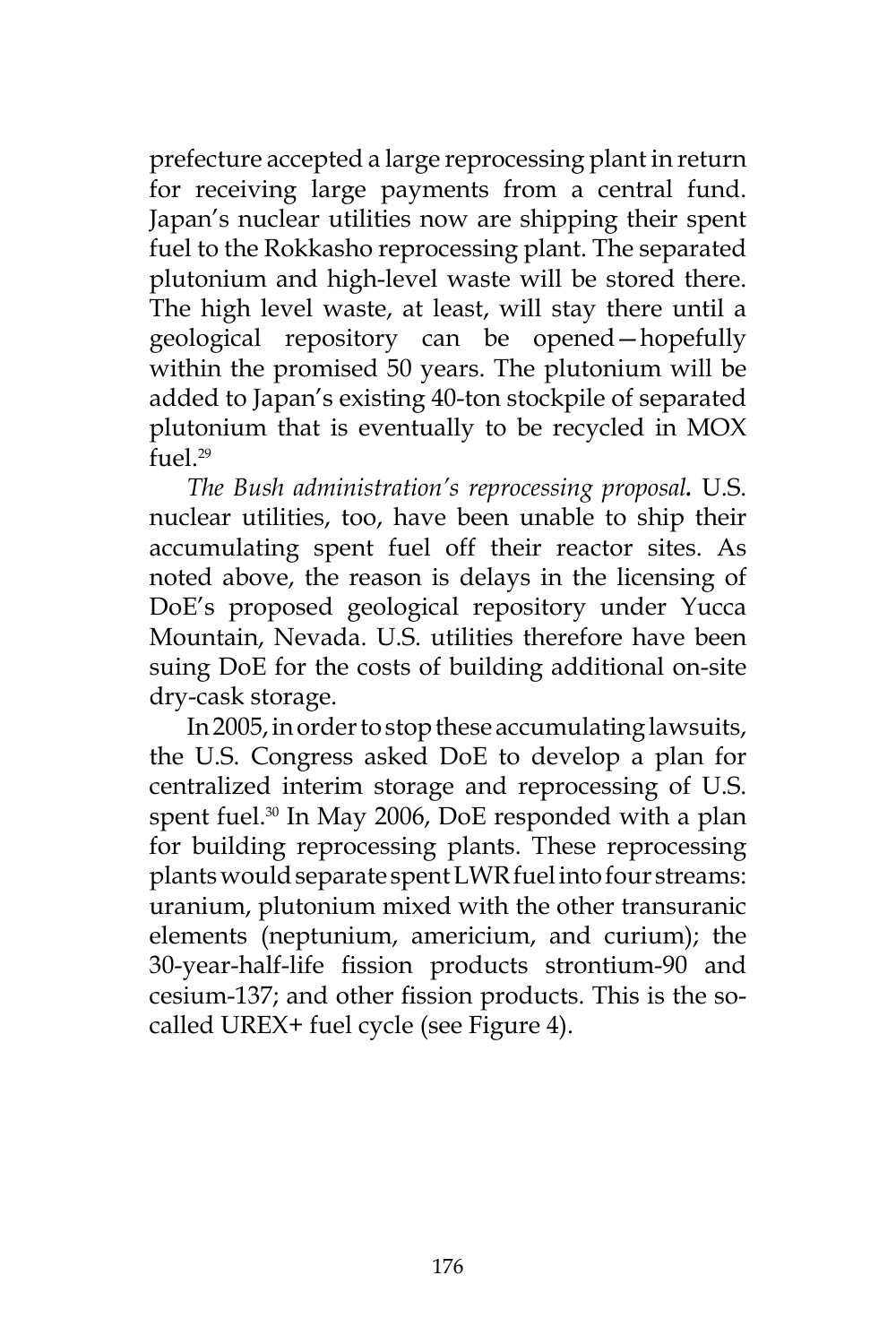

The reprocessing plant (designated here as "LWR Spent Nuclear Fuel Separation") would be built as soon as possible. The reactors shown here as "Advanced Burner Reactors" would be fastneutron reactors. Only one would be built at the same time as the reprocessing plant. Others would be built on an unspecified time schedule. After reprocessing, the 30-year half-life isotopes, cesium-137 and strontium-90, which dominate the radiological hazard until they decay away, would be placed in interim surface storage for some hundreds of years. This raises the question as to why the unreprocessed spent fuel should not be remain in interim storage until fast-neutron reactors actually are built in significant numbers. 31

## **Figure 4.The Department of Energy's May 2006 Proposal for Reprocessing U.S. Spent Fuel and Fissioning the Transuranics.**

The transuranic elements would be recycled in a hypothetical future generation of fast-neutron "burner" reactors until—except for losses to various waste streams—the transuranics were fissioned. The designs of the burner reactors would be adapted from the sodium-cooled reactors that previously were to be commercialized as plutonium-breeder reactors, only with the plutonium breeding uranium blankets around their cores removed. The uranium would be stored or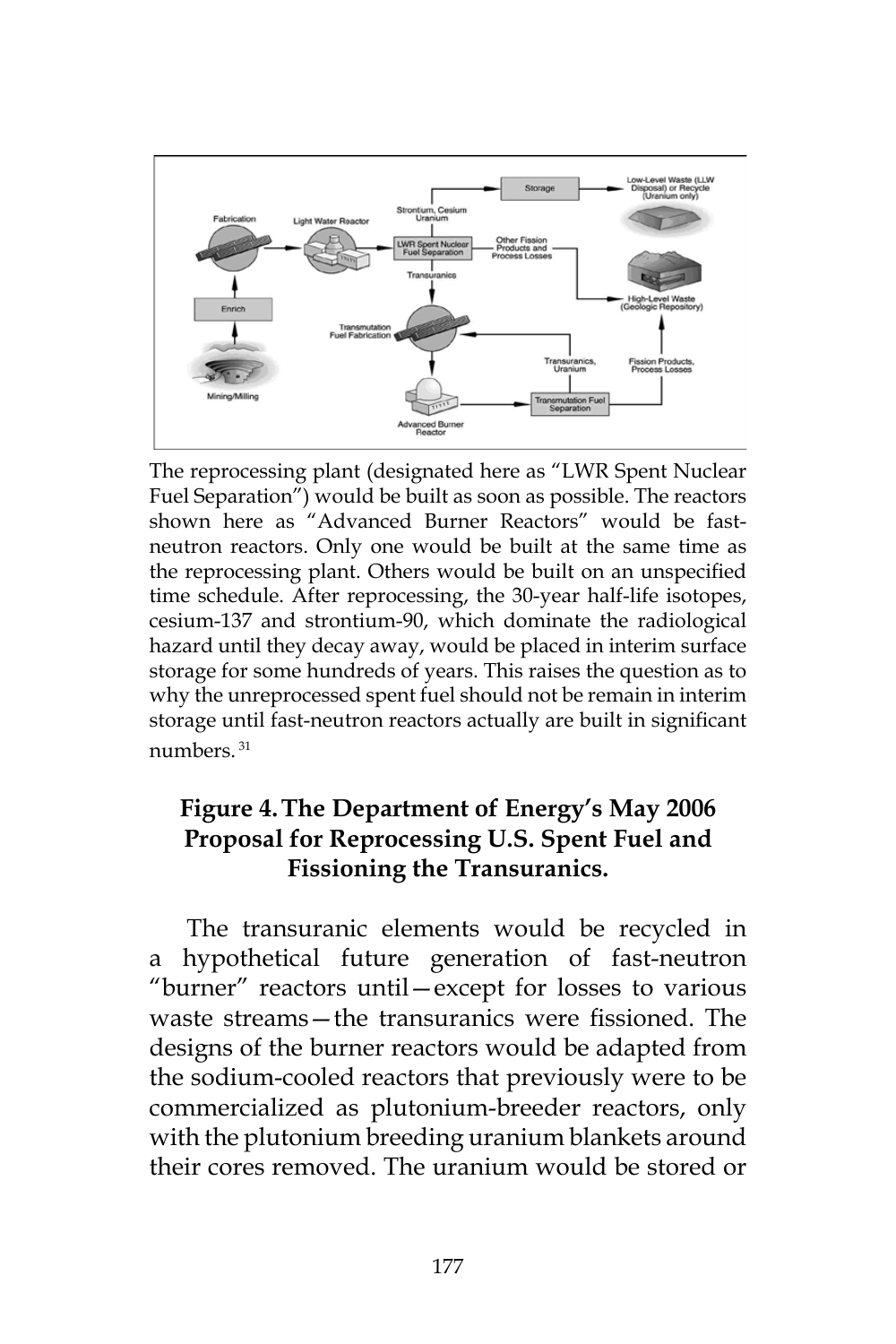disposed of as waste. The strontium-90 and cesium-137 would be placed into interim surface storage for some hundreds of years—presumably at the reprocessing plant. Only the residual wastes after the separation of these three streams would be placed in the Yucca Mountain repository.

By removing in each cycle 99 percent of the strontium-90 and cesium-137 and of the transuranic elements, the main sources of radioactive decay heat in the spent fuel on century and millennial scales, respectively, the long-term temperature increase of the rock around the disposal tunnels under Yucca Mountain per ton of spent fuel would be decreased about 20-fold. The residue from 20 times as much spent fuel therefore could be emplaced in the mountain before a new repository would have to be sited.<sup>32</sup> The political resistance to the siting of the Yucca Mountain repository has been so fierce that this is considered by DoE to be a major long-term advantage of the proposed UREX + fuel cycle and a prerequisite for nuclear power to have a long-term future in the United States.

The current limit on the capacity of Yucca Mountain, however, is not physical but *legislated*. When Congress selected Yucca Mountain as the nation's first geological radioactive waste repository, it wished to reassure Nevada that it would not have to carry this burden alone. As already noted, it therefore limited the quantity of commercial spent fuel or reprocessing waste that can be stored there to 63,000 tons "until such a time as a second repository is in operation." This amount of spent fuel will have been discharged by U.S. reactors by 2008. Hence the dire warnings of the necessity to site repositories in additional states. In order to deal with this problem, the Bush administration has proposed to lift the legislated limit on the amount of spent fuel that can be stored in Yucca Mountain. 33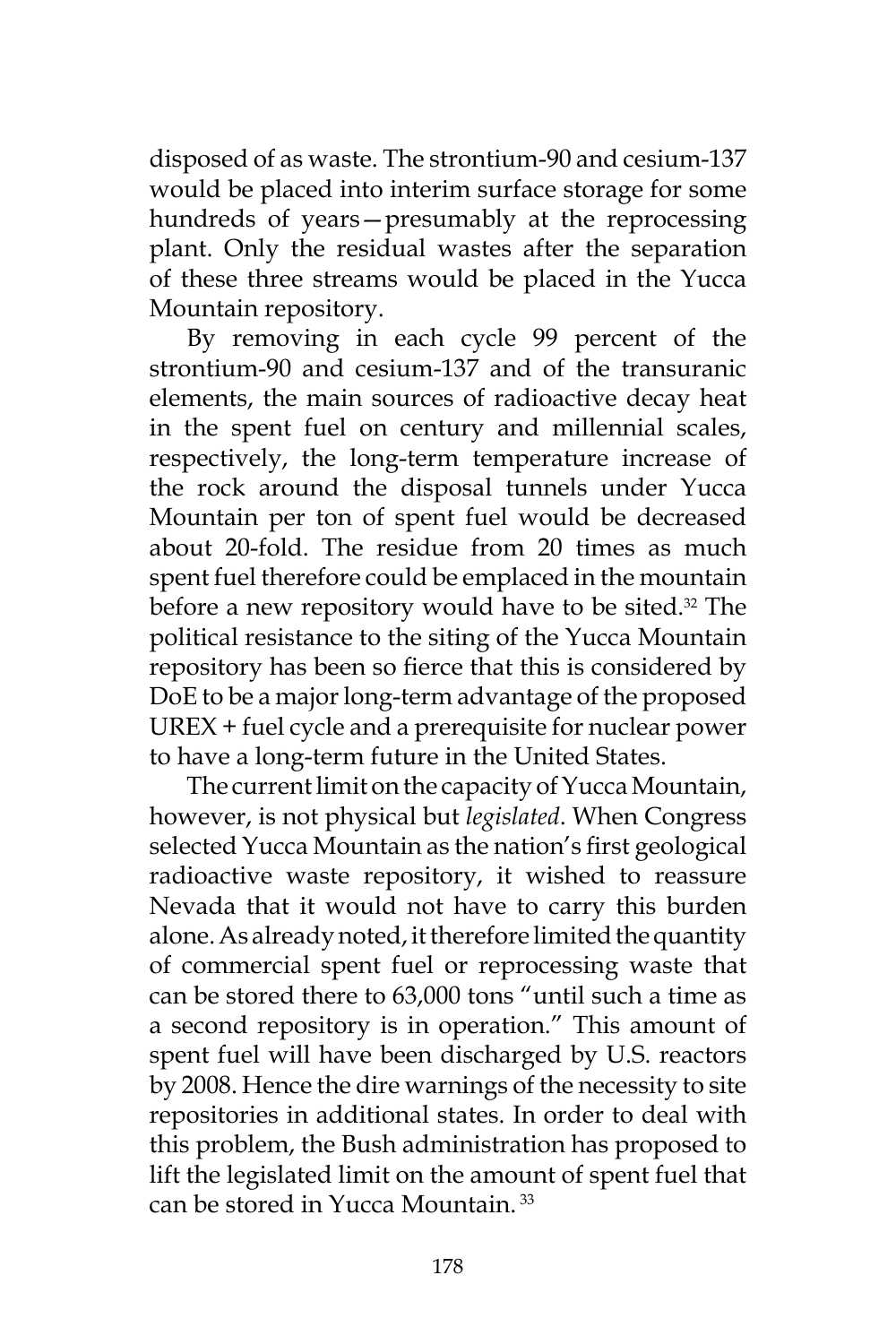The federal government has not come to its own conclusion about what the *physical* capacity of Yucca Mountain might be. Using federal studies made as part of the licensing process for the repository, however, the utility industry's Electrical Power Research Institute estimates that there is enough capacity in the surveyed areas of Yucca Mountain to store 260,000 -570,000 tons of spent fuel—and perhaps more. This is two to five times as much as the current generation of U.S. power reactors are expected to discharge over their lifetimes.<sup>34</sup>

Because of the delay in licensing the repository and the utility lawsuits, however, the Congressional Appropriations Subcommittees that fund DoE have been pressing DoE to begin moving spent fuel off power reactor sites. In part at least in response to this pressure, on August 7, 2006, DoE announced that it was considering building a 2000-3000 ton per year spent-fuel reprocessing plant based on the existing technology being used in France, and a 2000 MWt (thermal) sodium-cooled fast-neutron reactor of the pool-type design used for France's failed Superphénix reactor. The reprocessing plant would be modified so that some of the uranium in the spent fuel would remain mixed with the plutonium. In this way, DoE would honor its commitment to make reprocessing more "proliferation resistant." Plutonium can be separated out of such a mixture very much more easily, however, than from spent fuel (see Section V). The fast reactor would be fueled initially by "conventional fast reactor fuel," i.e., a mix of plutonium and uranium.<sup>35</sup> In January 2007, DoE announced that it planned to lay the basis for a decision by the Secretary of Energy to launch this program "no later than June 2008," i.e., before President Bush leaves office<sup>36</sup>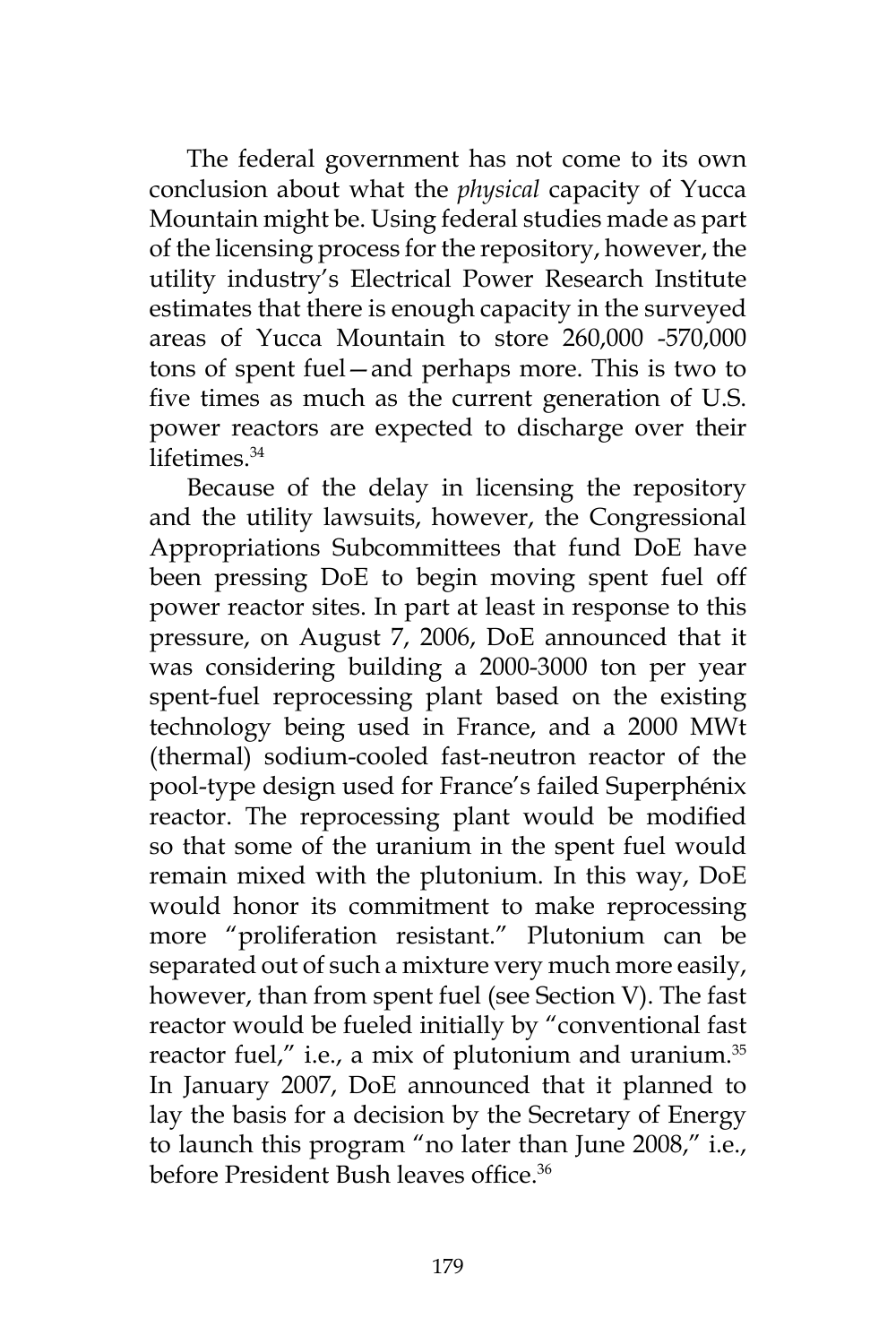Reprocessing 2000-3000 tons of LWR spent fuel would separate  $24-36$  tons of plutonium per year.<sup>37</sup> By comparison, France's failed 3000 MWt Supérphenix, even operating on a once-through fuel cycle, would have annually irradiated only about 2 tons of plutonium.38 In effect, unless DoE adopts the French strategy of recycling MOX in LWRs, its reprocessing initiative would, for the foreseeable future, transform almost all spent fuel shipped from U.S. nuclear-powerreactor sites into separated plutonium and high-level waste stored at a reprocessing site. The compelling reason for DoE initiative, therefore, appears to be, as in Japan, to provide an alternative destination for spent fuel until a geological radioactive waste repository becomes available.

DoE's reprocessing proposals are controversial both because of their cost and their impact on U.S. nonproliferation policy. We discuss these issues in the next two sections.

## **IV. REPROCESSING AND RECYCLE COSTS**

We consider the costs for two scenarios:

1. DoE's May 2006 scenario in which all of the transuranics in U.S. light-water spent fuel would be separated and fissioned in fast-neutron reactors in order to increase the number of reactor-years of radioactive waste that can be accommodated in Yucca Mountain. Although DoE has never mentioned it in connection with its current proposal, these costs were examined in depth in a massive National Academy of Sciences study that was commissioned by DoE in the early 1990s and published in 1996.<sup>39</sup>

2. The cost and benefits of doing what is done in France, which is to reprocess spent LWR fuel, mix the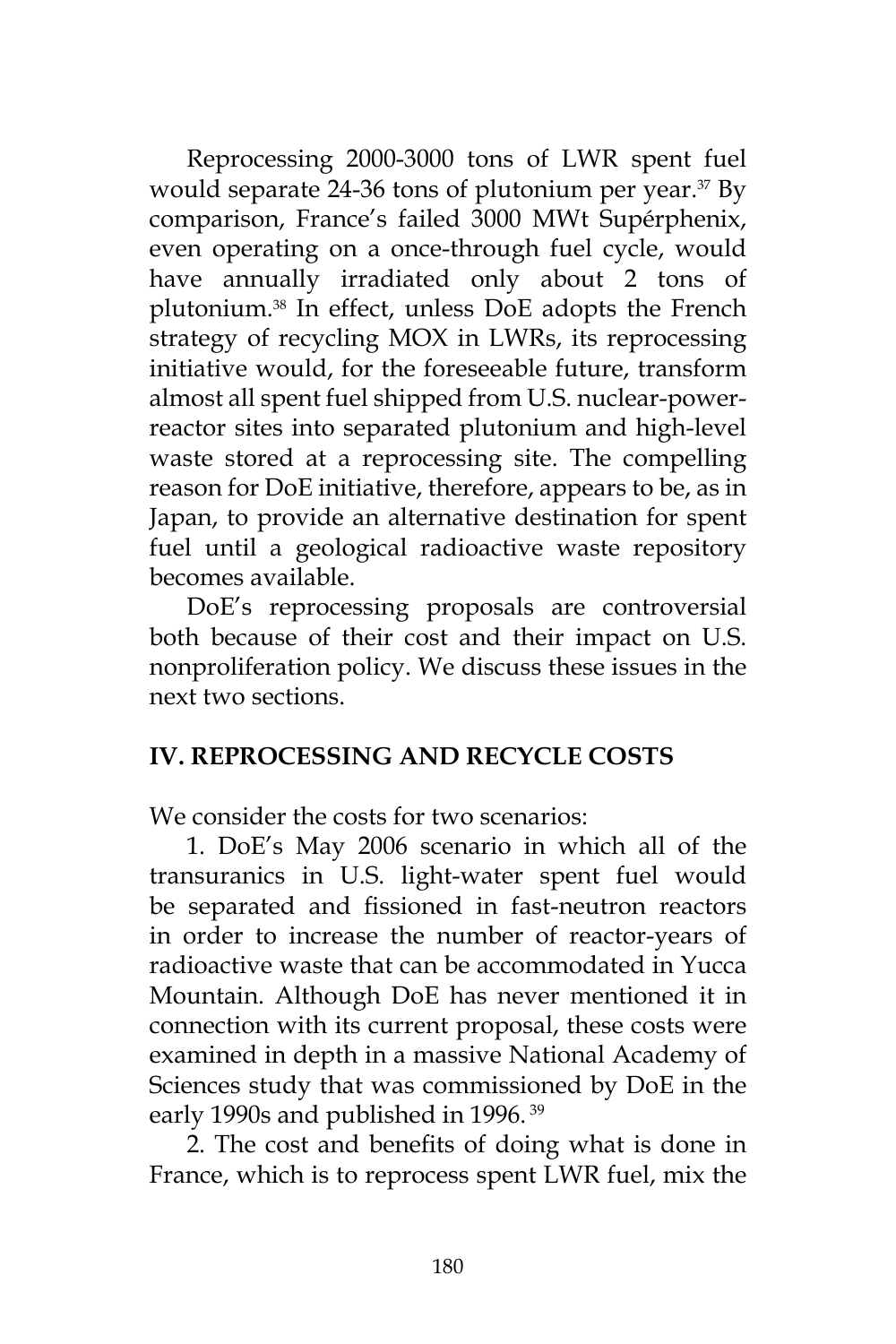separated plutonium with depleted uranium to make MOX fuel for LWRs, and then store the spent MOX fuel. AREVA, the French nuclear conglomerate, has launched a major effort to convince DoE to follow this route, including by funding a study that claims that reprocessing would not be much more costly in the United States than building a second geological repository for spent fuel. 40

#### **The 1996 Study by the U.S. National Academy of Sciences.**

The 1996 U.S. National Academy of Sciences study estimated the extra cost of a separations and transmutation program for the first 62,000 tons of U.S. spent fuel, relative to the cost of simply storing the spent fuel in a repository, as "likely to be no less than \$50 billion and easily could be over \$100 billion" (1996\$).<sup>41</sup> For the estimated lifetime discharges of the current generation of U.S. LWRs (101,000 to 129,000 tons, see Figure 5), this cost would be approximately double.

Currently, U.S. nuclear utilities are paying into DoE's Nuclear Waste Fund 0.1 cents per kilowatt-hour in exchange for DoE taking responsibility for disposing of their spent fuel. Assuming that the average amount of fission energy released in the first 62,000 tons of U.S. spent fuel was 40,000 megawatt-days per ton and taking the heat-to-electric energy conversion efficiency of an average nuclear power plant to be one-third, this would translate into about \$20 billion. Even including interest, this fund would not be able to cover both the estimated \$50 billion cost of the Yucca Mountain repository and a \$100 billion separations and transmutation program.42 Spokesmen for the nuclear utilities have made clear that they will not pay for the extra costs of a reprocessing plant or fast-neutron reactors.<sup>43</sup>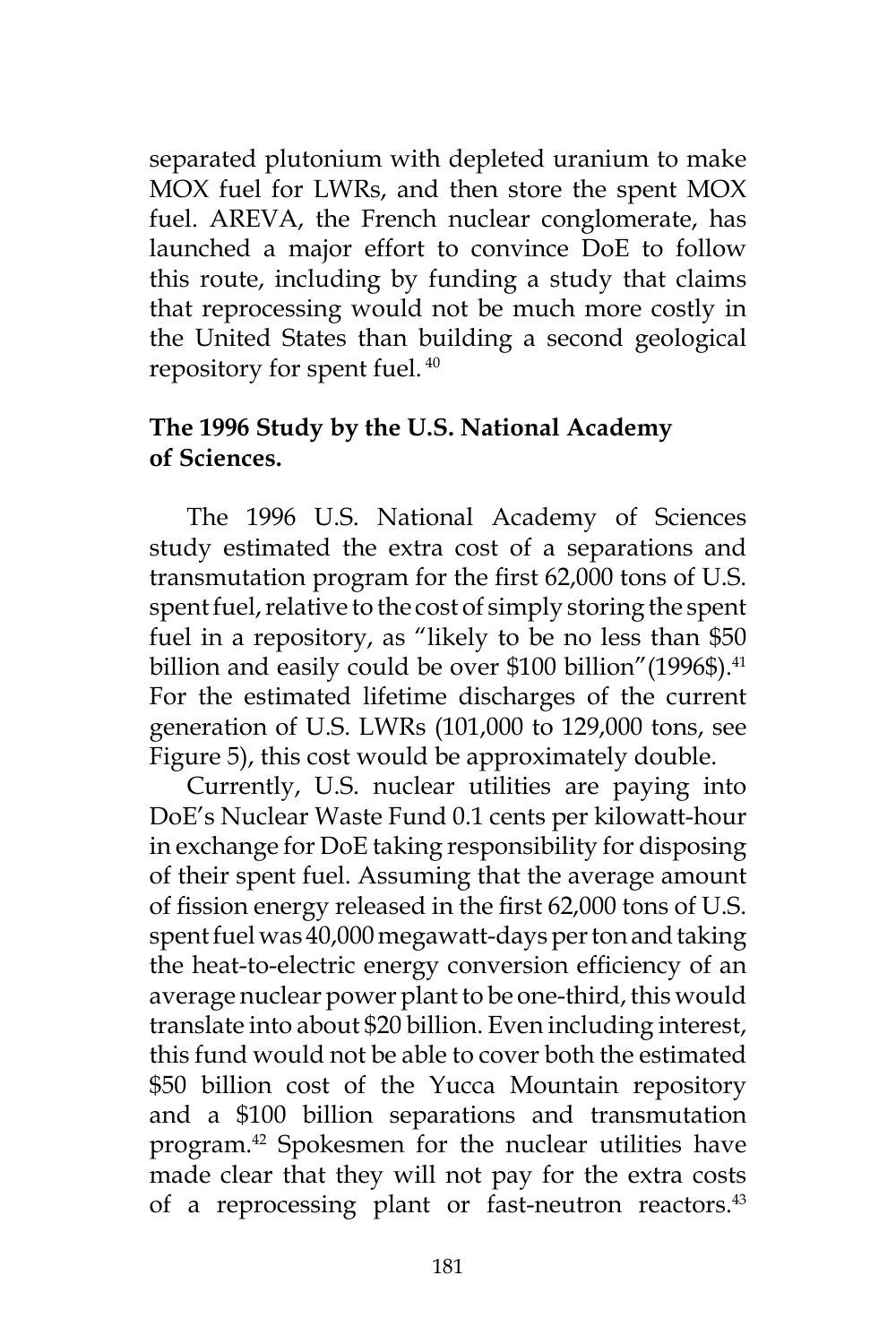

Projections of the total amount of spent fuel to be discharged by the current generation of U.S. power reactors depend upon what fraction of the reactors have their licenses extended to 60 years**. 44**

## **Figure 5. Projections of the Total Amount of Spent Fuel To Be Discharged by the Current Generation of U.S. Power Reactors.**

It is conceivable that the U.S. Congress might fund the launch (although perhaps not the completion) of a federally funded reprocessing plant costing tens of billions of dollars, but it seems unlikely that it would provide a subsidy of on the order of a billion dollars each for the construction of 40-75 fast-neutron reactors to fission the transuranics being produced by 100 gigawatts electrical (Gwe) of LEU-fueled LWRs.45

The great cost of DoE's proposed program and the fact that it proposes to store the most dangerous isotopes in the spent fuel<sup>46</sup> on the surface for hundreds of years may eventually increase the appeal of interim storage without reprocessing.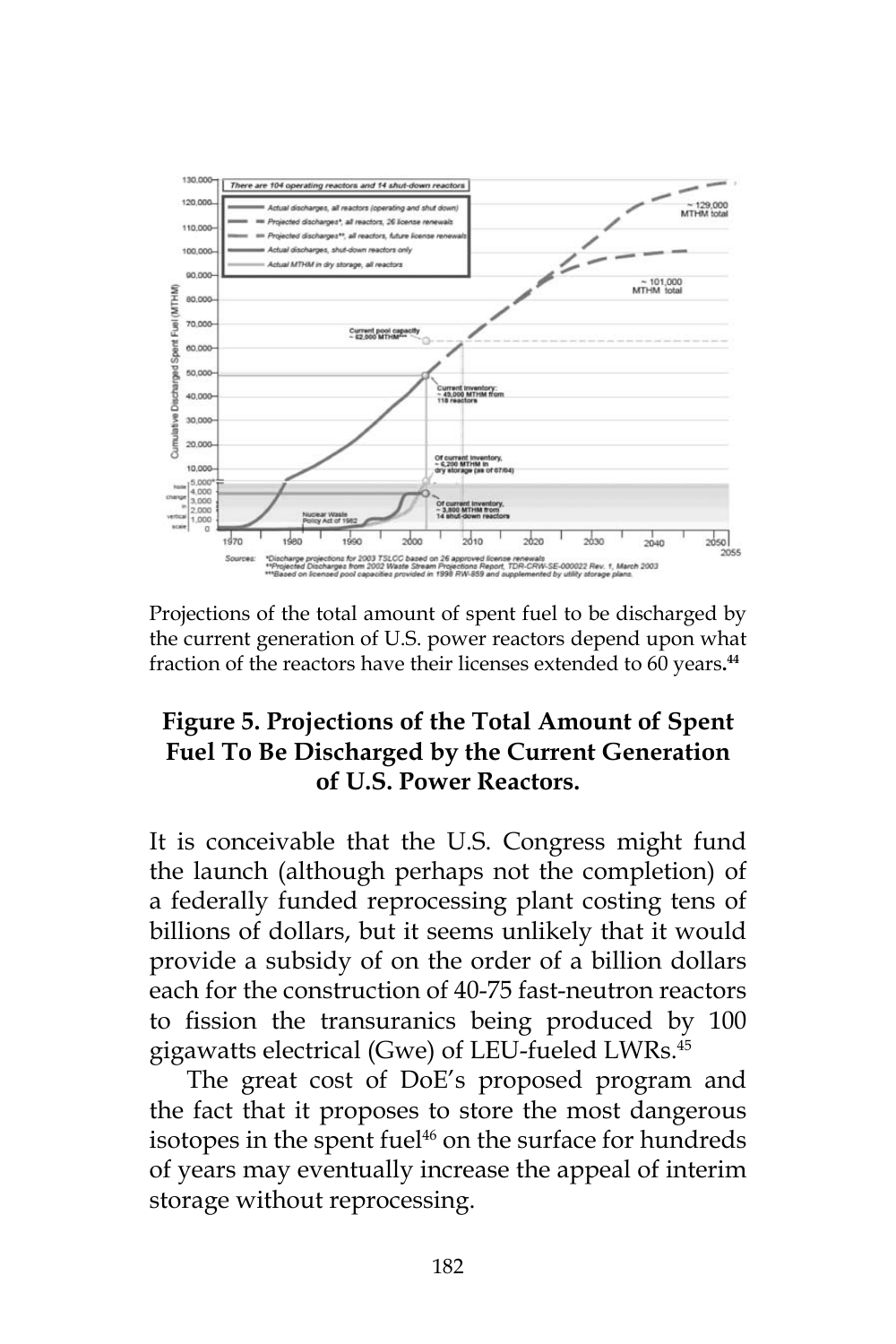## **The AREVA Study of the Cost of Recycling Separated Plutonium in MOX.**

In July 2006, the Boston Consulting Group published a report, *Economic Assessment of Used Nuclear Fuel Management in the United States*. The report was commissioned by the French nuclear combine, Areva, and is based on proprietary data and analysis provided by Areva. The report will therefore be referred to below as the "Areva study."

The report proposes that AREVA build for the U.S. Government both a spent-fuel reprocessing plant with a 2,500 ton-per-year capacity and a mixed-oxide fuel fabrication plant to recycle the separated plutonium back into LWR fuel. It argues that the cost would approximately equal the savings from the United States being able to delay a second repository by 50 years.<sup>47</sup> Given the similarities of this proposal to DoE's request 2 weeks later for expressions of interest in building a reprocessing plant with a capacity of 2,000-3,000 tons a year, it is worth examining the Areva report's analysis. Below, we examine the basis of its central conclusions that:

1. AREVA could build and operate a reprocessing plant and MOX fuel fabrication plant much more cheaply for the U.S. Government than it did in France; and,

2. French-style reprocessing and plutonium recycle would postpone the need of a second U.S. repository.

Finally, we will summarize the results of a French Government analysis of the net costs of plutonium recycle in France.

*Lower Costs in the United States than in France?* The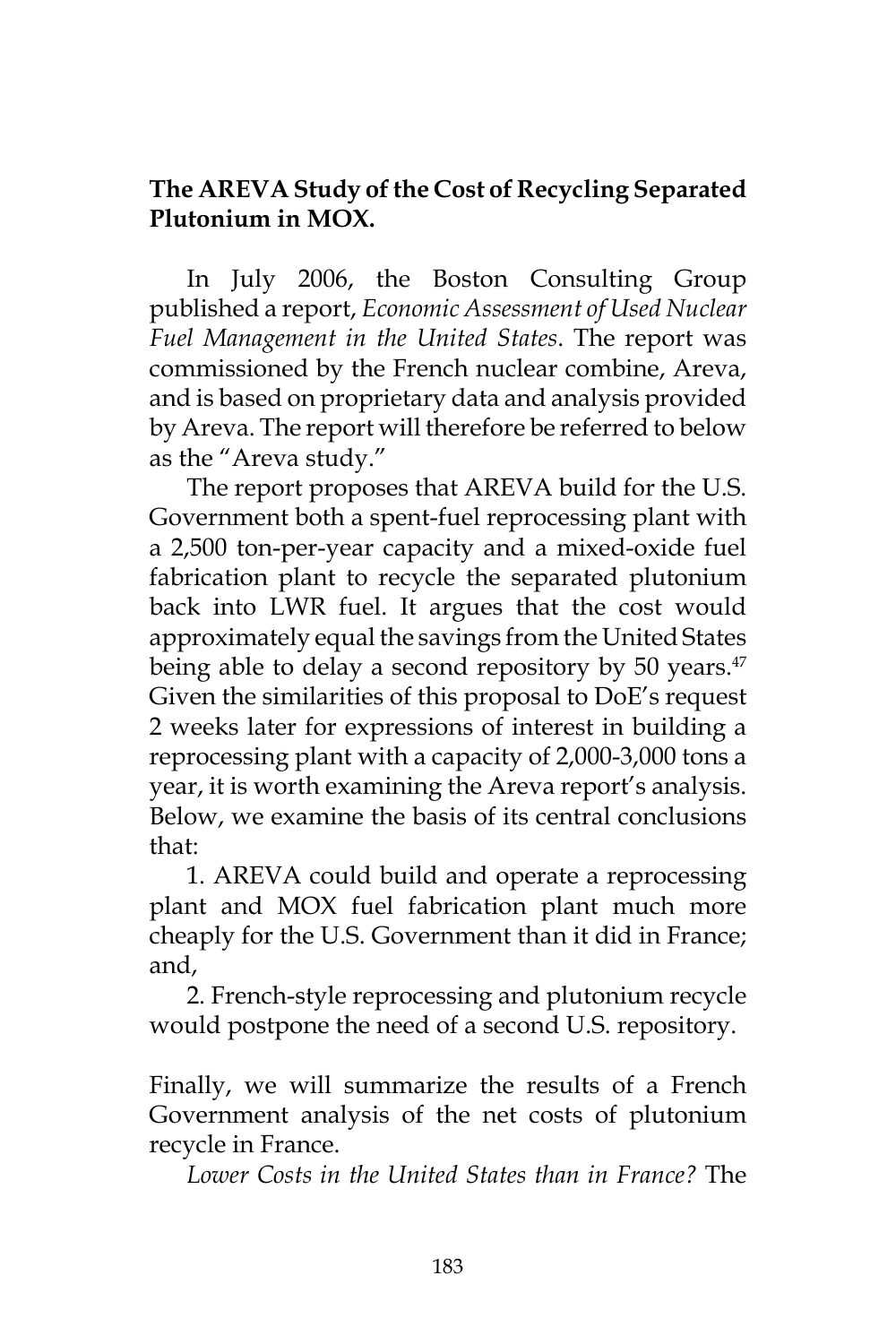AREVA study asserted that reprocessing and MOX fuel-fabrication plants could be built in the United States more cheaply than the corresponding smallercapacity facilities it built in France.<sup>48</sup> The capital cost of the French complex was revealed to be about \$18 billion in 2006 dollars, not including interest charges during construction. The study also asserted that the plants could be operated for about \$0.9 billion per year—about one-third the operating cost shown for the smaller complex in France.



France's spent-fuel reprocessing complex on Cap de La Hague in northern France. Its plutonium fuel fabrication facility is in southern France, requiring regular long-distance truck shipments of separated plutonium.49

# **Figure 6. France's Spent-Fuel Reprocessing Complex on Cap de La Hague.**

Thus far, however, DoE-AREVA combination has resulted in much *higher* costs in the United States than in France. DoE has contracted with AREVA to build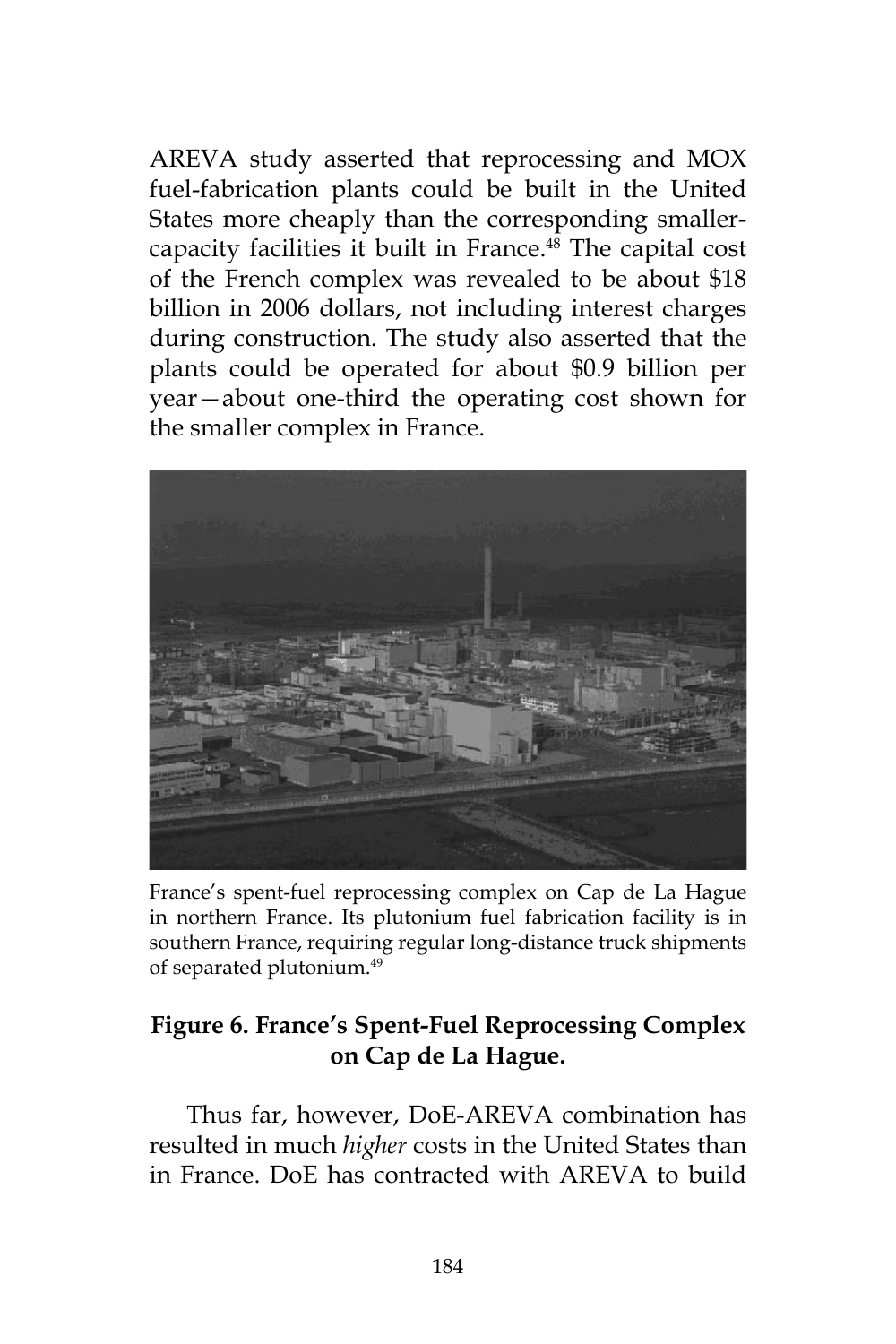a MOX fuel fabrication plant to deal with 34 tons of excess U.S. weapon plutonium at a rate of 3.5 tons per year.50 Measured in terms of MOX fuel tonnage, this is about one-fifth the capacity of the plant that would be required to take the plutonium output of 2,500 ton/ year reprocessing plant.<sup>51</sup> The original estimated cost of DoE's MOX-fuel facility presented to Congress in 2002 was \$1 billion. By July 2005, 3 years later, the estimated cost had ballooned to \$3.5 billion, and the project was 2.5 years behind schedule.<sup>52</sup> Such cost overruns and delays are typical for DoE projects.<sup>53</sup>

*Would French-style reprocessing postpone the need for a second repository?* For the non-reprocessing alternative to its proposal, the AREVA study assumed that the physical capacity of Yucca Mountain is 120,000 tons of spent LEU fuel. As indicated above, the capacity is likely to be much larger. Using AREVA's assumption, however, at the current rate of discharge of spent fuel by U.S. power reactors, (about 2,000 metric tons of heavy-metal content per year) the Yucca Mountain repository would be fully subscribed by 2040. Fuel discharged later could not be loaded into a repository until it had cooled for 25 years, i.e., till 2065, but the AREVA study assumed that, already in the year 2030, the United States would have to start spending \$0.4 billion a year on a \$45-50 billion second repository.<sup>54</sup>

Americium-241 (Am-241), which forms from the decay of 14-year half-life plutonium-241, dominates the heat output of LEU spent fuel during the period from 100 years to 2,000 years after discharge. In AREVA's proposal, the Am-241 would go into the high-level reprocessing waste and be emplaced in Yucca Mountain.

To minimize the buildup of Am-241 in the spent fuel and thereby the amount of Am-241 in the high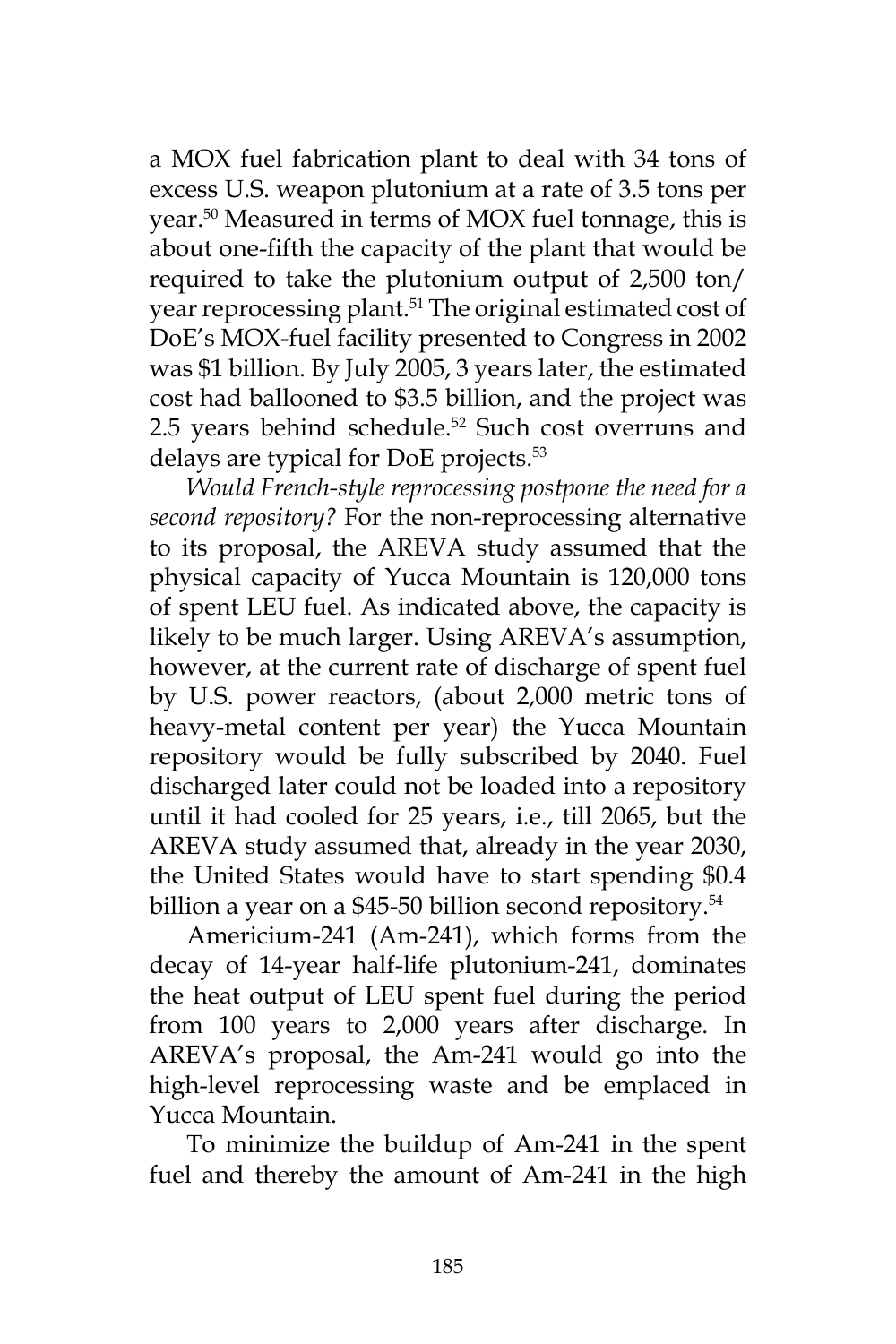level waste, the AREVA study assumes that, after the reprocessing plant is completed, spent fuel would be reprocessed within 3 years. This would reduce the heat load from the associated high-level waste to the point where the waste from 230,000 tons of spent fuel could be stored in Yucca Mountain plus 50,000 tons of unreprocessed pre-2003 spent fuel—more than doubling the amount of spent fuel that could be dealt with before a second repository would have to be established. 55

The AREVA study is able to postpone the need of a second U.S. repository beyond the study's time horizon, however, only because it assumes that the spent MOX fuel would remain indefinitely in interim storage at the reprocessing plant. There would be no delay in the need for a second repository had it been assumed that the spent MOX fuel, too, would be emplaced in Yucca Mountain. Although reprocessing and plutonium recycle consolidates the plutonium from roughly eight tons of spent LEU fuel into one ton of fresh MOX fuel, the total amount of plutonium in the spent MOX fuel is still two-thirds as great as in the original eight tons of LEU spent fuel. Furthermore, because of a shift toward a hotter mix of plutonium and other transuranics, the amount of heat that the ton of MOX spent fuel would deliver into the mountain during the first crucial 2,000 years would be almost exactly the same as would have been delivered by the eight tons of spent LEU fuel. This is why the AREVA study states that "[D]isposal of MOX [in a geological repository] is not considered to be a viable option."56 Indeed, the French Government has concluded that spent MOX fuel would have to be stored from 150 years to "centuries" before it cooled enough to be emplaced in a geological repository.<sup>57</sup>

A complete cost analysis would have dealt with cost of an alternative way of disposing of the spent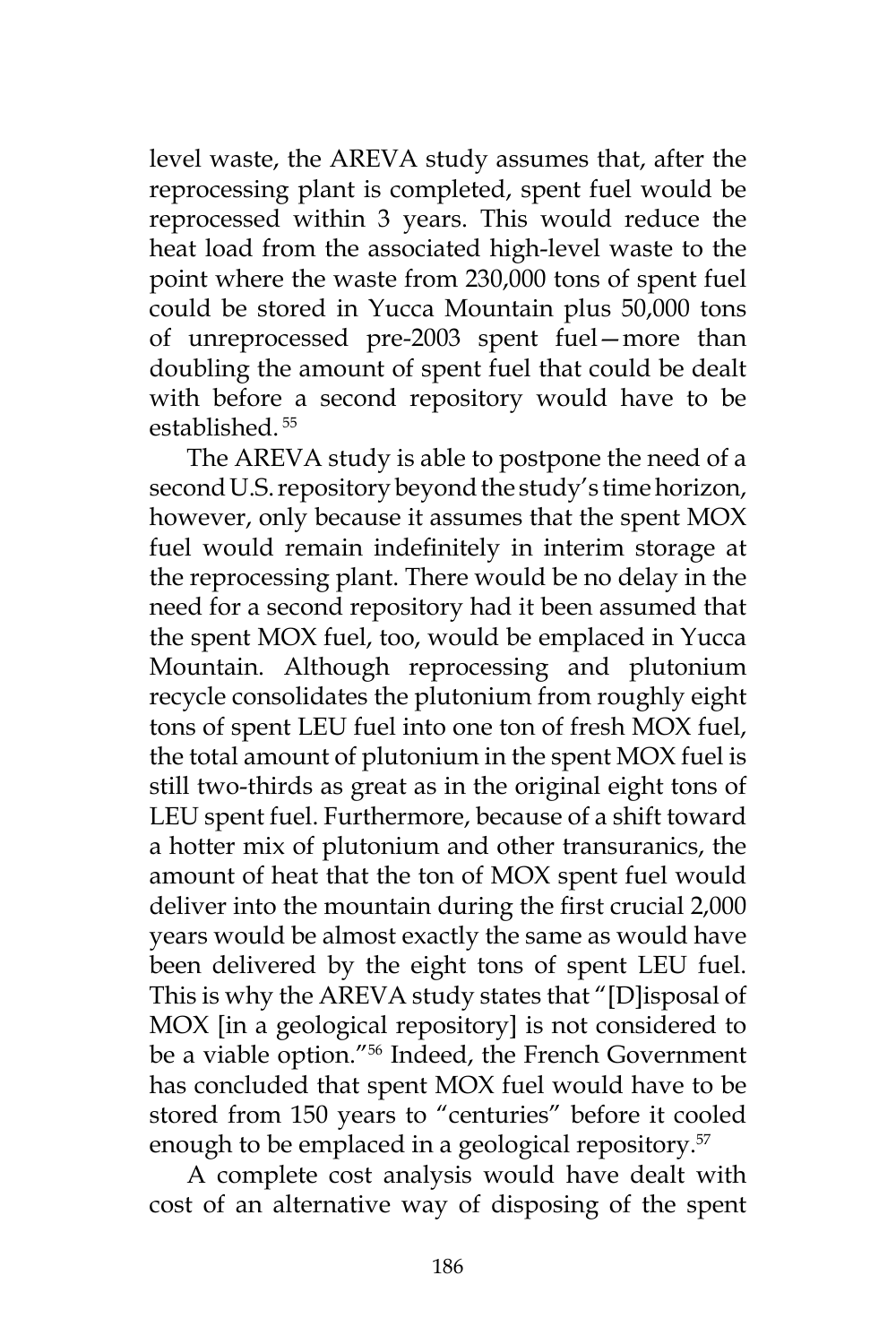MOX fuel. DoE proposes that the plutonium should be recycled repeatedly in fast-neutron reactors until it is completely fissioned. If this were done after one recycle in LWRs had reduced the amount of plutonium by onethird, only 23-44 GWe of fast reactor capacity would be required to fission the plutonium left in the oncerecycled LWR MOX fuel.<sup>58</sup> This is down from the 40-75 GWe calculated above for DoE's scenario, in which the plutonium is fed directly into sodium-cooled burner reactors. But the cost would still be huge. The AREVA report assumes that sodium-cooled reactors would cost 20 percent more per unit of generating capacity than LWRs.59 The only *full-sized* sodium-cooled ever built, France's *Superphénix,* cost about three times as much as a LWR of the same capacity. $60$  In series production, the cost could come down. LWRs are estimated to cost \$2 billion per GWe. The extra capital cost for buying sodium-cooled reactors therefore would be \$9-18 billion if AREVA's 20 percent estimate were true and \$46-90 billion if the cost of a breeder were twice that of an LWR. Tens of billions more would be required for the infrastructure to fabricate and reprocess the sodium-cooled reactor fuel.

*The French Government's estimate of the cost of reprocessing in France.* The AREVA study did not reveal the cost of reprocessing and plutonium recycle in France, but these costs were published in a study done by the French Government in 2000. This study also estimated the costs of alternative fuel cycles for France's current fleet of power reactors.

Shown in the Appendix are the results for four scenarios: three treated in the French Government report and one extrapolated from the results of those calculations:

1. One hundred percent of the LEU spent fuel discharged from France's LWRs in a 45-year average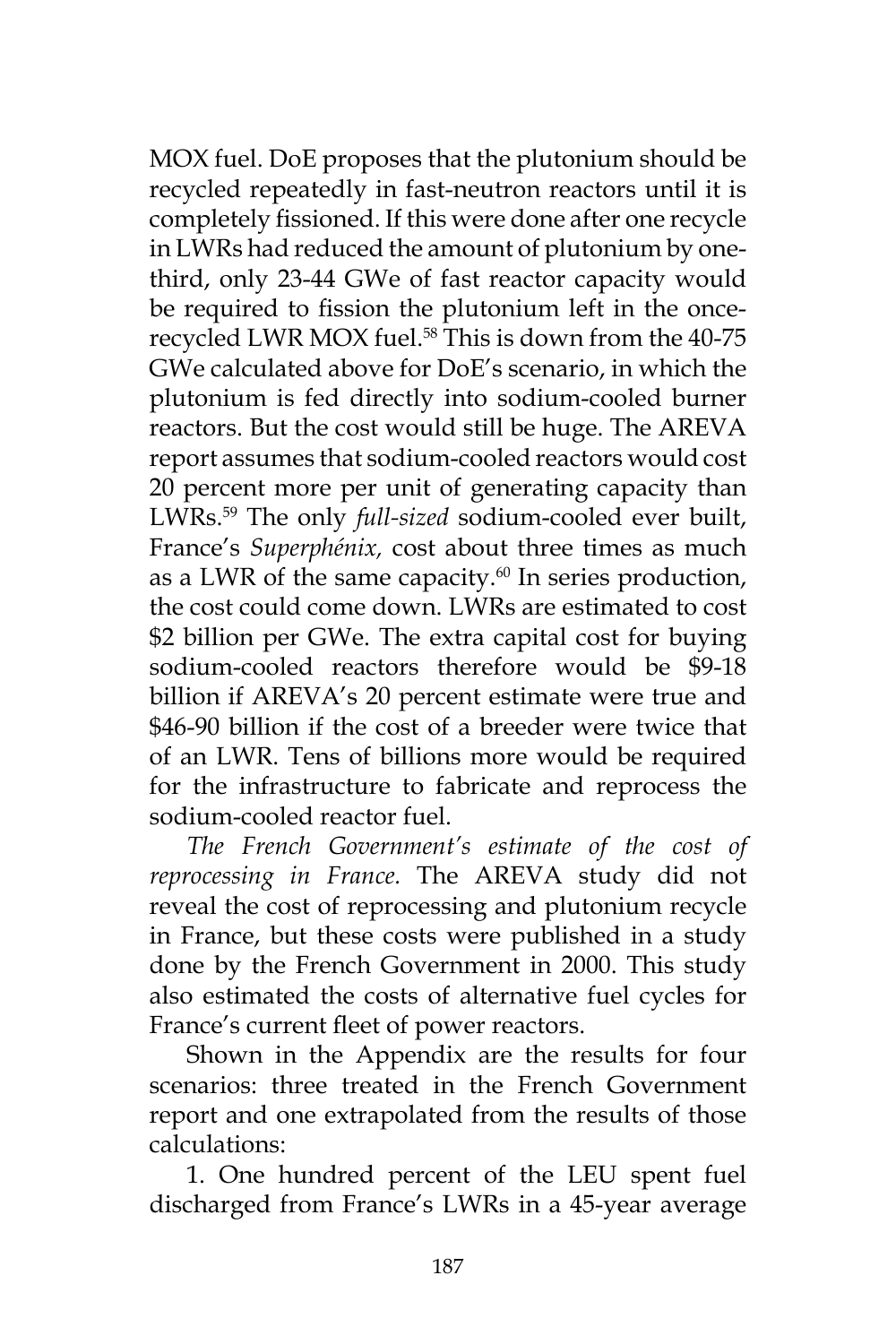operational lifetime would be reprocessed (the extrapolated scenario). The separated plutonium would be recycled in MOX fuel *once*—i.e., spent MOX fuel would not be reprocessed within the time frame of the study.

2. About two-thirds of the LEU fuel would be reprocessed, and the plutonium recycled once (the current plan).

3. Reprocessing would end in 2010. This would amount to reprocessing 27 percent of the spent LEU fuel expected to be discharged in the reactors' lifetimes.

4. A retrospective scenario in which France was assumed not to have built its reprocessing and plutonium recycle infrastructure but instead would have deposited its spent fuel directly in an underground repository as is current U.S. policy.

The cost estimates are summarized in Table 2. It will be seen by comparing the 100-percent-reprocessing with the no-reprocessing scenarios that reprocessing all of the LEU fuel would double the cost of the back end of France's fuel cycle. The net increase is 80 percent when the savings in natural uranium and enrichment associated with the use of the MOX fuel are taken into account.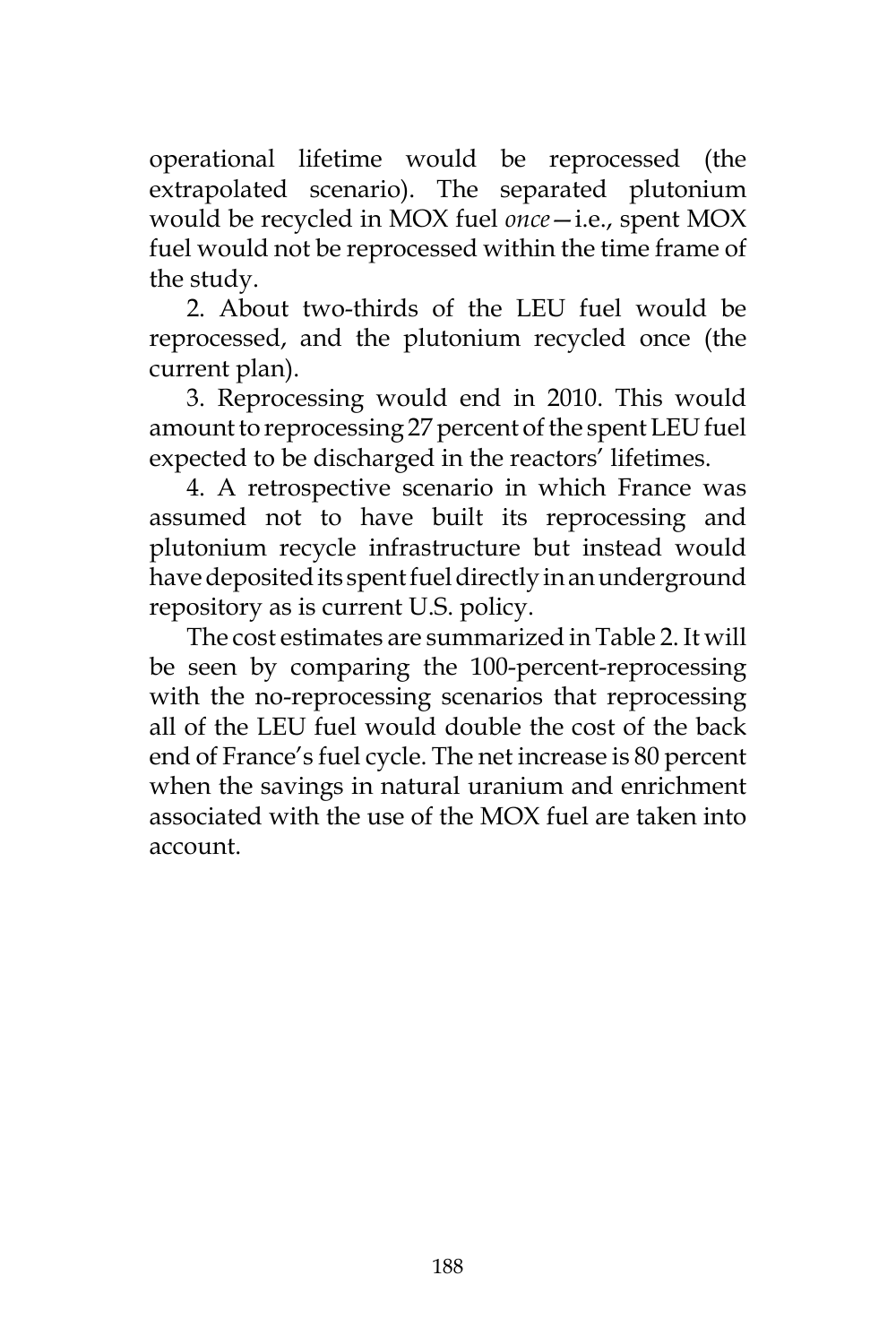|                                                        | <b>Percentage of Spent LEU Fuel Reprocessed</b> |     |                                       |                    |  |  |  |
|--------------------------------------------------------|-------------------------------------------------|-----|---------------------------------------|--------------------|--|--|--|
|                                                        | 100%<br>(Derived<br>scenario)                   | 67% | 27%<br>(Reprocessing<br>ends in 2010) | No<br>Reprocessing |  |  |  |
| <b>Back end costs</b>                                  | 84                                              | 74  | 61                                    | 41                 |  |  |  |
| Front end cost<br>savings<br>from plutonium<br>recycle | $-10$                                           | -8  | $-2$                                  | 0                  |  |  |  |
| <b>Net costs</b>                                       | 74                                              | 66  | 59                                    | 41                 |  |  |  |

## **Table 2. Spent-Fuel Disposal Costs in Four Scenarios for the French Fuel Cycle.**<sup>61</sup> **(Billions of 2006 \$, 58,000 tons of spent fuel)**

## **V. ATTEMPTS TO MITIGATE THE IMPACT ON U.S. NONPROLIFERATION POLICY**

Following India's 1974 nuclear explosion, which used civilian plutonium separated with U.S.-provided technology, the United States reversed its policy of encouraging reprocessing and plutonium recycle worldwide. U.S. policy became, in effect, "We don't reprocess, and you don't need to either." Since 1977, when Japan put its Tokai-mura pilot plant into operation, no nonweapon state has begun civilian reprocessing. During that same period, Argentina, Belgium, Brazil, Germany, and Italy shut down their pilot reprocessing plants, and South Korea and Taiwan abandoned their laboratory-scale reprocessing research. Japan remains the only nonweapon state that reprocesses. In Europe, countries have abandoned reprocessing primarily as a result of anti-nuclear movements and the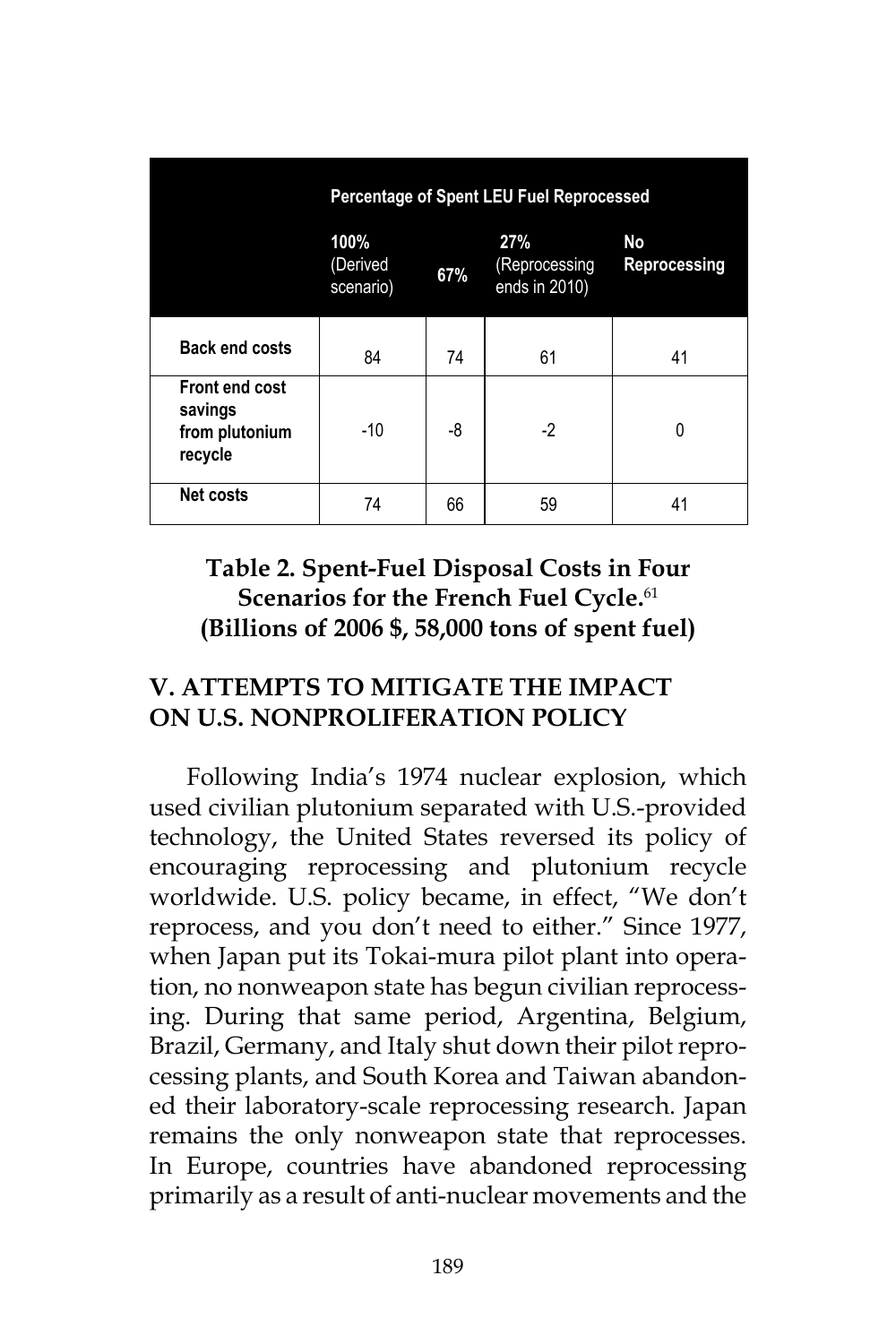high cost of reprocessing. Outside Europe and Japan, however, U.S. anti-reprocessing policy has played a key role in stopping programs that were covers for countries that were interested in following India's example and using a civilian reprocessing program as a cover for developing a nuclear-weapon option.

The Bush administration has responded in two ways to concerns that a new U.S. reprocessing initiative would undermine this very successful nonproliferation policy:

1. DoE is developing reprocessing technologies that do not separate out pure plutonium.

2. The Bush administration has proposed that reprocessing and uranium enrichment be confined to "countries that already have substantial, wellestablished fuel cycles."62

## **"Proliferation Resistant" Fuel Cycles—The Saga of UREX+.**

The reprocessing technology currently used worldwide has the acronym PUREX for Plutonium and URanium EXtraction. It was originally developed by the United States to extract pure plutonium for the U.S. nuclear-weapons program.<sup>63</sup> It is therefore difficult to claim that this technology is proliferation resistant, and DoE has not done so.

In fact, the revival of U.S. interest in reprocessing was launched by the 2001 report of Vice President Cheney's National Energy Policy Development Group, which recommended that "the United States should reexamine its policies to allow for research, development and deployment of fuel conditioning methods (such as pyroprocessing) that reduce waste streams and enhance proliferation resistance."64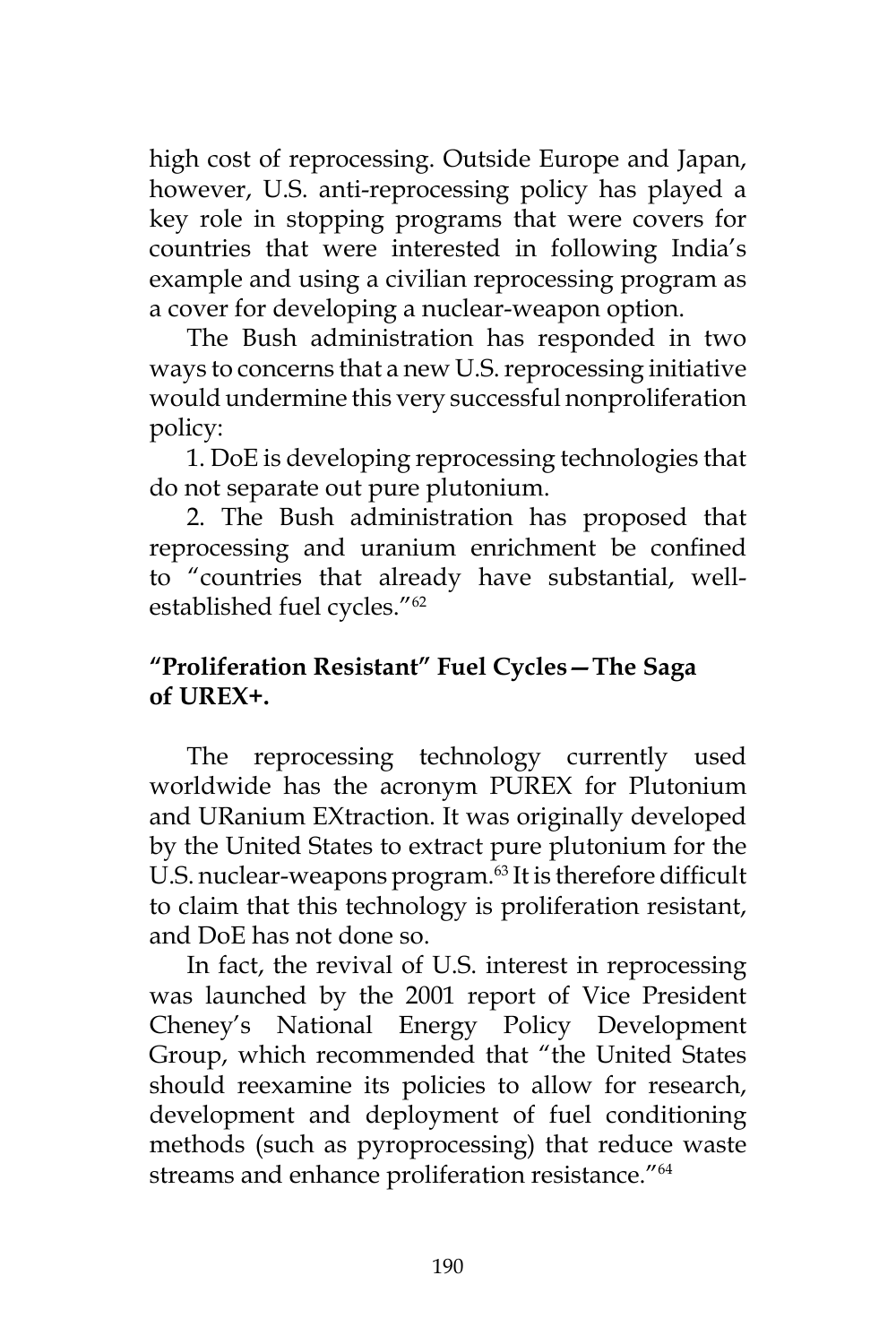Pyroprocessing is a reprocessing technology developed by Argonne National Laboratory (ANL) for recycling the metal fuel used in its Experimental Breeder Reactor II.

Another reprocessing technology would be required, however, to separate transuranics from the uranium-oxide fuel used in LWRs. For this purpose, ANL proposed what it called UREX+, named to denote the fact that pure uranium is extracted. The transuranics are extracted in various combinations in different variants of UREX+. In fact, a series of versions of UREX+ have been proposed.

## **Plutonium Plus Neptunium.**

The first version of UREX+ proposed by Argonne  $(UREX+2)^{65}$  would keep the plutonium mixed with neptunium.<sup>66</sup> There is, however, typically only about 8 percent as much neptunium as plutonium in spent fuel. Furthermore, neptunium is less radioactive than plutonium and is as good a weapons material as the U-235 used in the Hiroshima bomb. At best, the effect of leaving the neptunium mixed with the plutonium would be to dilute the plutonium slightly. The mix could be used directly to make weapons, or the plutonium could be extracted in the same type of glove box that would be used to handle pure plutonium.

*Unseparated transuranics* (*UREX+1a*)*.* The second iteration of UREX is the GNEP fuel cycle proposed by DoE in May 2006. It would leave all the transuranics unseparated. Plutonium would still constitute more than 80 percent of the mix. The mix would be about 100 times more radioactive than pure plutonium but would still produce only about 0.1 percent of the intensity of penetrating radiation that would be required to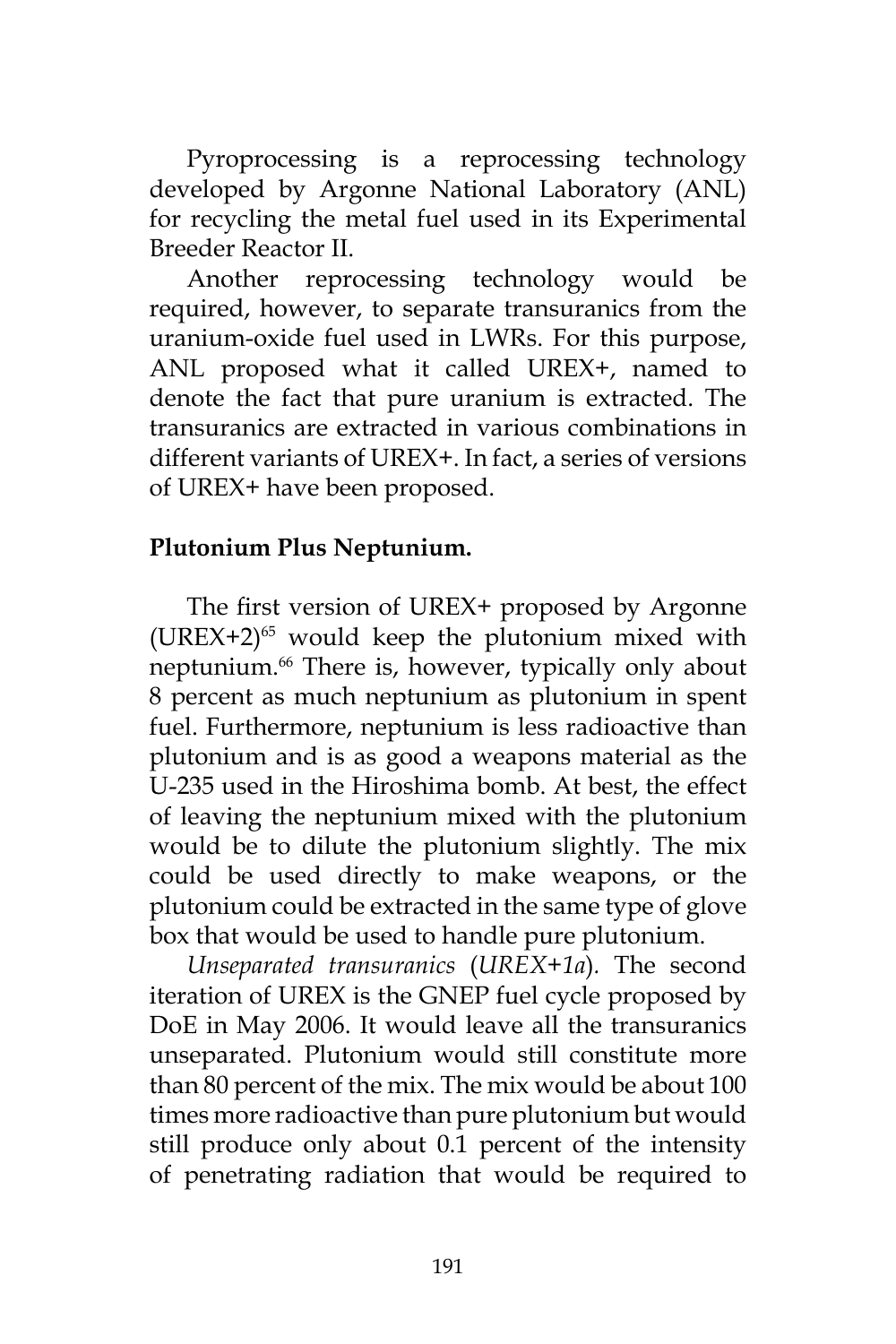make it "self-protecting" by the IAEA's standard (see Figure  $7$ ).<sup>67</sup> Enough plutonium for a few bombs could be separated in a glove box without the workers receiving a large radiation dose. For an industrialscale operation in which workers were exposed to this material year around, however, shielding and remote handling would be required to keep down occupational radiation doses. This is why "addition of minor [transuranics] or fission products to recycled plutonium will increase significantly the costs of fuel fabrication and transportation."68



Factors by which dose rates from 1-kg spheres of transuranic metal produced by various versions of UREX+ fall short of the IAEA threshold for self protection (1 Sievert or 100 rems per hour at one meter). For example, the dose rate from unseparated transuranics is about 0.001 of the self-protection standard**. 69**

**Figure 7. Factors by which Dose Rates from 1-kg Spheres of Transuranic Metal Produced by Various Versions of UREX+ Fall Short of the IAEA Threshold for Self-Protection.**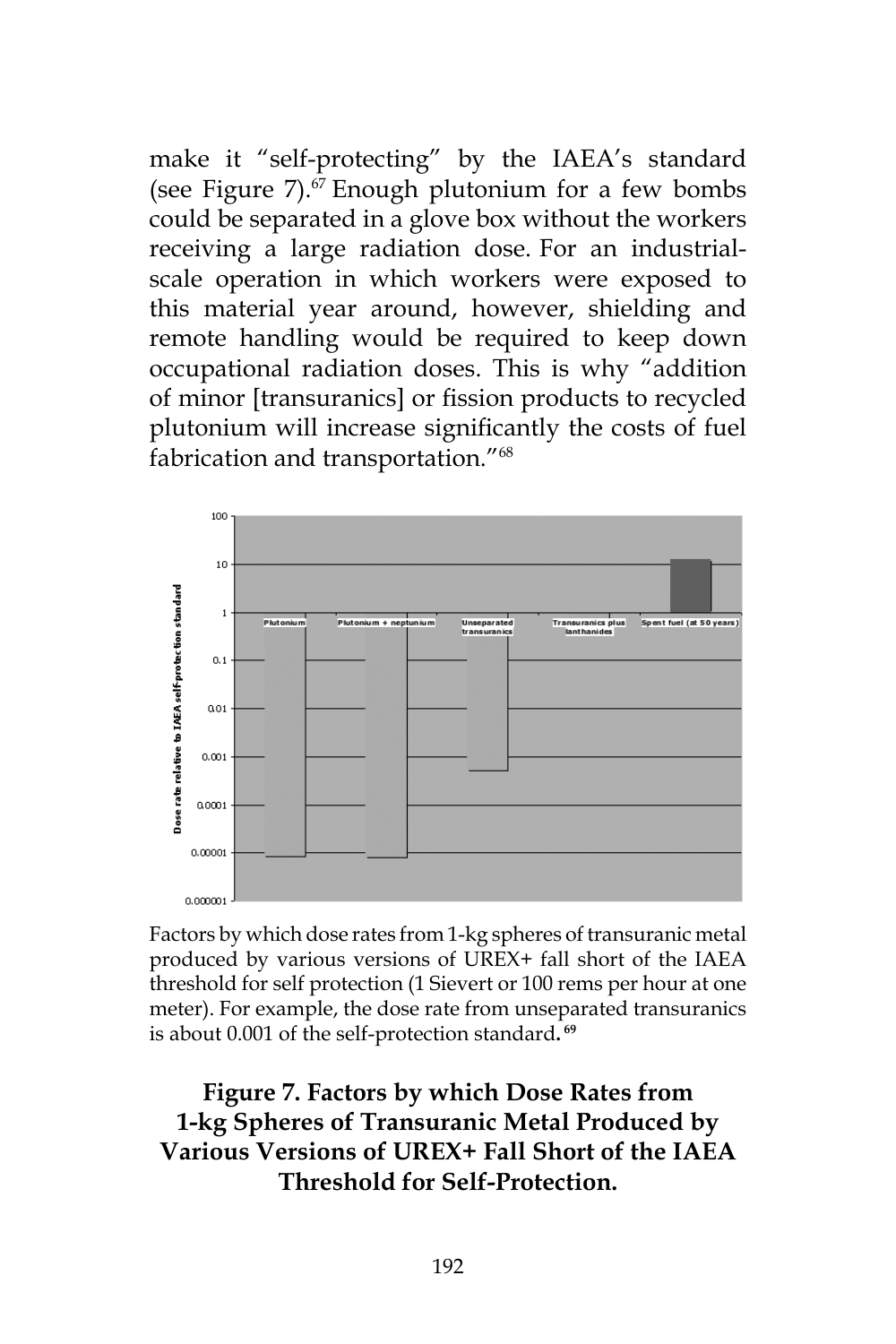*Unseparated transuranics mixed with lanthanide fission products* (*UREX+1*)*.* Argonne responded to criticisms of the lack of proliferation resistance of UREX+1a by proposing yet another variant in which one class of fission products, the lanthanides, would remain mixed with the transuranics until the mix was transported to a sodium-cooled "burner reactor" site (see Figure 8). Although still not meeting the IAEA's self-protection standard, the gamma-radiation level from the mix would be higher than for the other UREX+ fuel cycles considered earlier. It would be highest for material separated from recently discharged spent fuel, since the longest-lived significant lanthanide, Europium-154, has a half-life of only 8.8 years. At the burner-reactor sites, the lanthanides would be stripped out in a final stage of reprocessing, and the transuranic fuel would be fabricated. Thus each burner reactor site would have its own final-stage reprocessing and fuel-fabrication plant. This would compound the problem of the high cost of the separations and transmutation approach. Indeed, the complexity of this proposal approaches that of a Rube Goldberg cartoon.<sup>70</sup>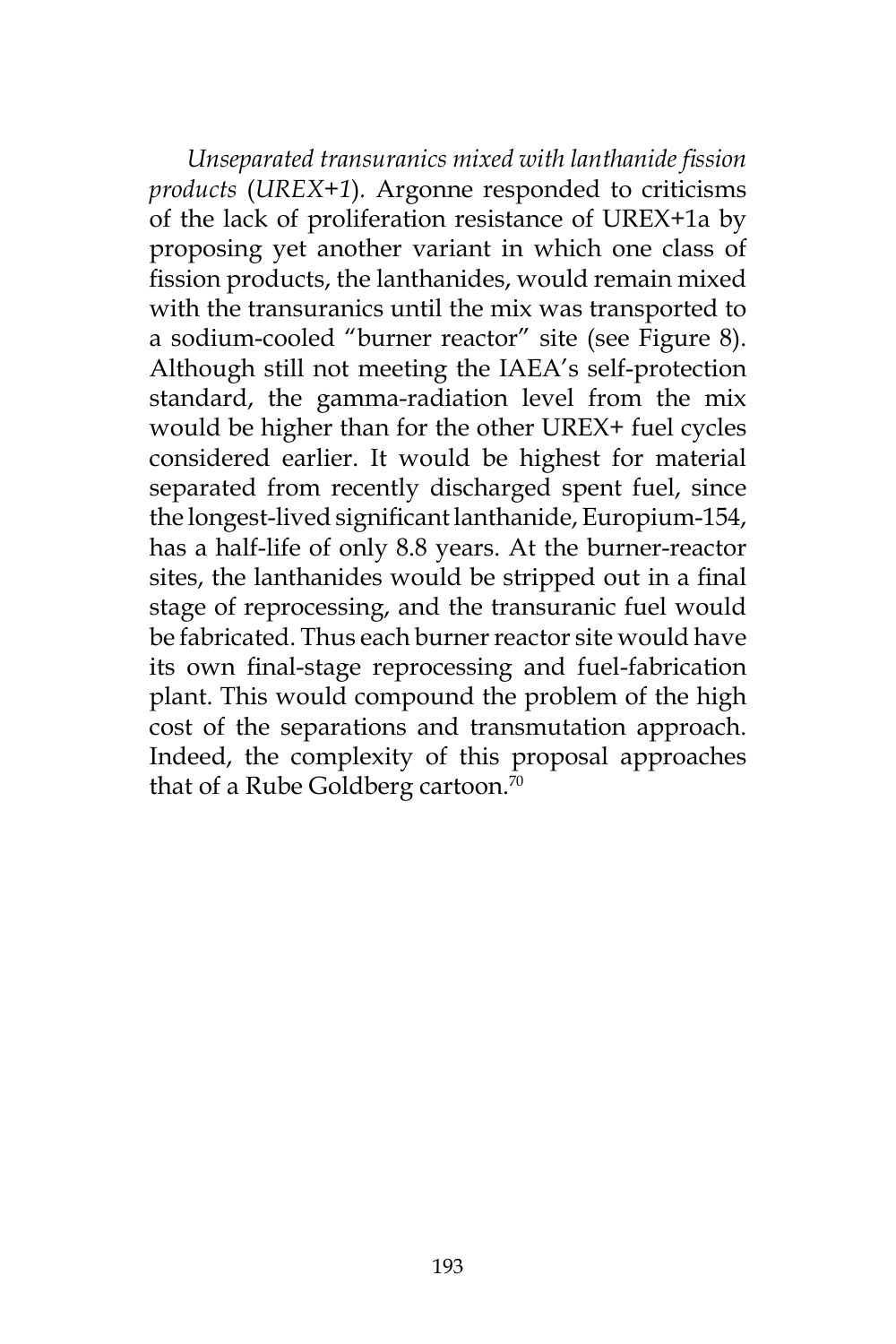

The top box describes the various stages of the reprocessing plant and includes provisions for surface storage for hundreds of years of the two most hazardous fission products, cesium-137 and strontium-90, both of which have half-lives of about 30 years. The box at the bottom describes one of many proposed "burnerreactor" complexes. Each reactor site would have a facility to carry out the final stage of the UREX+ reprocessing (TALSPEAK). It would also have a fuel-fabrication facility and a spent-fuel reprocessing facility for the burner reactors. The enormous number of fuel processing facilities in this proposal would make it much more costly even than the separations and transmutation arrangements analyzed in the 1996 National Academies study.<sup>71</sup>

## **Figure 8. The Version of UREX+ Proposed by Argonne National Laboratory in March 2006**.

*Safeguards problems.* 72 IAEA has been unable to reduce statistical measurement uncertainties below about 1 percent for traditional PUREX reprocessing, which produces pure plutonium. To prevent frequent false alarms, a 1 percent measurement uncertainty requires raising the alarm threshold to about 3 percent.73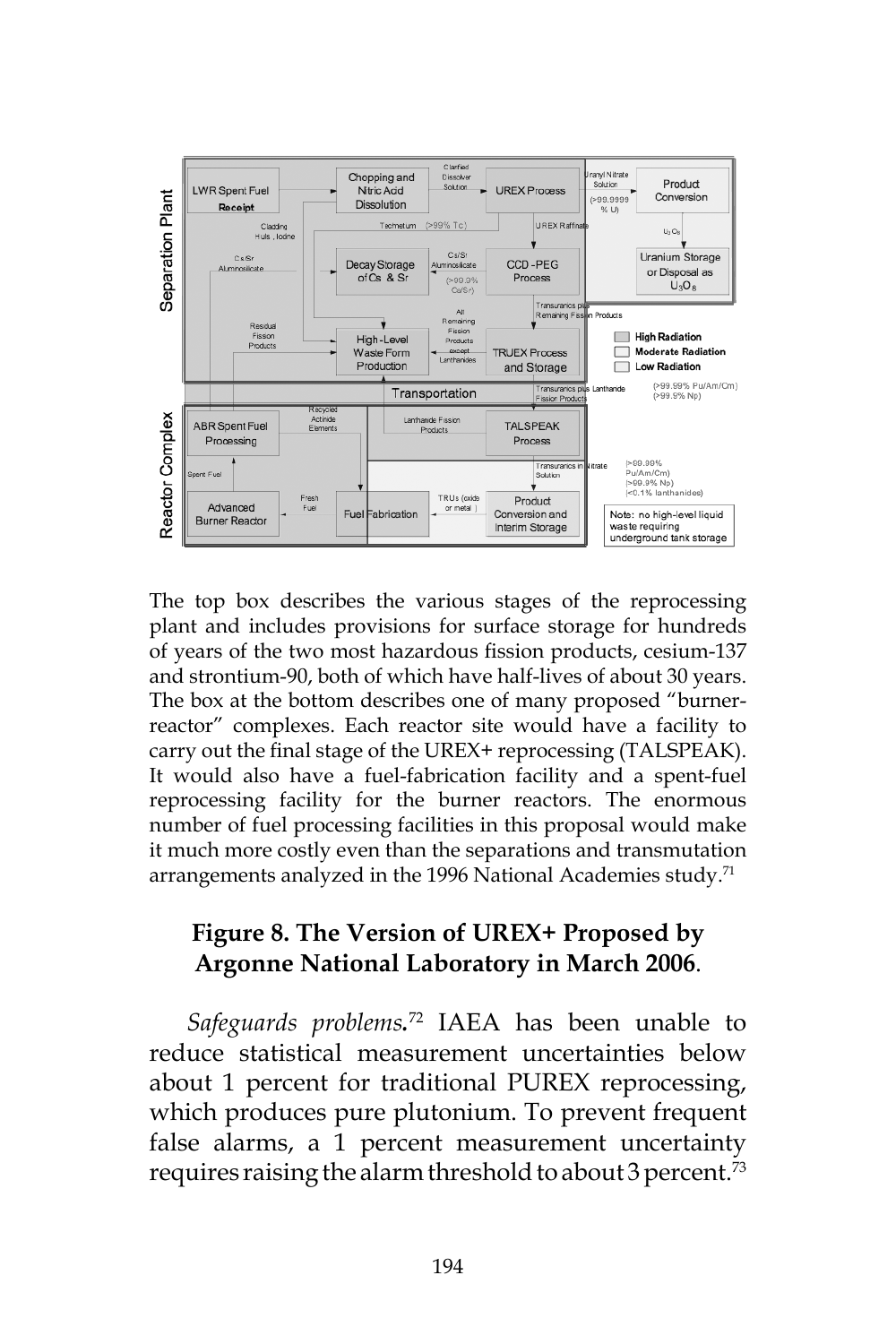Three percent of the 24 tons of plutonium discharged annually by U.S. power reactors would amount to 760 kilograms, enough for about 100 Nagasaki bombs.

Unfortunately, the Argonne proposals to make reprocessing more "proliferation resistant" by adding radioactive materials to the plutonium also would make it more difficult for both national and international monitors to detect plutonium diversion.

Plutonium is ordinarily detected and measured by the penetrating radiation that it emits. It fissions spontaneously at a low rate, emitting neutrons (about half a million per kilogram per second for reactor-grade plutonium). The neutrons can be detected through substantial shielding. Leaving plutonium mixed with other transuranics makes neutron measurements much less useful, however. The Curium-244 in spent fuel, in particular, emits 100 times as many neutrons.<sup>74</sup> As a result, an uncertainty of only *1 percent* in the Curium-244 would mask the loss in neutron signal due to the removal of *all* the plutonium.

All the plutonium isotopes also emit characteristic gamma rays. These gamma rays are much less penetrating than the neutrons, however. Large corrections must therefore be made for shielding and self-shielding of the fissile material. For this reason, gamma measurements are almost useless for quantitative assays of bulk inhomogeneous mixtures.

*Back to MOX.* Most recently, after learning that UREX+ was still very much in the conceptual stage and that techniques for fabricating fuel containing americium and curium had not yet been developed, DoE decided to explore the possibility of starting with a slight modification of a PUREX plant. In its August 2006 "request for expressions of interest," it specified only that the reprocessing plant "products are not pure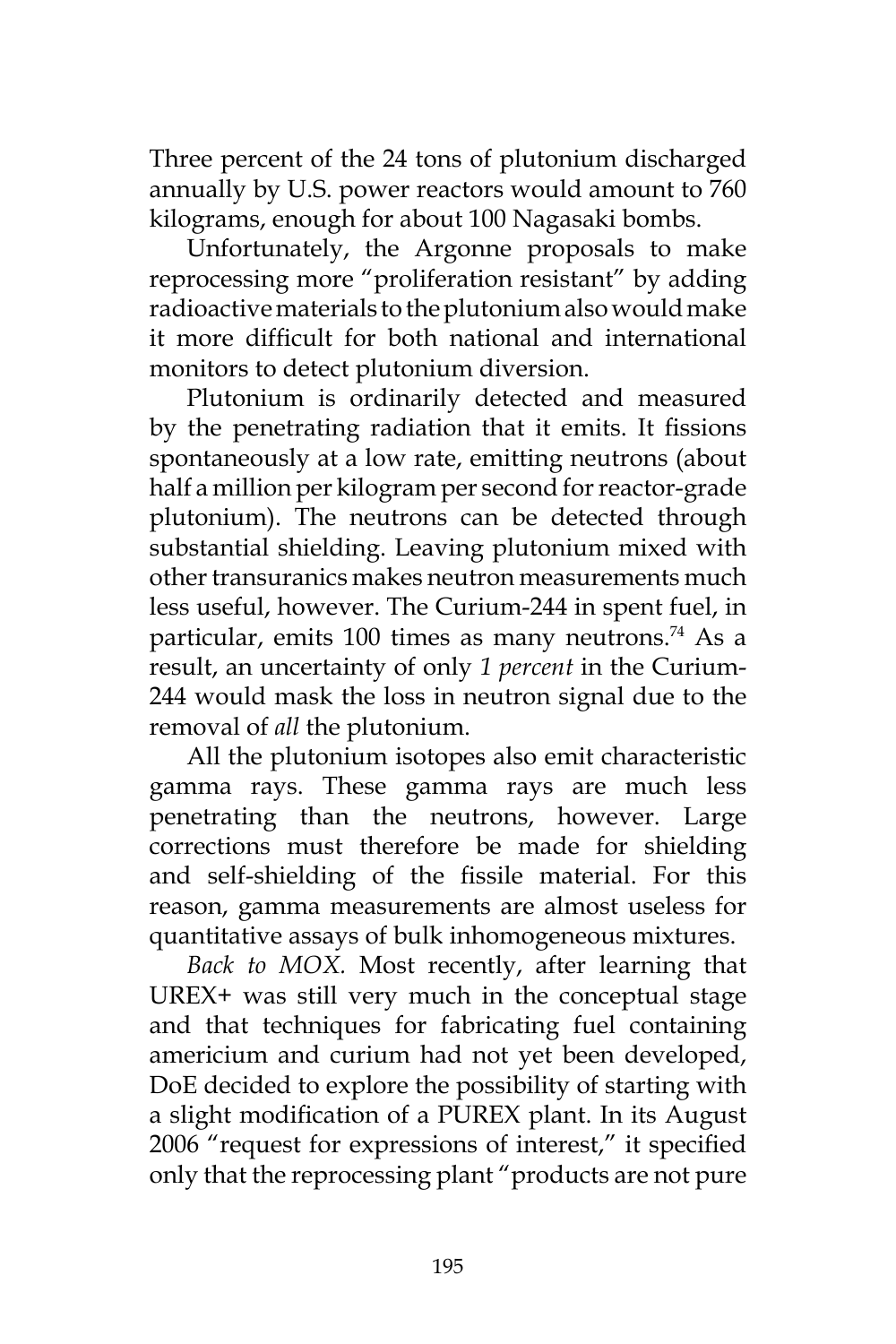plutonium."75 This was only a few weeks after AREVA had proposed COEX, a variant of PUREX in which the plutonium would not be fully separated from the uranium.76 Of course, once again, the plutonium could be easily separated from the COEX mix in a glove box.

## **Proposal to Restrict Reprocessing to the Nuclear-Weapon States Plus Japan.**

Despite its R&D initiatives to make reprocessing more "proliferation resistant," DoE has never suggested that the improvement could be great enough for reprocessing to be acceptable in states of proliferation concern. Indeed, in its May 2006 presentation of its GNEP proposal, DoE included the Bush administration's February 11, 2004, proposal to deny enrichment and reprocessing technologies "to any state that does not already possess full-scale, functioning enrichment and reprocessing plants," and instead to offer such states reliable access to LEU and reprocessing services.77

The idea that other countries can be permanently barred from acquiring enrichment and reprocessing plants has not gained international acceptance, however. An international panel of experts convened by IAEA found that "there is a consistent opposition by many [non-nuclear weapons states] to accept additional restrictions on their development of peaceful nuclear technology without equivalent progress on disarmament."78

This issue is currently joined primarily with regard to the assertion by nonweapon states of their rights to have national uranium-enrichment plants. Since the Bush administration's 2004 proposed ban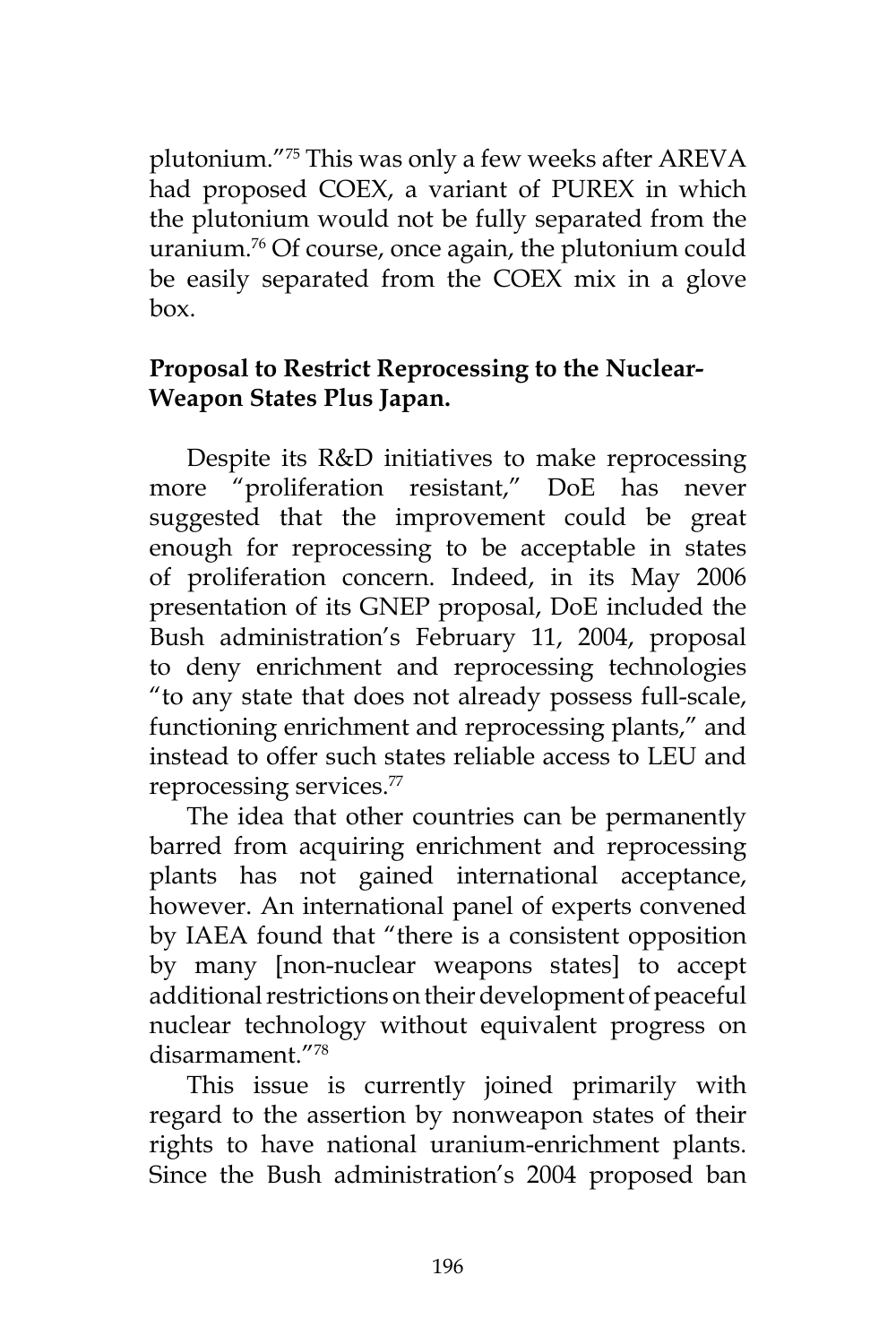on additional countries acquiring enrichment plants, six nonpossessing countries have expressed increased interest in acquiring them.79 The U.S. GNEP proposal has, however, already revived interest in reprocessing in South Korea,<sup>80</sup> and AREVA has floated the idea of exporting the plant that it is designing for the American market to a number of nonweapon states that do not currently reprocess.<sup>81</sup>

France, the United Kingdom, and Russia already have been providing reprocessing services to foreign countries, but France and the United Kingdom have lost virtually all of their foreign customers. Russia has kept a few because, unlike France and the United Kingdom, it has been willing to keep the plutonium and radioactive waste it recovers from its foreign customers' spent fuel.

In effect, Russia has been providing permanent storage for foreign spent fuel—although with the fuel separated into three components: uranium, plutonium, and high-level waste. Under these conditions, its customers have been happy for Russia to take their spent fuel, whether it reprocesses it or not. Indeed, while Russia has been reprocessing the spent fuel from first-generation East European VVER-440 reactors at its Mayak facility in the Urals, it has been storing the spent fuel from second- generation Soviet-designed VVER-1000 reactors in a second closed nuclear city, Zheleznogorsk, Siberia.

## **VI. THE ALTERNATIVE: DRY-CASK SPENT FUEL STORAGE**

In the Sections II and III of this chapter, we discussed how pressure from U.S. nuclear utilities on DoE to remove spent fuel from their reactor sites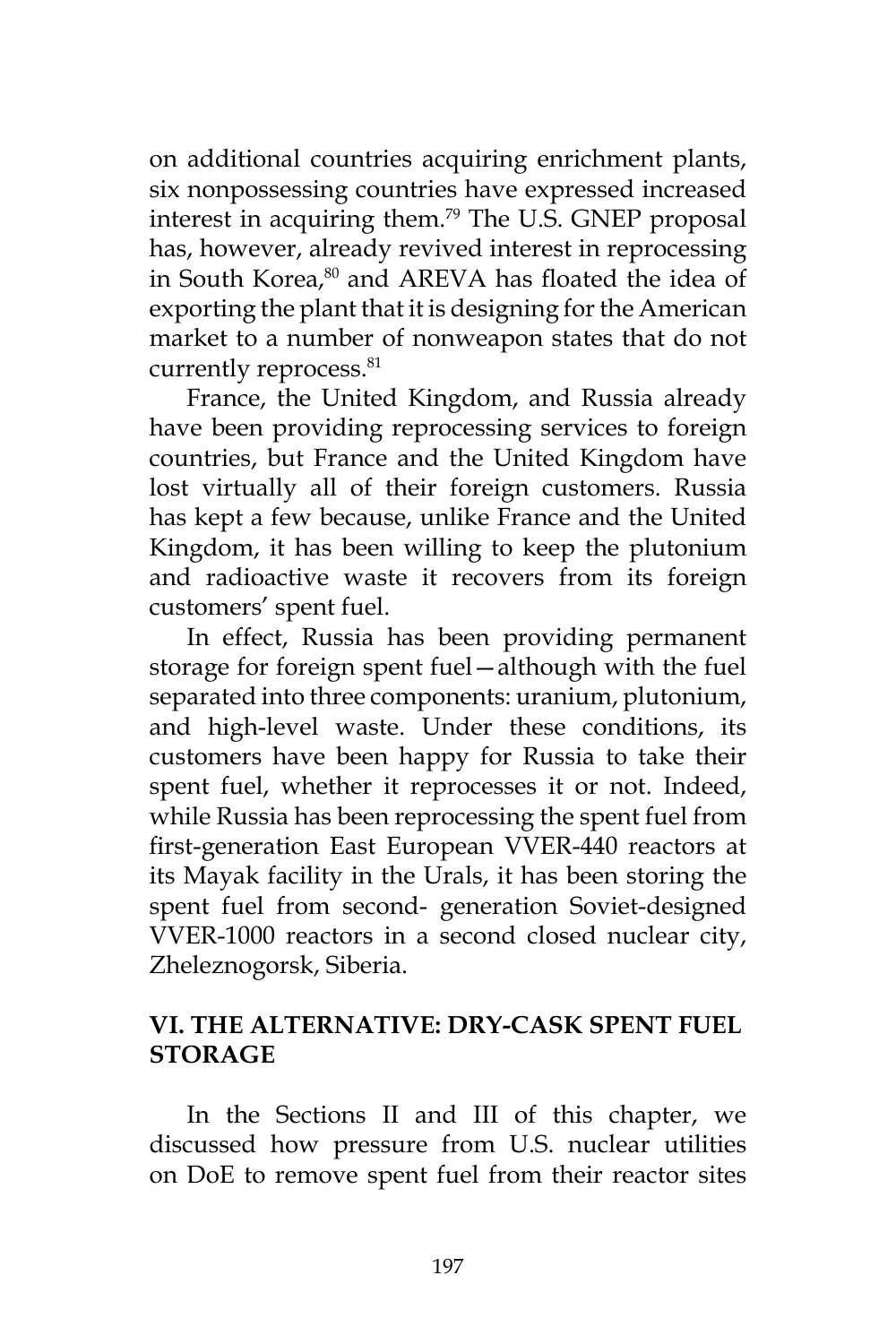and the unwillingness of U.S. state governments to host off-site interim storage have stimulated DoE interest in federally-funded reprocessing and recycle of transuranics. In Sections IV and V, we discussed the huge costs of such a program and the weaknesses of proposals to make reprocessing "proliferation resistant." In this section, we discuss whether, considering the alternatives, interim storage of unreprocessed spent fuel on the power-reactor sites may after all be the least bad solution.

First of all, it is important to understand that the costs that the federal government is paying the utilities for continuing to store the spent fuel on site is small in comparison to the costs of reprocessing. As discussed in section II, DoE estimates that the costs will grow to \$0.5 billion per year. We estimated the cost to be somewhat lower. Either cost is small, however, in comparison to a reprocessing program. Secretary of Energy Samuel Bodman has asked for an R&D budget ramping up to \$0.8-0.9 billion per year in 2009 just to *assess* the cost of the GNEP program.<sup>82</sup> The French Government's figures for the extra cost of PUREX reprocessing LWR fuel and recycling the recovered plutonium once correspond to about \$1 billion per year in the United States, and the National Academy of Science's estimate of the cost of a program involving sodium-cooled transuranic burner reactors was  $$1.6$  to 3.2+ billion per year (1996 \$).<sup>83</sup>

Secondly, it must be understood that interim storage of spent fuel would cost approximately the same if the federal government took possession of the spent fuel and moved it to a centralized storage site. The largest contribution to the cost of dry-cask storage is the storage casks. There would be economies of scale in the monitoring and maintenance costs at the centralized site, but these costs are quite modest for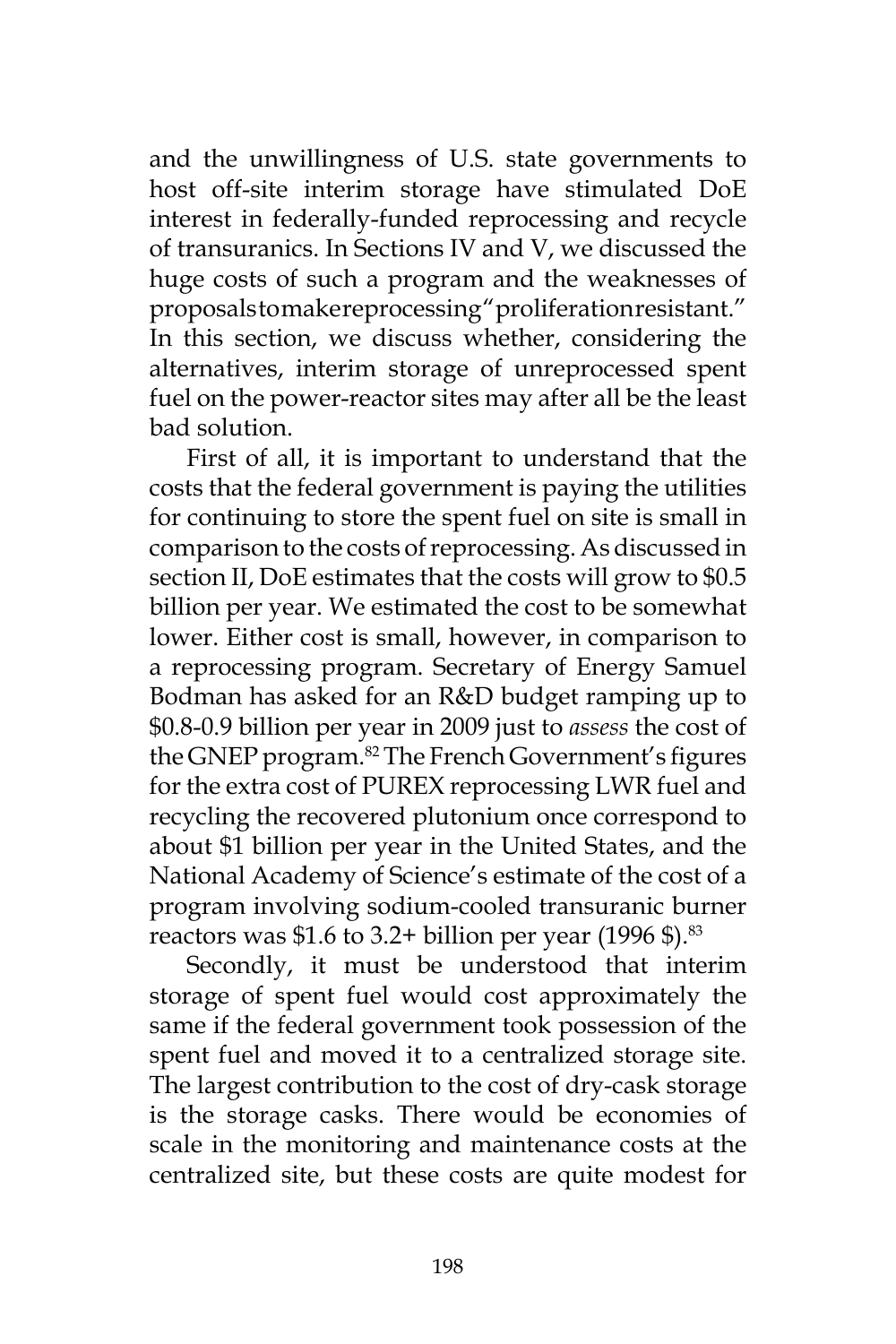decentralized storage at sites with operating power plants because the casks require little maintenance and are stored within the plant's guarded perimeter. Any cost savings associated with centralized storage are likely to be offset by the fact that the infrastructure costs for dry-cask storage at the reactor sites will have already been paid for. There would also be the extra cost of transporting the spent fuel to the centralized storage site and then to Yucca Mountain or some other repository rather than transporting the spent fuel directly from the plant.<sup>84</sup>

Sometimes it is argued that continued storage of spent fuel at reactor sites creates a hazard. The amount of radioactivity that could be released from dry-cask storage is very small, however, in comparison to the potential releases from fuel in the reactor core or in a spent-fuel storage pool at operating reactor sites. The fuel in an operating reactor generates heat at a rate of about 30 kilowatts per kilogram. In a spent-fuel pool, a week after reactor shutdown, the fuel generates about 100 watts per kilogram. Loss of cooling water would result in the fuel in a reactor core heating up to combustion temperature within minutes. Recently discharged spent fuel in a pool would heat up to such temperatures within hours after a loss of water. Tenyear-old spent fuel generates about two watts of heat per kilogram and can be stored in dry casks passively cooled by air passing slowly over the outside surface of the canisters.<sup>85</sup> Air warmed by the radioactive decay heat rises and is replaced by cooler air. Even an attack with an anti-tank missile that breached a cask would release only a relatively small amount of radioactivity (see Figure 9).<sup>86</sup>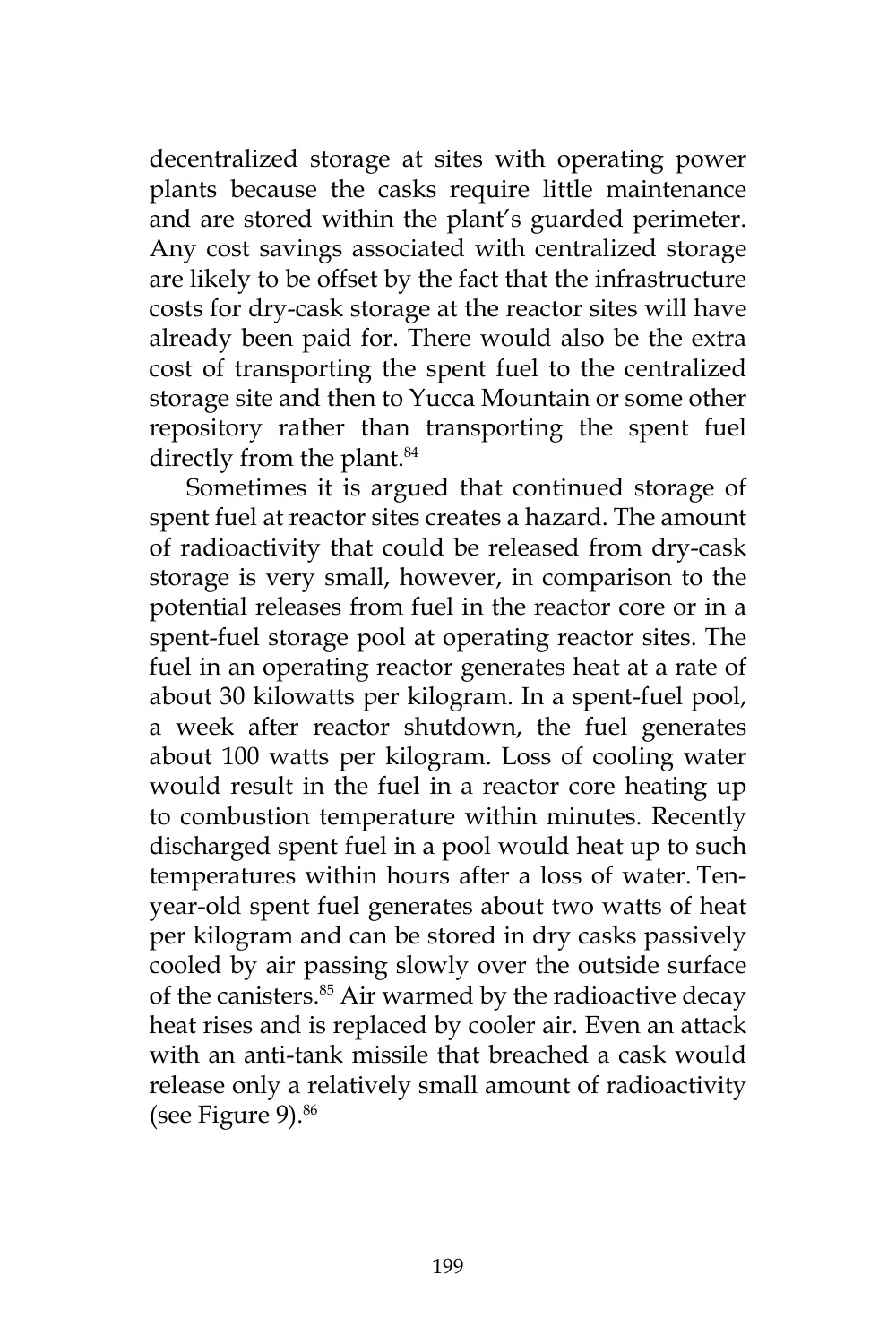

Two casks typically contain the equivalent of a year's spent fuel discharges from a 1,000 MWe nuclear power plant. Comparison of the simplicity of interim spent fuel storage with the complexity of the huge reprocessing complex shown in Figure 6 makes it easier to understand the relatively low cost of interim storage. $87$ 

## **Figure 9. Dry Cask Storage of Spent Fuel.**

Why, then, are nuclear utilities in the United States pressing so hard for the government to begin moving the spent fuel off site? Perhaps one reason is that, in the 1970s, many nuclear-power opponents argued that there should be no further commitment to nuclear power until arrangements for ultimate disposal for spent fuel are in place. In 1976, in California, this became state law:

no [new] nuclear fission thermal power plant . . . shall be permitted land use in the state . . . until both of the following conditions have been met:

(a) The [California Energy] commission finds that there has been developed and that the United States through its authorized agency [the Nuclear Regulatory Commission] has approved and there exists a demonstrated technology or means for the disposal of high-level nuclear waste . . .<sup>88</sup>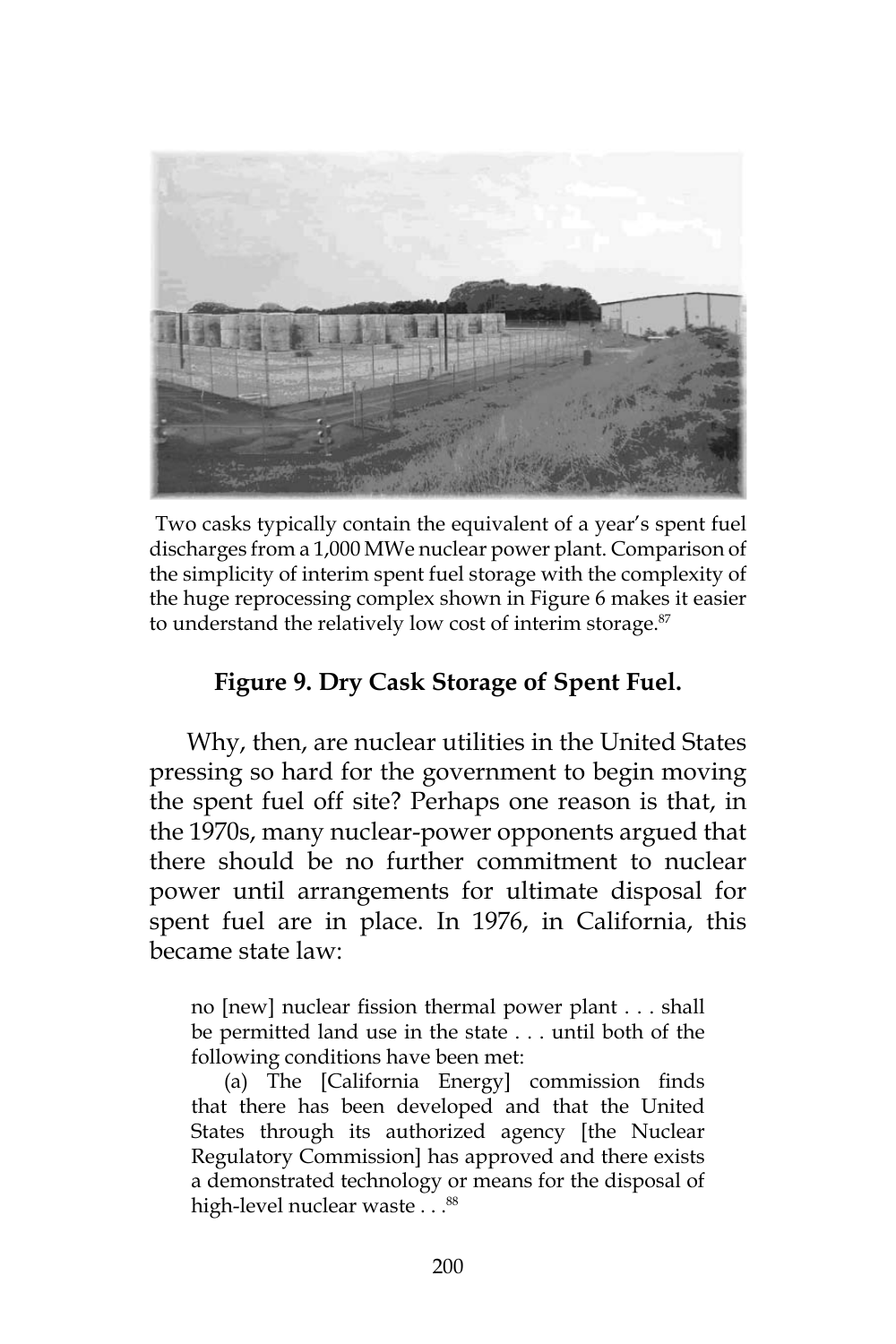The California law cannot be satisfied by the mere movement of spent fuel to a centralized storage site or to a reprocessing plant. The only way to satisfy it is through the licensing of a geological repository under Yucca Mountain or elsewhere.<sup>89</sup>

The position of the nuclear-power critics has evolved, however. In response to the Bush administration's reprocessing proposal, many groups that are critical of how nuclear power has been implemented in the United States have decided that they would prefer onsite dry-cask storage to reprocessing.<sup>90</sup>

On the other side of the debate, the Nuclear Energy Institute, which speaks for U.S. nuclear utilities, while acknowledging that the subsidies in the Energy Policy Act of 2005 for the first new nuclear power plants ordered since 1974 "clearly stimulated interest among electric utilities in constructing new nuclear power plants," insists that "[t]his increased interest requires [that] the federal government must meet its contractual responsibility to accept, transport, and dispose of used nuclear fuel through a comprehensive radioactive waste management program, including continued progress toward a federal used fuel repository."91 Similarly, John Rowe, the President of Exelon, which manages 20 percent of U.S. nuclear capacity, has stated famously with regard to the urgency of licensing a federal waste repository, "We have to be able to look the public in the eye and say, 'If we build a plant, here's where the waste will go.' If we can't answer that question honestly to our neighbors, then we're playing politics too high for us to be playing."92

Note, however, that there is no requirement for reprocessing in the above statements of the nuclearutility position. This suggests that the utilities might be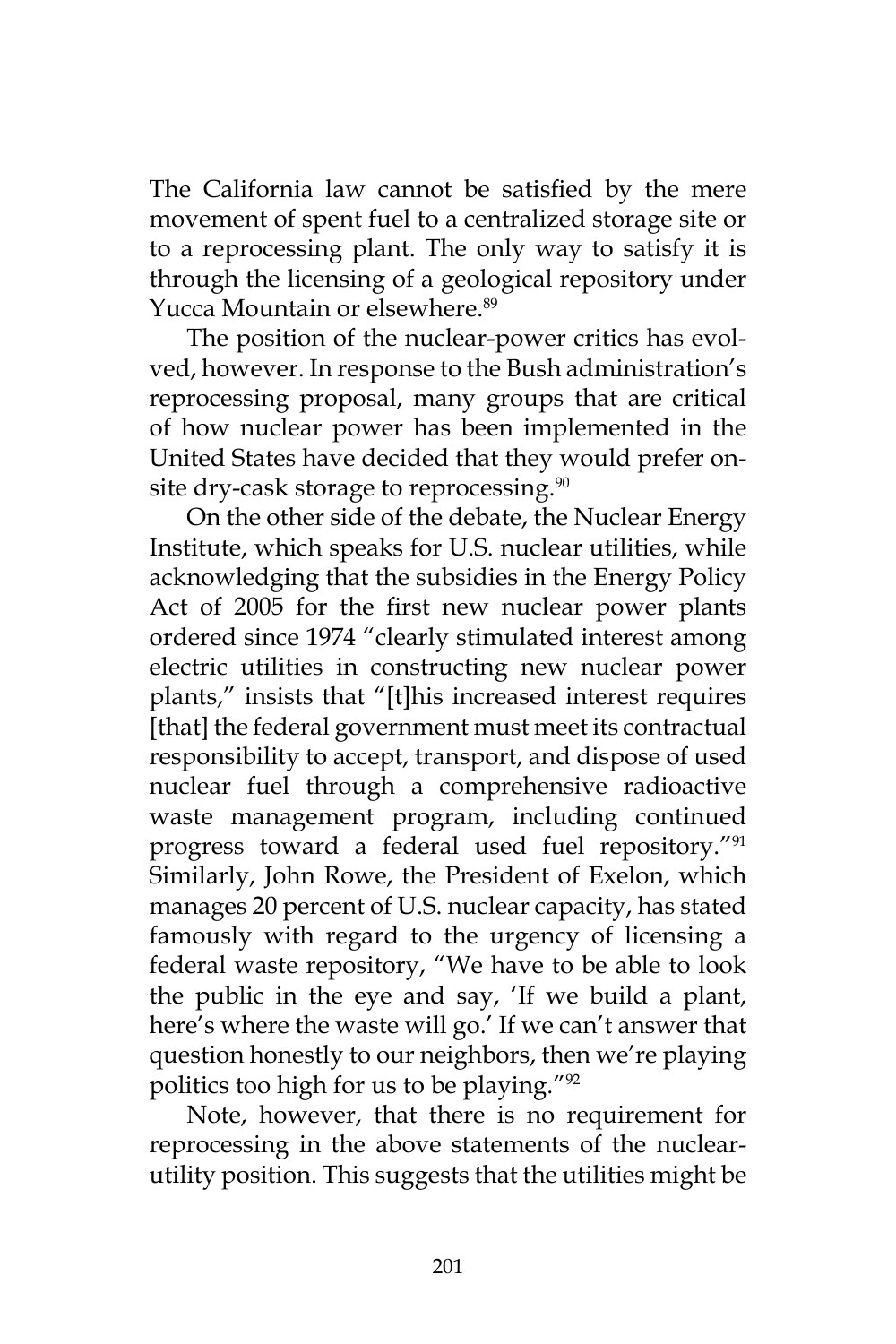willing to live with continued interim on-site storage as long as there is progress toward siting a repository.

The newly elected Senate Majority Leader, Harry Reid, who represents the State of Nevada, is, however, a dedicated opponent to the completion of the Yucca Mountain repository.<sup>93</sup> His proposed alternative is "The Spent Nuclear Fuel On-site Storage Act of 2005," which would have DoE take over responsibility for spent-fuel stored in dry casks at nuclear power plants to allow time for "a safe scientifically-based solution to be developed."94

#### **VII. CONCLUSIONS**

The U.S. Government's current interest in a federally-funded reprocessing program appears to be driven in significant part by an interest in finding a location to which it could ship the older spent fuel accumulating on power reactor sites. Shipments were to have begun to the Yucca Mountain geological repository in 1998, but the licensing of that repository has been delayed repeatedly and is now projected for 2017 at the earliest. If the federal government began to ship spent fuel to a reprocessing site, that would help it limit lawsuits by U.S. nuclear utilities that are seeking federal government reimbursement for their costs for prolonged on-site storage of spent fuel. The reprocessing option would be 4-8 times more costly, however, than on-site dry-cask storage for up to 50 years.<sup>95</sup>

At operating reactors, the incremental safety and security risk from such dry-cask storage of older fuel is negligible relative to the dangers from the fuel in the reactor core and the recently discharged hot fuel in the spent fuel pool.<sup>96</sup>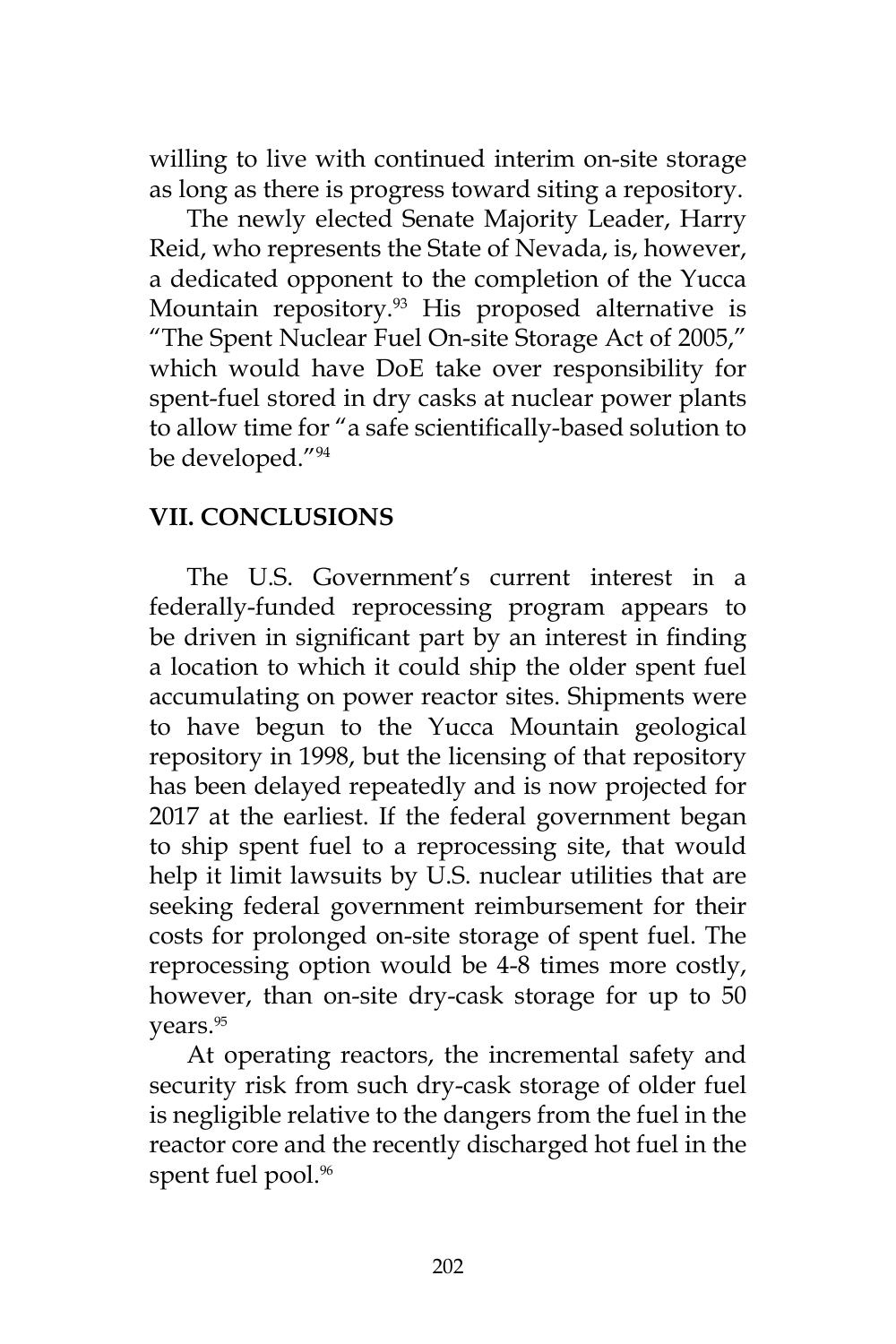The nuclear-weapon proliferation costs of the United States unnecessarily embracing reprocessing as a necessary part of its nuclear fuel cycle cannot be quantified but could be severe.

\*\*\*\*\*

#### **ACKNOWLEDGEMENTS**

This report was originally proposed by Henry Sokolski, Director of the Nonproliferation Education Center, Washington, DC, and is posted on that organization's website at *www.npec-web. org* as well as on the website of the International Panel on Fissile Material (IPFM) *www.fissilematerials.org*.

The author gratefully acknowledges the generosity of Pierre Saverot in sharing information on the history of reprocessing and the cost of interim dry-cask spent-fuel storage.

**ABOUT THE IPFM**

\*\*\*\*\*

The International Panel on Fissile Materials (IPFM) was founded in January 2006. It is an independent group of armscontrol and nonproliferation experts from both nuclear weapon and non-nuclear weapon states.

The mission of IPFM is to analyze the technical basis for practical and achievable policy initiatives to secure, consolidate, and reduce stockpiles of highly enriched uranium and plutonium. These fissile materials are the key ingredients in nuclear weapons, and their control is critical to nuclear weapons disarmament, to halting the proliferation of nuclear weapons, and to ensuring that terrorists do not acquire nuclear weapons. IPFM research and reports are shared with international organizations, national governments and nongovernmental groups.

The panel is co-chaired by Professor R. Rajaraman of the Jawaharlal Nehru University of New Delhi, India, and Professor Frank von Hippel of Princeton University. Its members include nuclear experts from 16 countries: Brazil, China, France, Germany, India, Japan, the Netherlands, Mexico, Norway, Pakistan, South Korea, Russia, South Africa, Sweden, the United Kingdom, and the United States.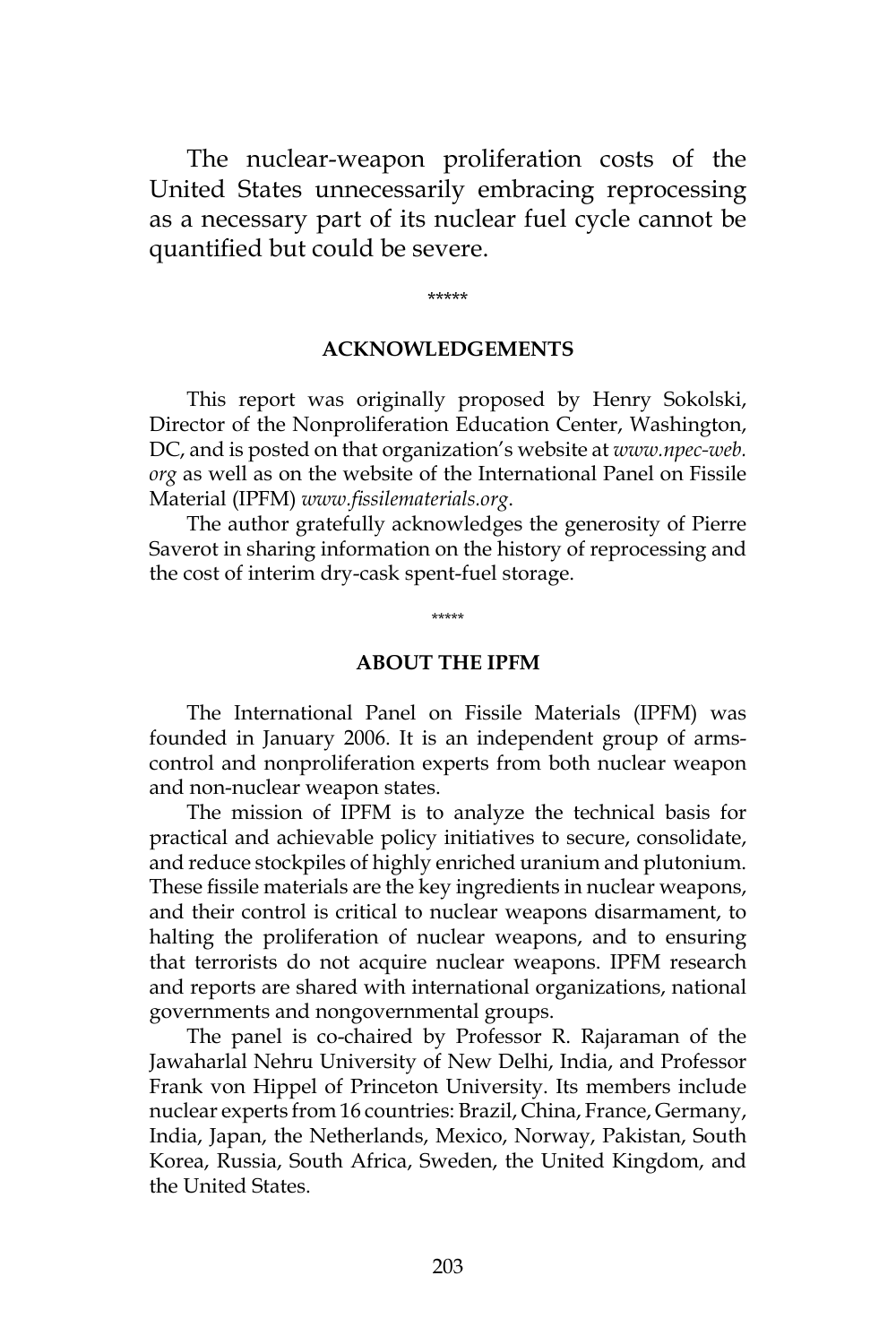Princeton University's Program on Science and Global Security provides administrative and research support for IPFM.

For further information about the panel, please contact the International Panel on Fissile Materials, Program on Science and Global Security, Princeton University, 221 Nassau Street, 2nd floor, Princeton, NJ 08542, or by email at *ipfm@fissilematerials.org*.

#### **ENDNOTES - CHAPTER 7**

1. President Ford, "Statement on Nuclear Policy," October 28, 1976: "I have concluded that the reprocessing and recycling of plutonium should not proceed unless there is sound reason to conclude that the world community can effectively overcome the associated risks of proliferation." President Carter, "Nuclear Power Policy," April 7, 1977: "[W]e will defer, indefinitely the commercial reprocessing and recycling of the plutonium produced in the U.S. nuclear power programs. From our own experience, we have concluded that a viable and economic nuclear power program can be sustained without such reprocessing and recycling," available from *www.nci.org/new/pu-repro/carter77a/index.htm*.

2. President Reagan, "Statement Announcing a Series of Policy Initiatives on Nuclear Energy," October 8, 1981: "I am lifting the indefinite ban which previous administrations placed on commercial reprocessing activities in the United States," available from *www.reagan.utexas.edu/archives/speeches/1981/100881b.htm*.

3. The first and only U.S. commercial reprocessing plant that operated was the Nuclear Fuel Services plant, at West Valley, New York. Between 1966 and 1972, about 640 tons of spent fuel was reprocessed there for a price of \$33 per kilogram of heavy metal (kgHM) content, i.e., a total revenue of \$21 million. The cost of satisfying new regulatory requirements and making major necessary plant modifications were estimated in 1976 at \$600 million, which would have raised the reprocessing costs on new contracts to \$350/kgHM (one-third the price that the French reprocessing company, Cogema, was charging at the time). U.S. utilities were unwilling to make additional contracts at the increased price, so the owner abandoned the plant, and it became a \$4.5-billion federal cleanup site, *Nuclear Waste: Agreement Among Agencies Responsible for the West Valley Site is Critically Needed*,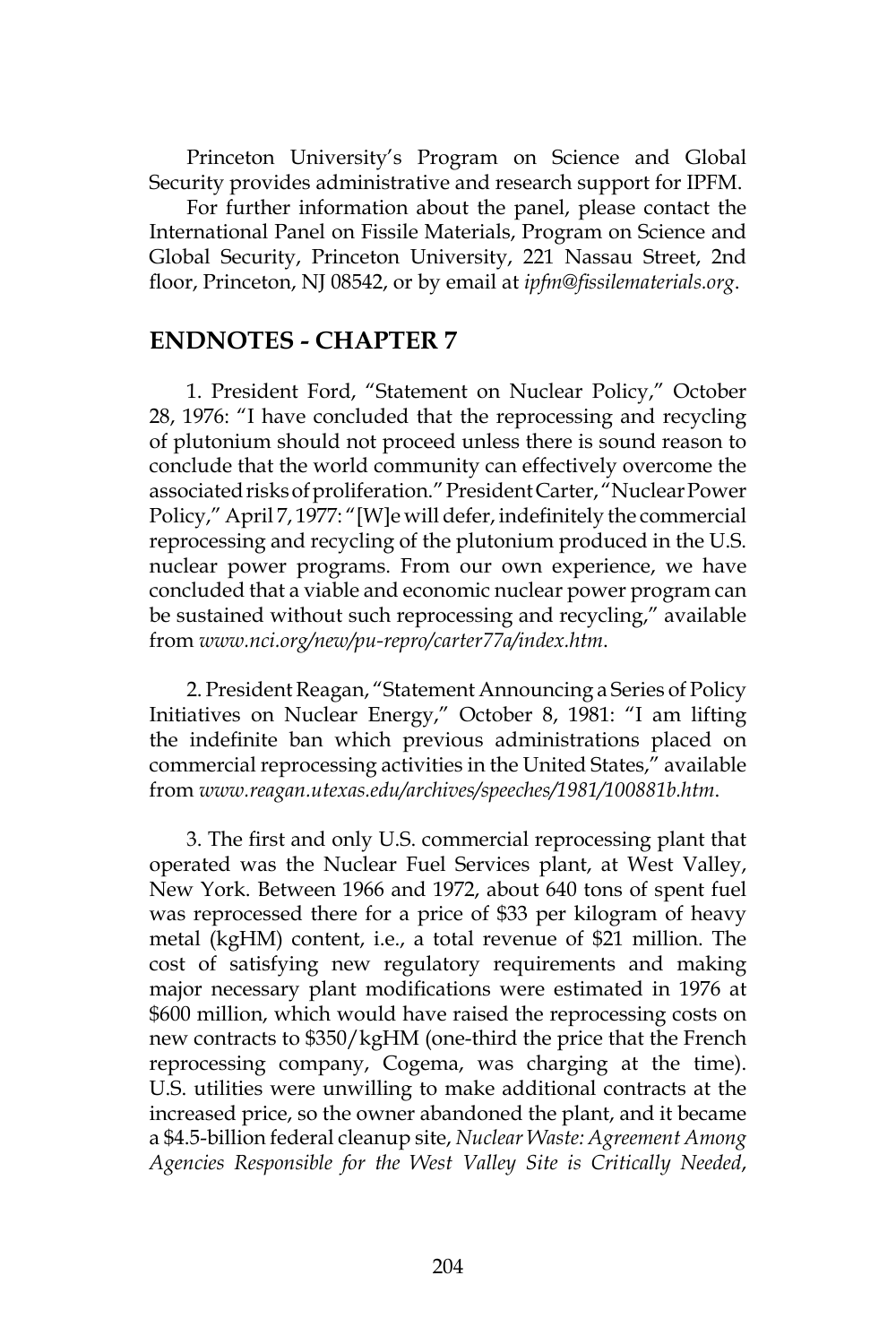GAO-01-314, 2001 and Pierre Saverot, personal communication, January 5, 2007.

4. *Nuclear Waste Policy Act of 1982*, Section 302, a5B.

5. *Nuclear Waste Policy Act* (as ammended in 1987)*,* Section 160.

6. Statement of Edward Sproat III, Director, Office of Civilian Radioactive Waste Management, U.S. Department of Energy, to the Subcommittee on Energy and Air Quality of the House Committee on Energy and Commerce, September 13, 2006.

7. U.S. House of Representatives Appropriations Committee, *Report on the Energy and Water Development Appropriations Bill, 2006,* Report 109-86, May 18, 2005, p. 125.

8. There are 65 sites in the United States with operating power reactors. By 2011, 51 are expected to have dry storage, 57 by 2013, and 64 by 2017. Eight sites that no longer have operating reactors also have dry storage facilities, *Safety and Security of Commercial Spent Nuclear Fuel Storage,* Washington, DC: National Academies Press, 2006, pp. 20-24; *Going the Distance? The Safe Transport of Spent Nuclear Fuel and High-Level Radioactive Waste in the United States,* Washington, DC: National Academies Press, 2006, Table 5.2. By the time centralized storage could be established, therefore, almost all U.S. reactor sites will have installed dry storage systems, and the avoided costs would be the additional costs associated with capacity expansion. The cost for such expansion is approximately \$110,000 per metric ton of uranium originally in the spent fuel, based on the published certificate of need filed January 18, 2005, by Xcel Energy with the Minnesota Public Utility Commission for a dry cask storage facility near the reactor building of its Monticello reactor. [The total estimated cost for this facility (p. 3-40) is \$55 million, of which \$2 million was for regulatory processes, \$12 million for engineering and design, \$4 million for plant upgrades (presumably to provide for transport of the spent fuel casks from the spent fuel pool to the storage site), \$3.5 million for construction of the site for the dry cask storage, \$26 million for 30 canisters and pre-fabricated storage modules, each of which will hold 61 fuel assemblies (approximately 10 tons of fuel), and \$7.5 million for canister loading. The last two items, totaling \$33.5 million or about \$0.11 million per ton, are the incremental costs.] The annual cost for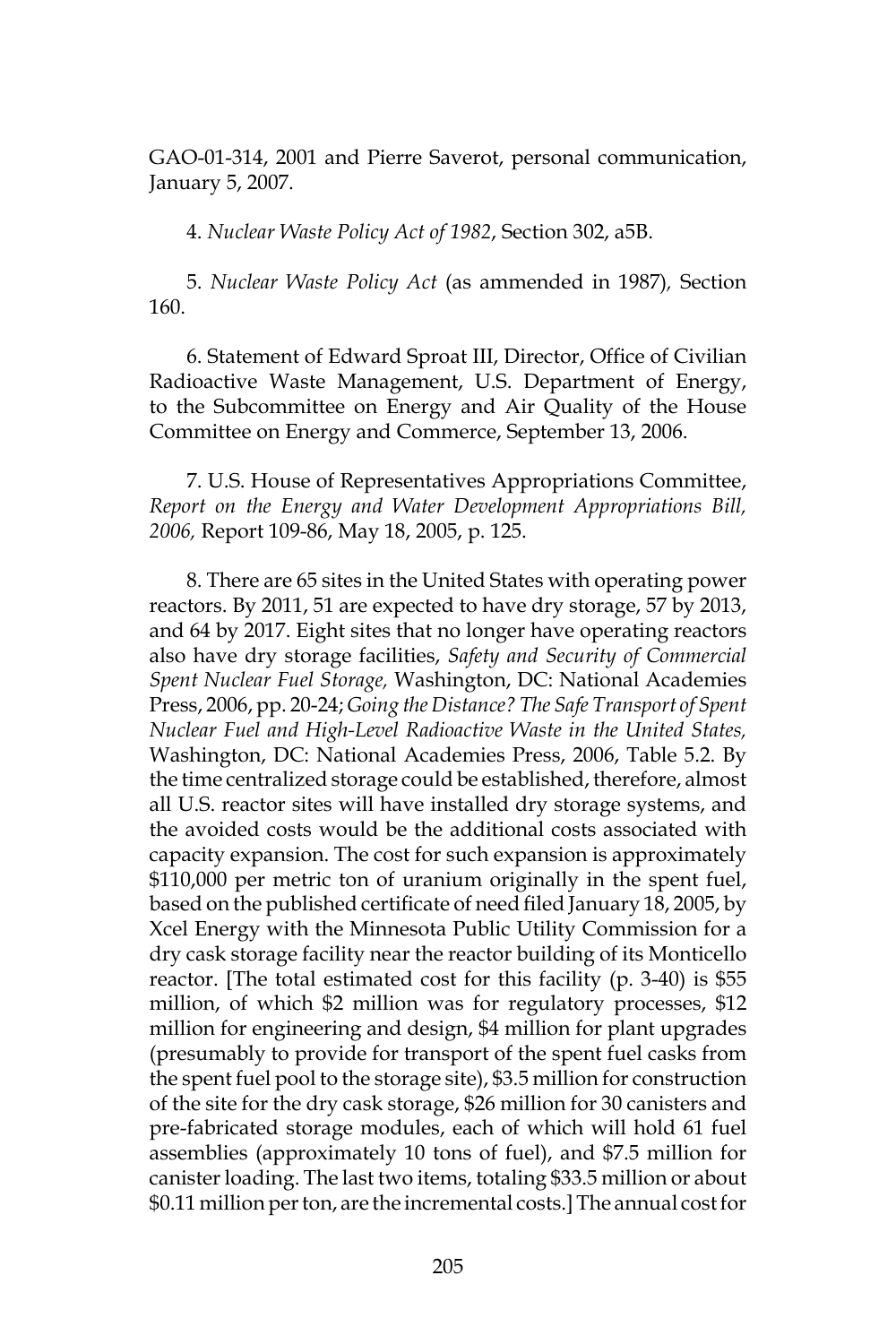operating and maintaining such a storage site is about \$1 million per year at a site with operating reactors (Pierre Saverot, industry consultant, personal communication, October 29, 2006) and about \$3.4 million per year at sites with shutdown reactors. [The latter number is an average of the \$4.4 million per year (\$1.9 million for staffing and security, \$0.6 million for NRC (Nuclear Regulatory Commission) and state fees, \$1.65 million in insurance and taxes, and \$0.27 million for "other" costs) declared in the October 15, 2002, *Update of Site-Specific Decommissioning Costs* for the Maine Yankee nuclear power plant, Table 7-1, and the \$2.4 million per year (\$1.34 million for staffing and security, \$0.33 million for NRC and state fees, and \$0.7 million for insurance and taxes) declared by Pacific Gas and Electric in its July 27, 2004, response to a U.S. NRC request for supplemental Humboldt Bay Independent Spent Fuel Storage Installation financial information.] U.S. reactors discharge about 2,000 metric tons of spent fuel per year, *Safety and Security of Commercial Spent Nuclear Fuel Storage*, p. 20. At \$0.11 million/ ton, the annual incremental capital cost of dry cask storage for this amount of spent fuel would be about \$220 million/year. At \$1 million/year for 65 sites with operating reactors and \$3.4 million/year at eight sites with shut down reactors, the cost of operating and maintaining the sites would be about \$90 million/ year. Overall, therefore, the cost estimate would be about \$310 million/year. The DoE estimate may be higher in part because the it is being forced to pay infrastructure costs at the reactor sites as well as the incremental costs estimated here.

9. Section 114d of the *Nuclear Waste Policy Act* prohibits "the emplacement in the first repository of a quantity of spent fuel in excess of 70,000 metric tons of heavy metal or a quantity of solidified high-level radioactive waste resulting from the reprocessing of such a quantity of spent fuel until such time as a second repository is in operation." The radioactive waste associated primarily with the production of U.S. weapons plutonium is assumed to reduce the limit for civilian spent fuel to 63,000 tons.

10. Paul Lisowski, Deputy Program Manager, GNEP, presentation to the National Academies Nuclear and Radiation Studies Board, November 29, 2006, available from *www.ncsl.org/ programs/environ/cleanup/NAS1106.htm*.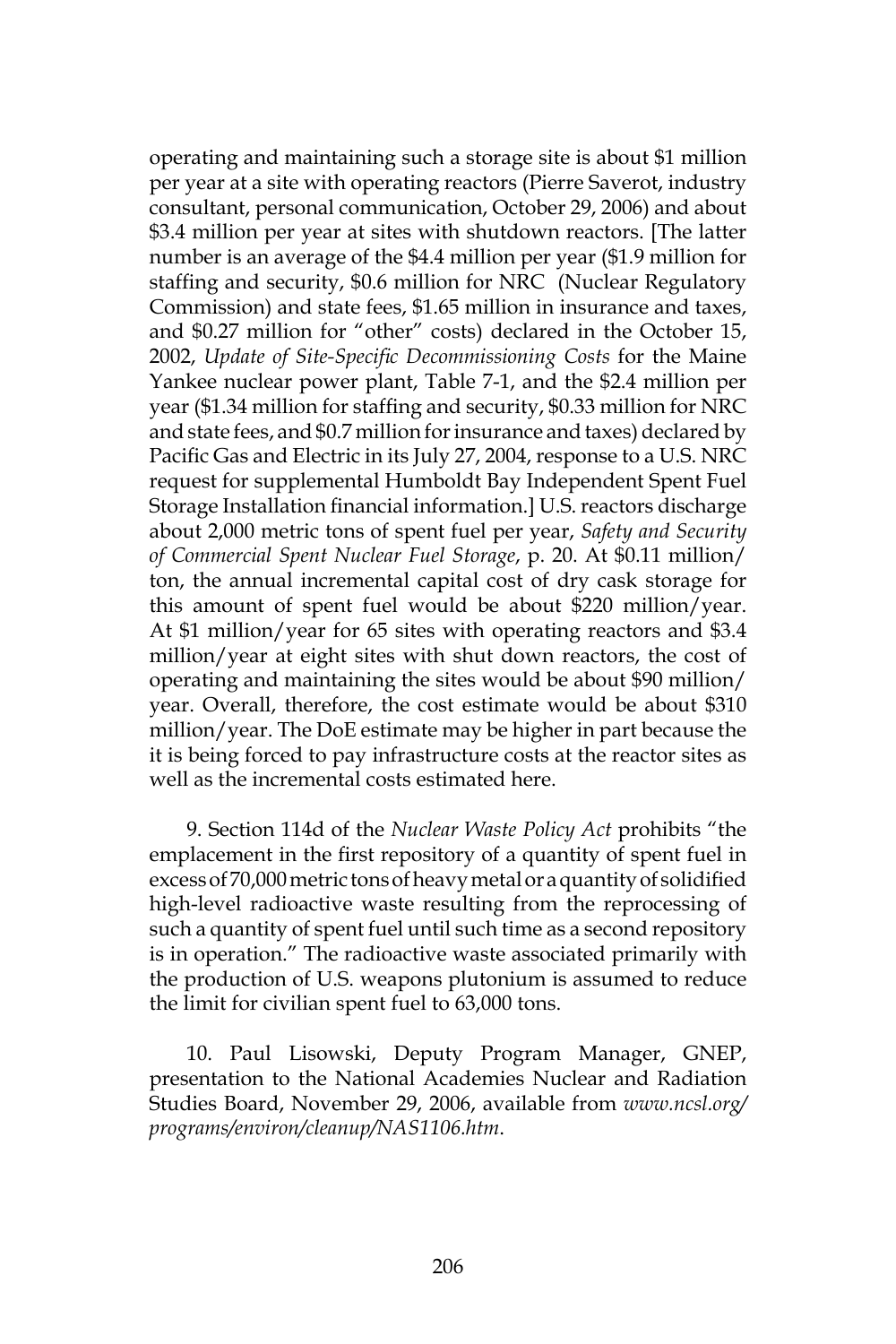11. The findings of the Boston Consulting Group study, *Economic Assessment of Used Nuclear Fuel Management in the United States,* July 2006, which was commissioned by AREVA, will be discussed below.

12. House report on the *Energy and Water Development Appropriations Bill, 2007,* Report 109-474, May 19, 2006, pp. 64-65.

13. Based on *Plutonium Fuel: An Assessment*, Paris: OECD, 1989, Table 9.

14. Leo Szilard, "Memorandum on the Production of 94 [the atomic number of plutonium] and the Production of Power by the Means of the Fast Neutron Reaction," sent to A. H. Compton, January 8, 1943, cited in Bernard T. Feld, and Gertrud Weiss Szilard, eds., *The Collected Works of Leo Szilard: Scientific Papers,*  Cambridge, MA: MIT Press, 1972, p. 178. The idea of this route to releasing the energy of U-238 first occurred to Szilard in May 1940 when he received a letter from Louis Turner, a Princeton physicist, who suggested that a new chain-reacting isotope might be formed as a result of neutron capture on U-238, William Lanouette, *Genius in the Shadows: The Biography of Leo Szilard, the Man Behind the Bomb,*New York: Charles Scribner's Sons, 1992, pp. 219-220.

15. If fully fissioned, 3 grams of uranium would release about 3 megawatt-days of heat or 260x109 joules. The combustion energy of a ton of coal is about 30x109 joules.

16. John Deutch, Ernest J. Moniz, Stephen Ansolabehere, Michael Driscoll, Paul E. Gray, John P. Holdren, Paul L. Joskow, Richard K. Lester, and Neil E. Todreas, *The Future of Nuclear Power: An Interdisciplinary MIT Study*, Cambridge, MA: Massachusetts Institute of Technology, July 2003.

17. International Atomic Energy Agency, *Power Reactor Information System (PRIS) Database*, updated January 5, 2006, available from *www.iaea.org*.

18. A list of 11 shutdown and 8 operational fast-neutron reactors as of 1995 is given in David Albright, Frans Berkhout, and William Walker, *Plutonium and Highly Enriched Uranium*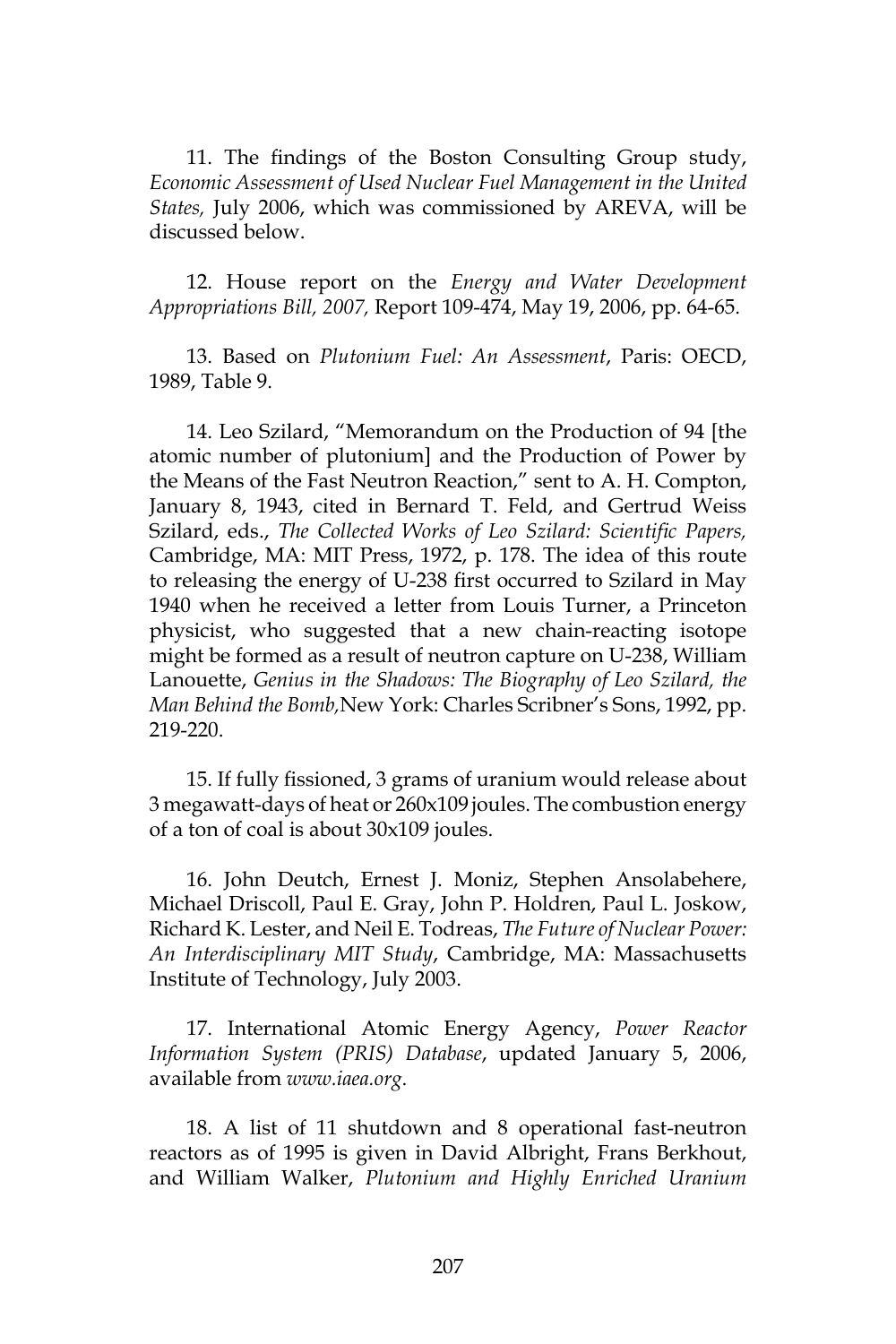*1996,* Oxford, UK: Oxford University Press, 1997, p. 196. Since that time, two more reactors (Kazakhstan's BN-350 and France's Superphénix) have been shut down permanently, one (Japan's Monju) has been shut down for more than a decade by a sodium fire, and France's Phénix is scheduled to be shut down. Russia's BN-600 has been kept on line with an average capacity factor of about 74 percent since 1980 but has had 15 sodium fires in 23 years, N. N. Oshkanov, M. V. Bakanov, and O. A. Potapov, "Experience in Operating the BN-600 Unit at the Belyiyar Nuclear Power Plant," *Atomic Energy,* Vol. 96*,* No. 5, 2004, p. 315. Three new sodium-cooled reactors are being built in: China (25 Mwe {megawatts electric]), India (500 MWe), and Russia (800 MWe).

19. Matthew Bunn, Steve Fetter, John Holdren and Bob van der Zwaan, "The Economics of Reprocessing Versus Direct Disposal of Spent Nuclear Fuel," *Nuclear Technology*, Vol. 150, June 2005, p. 209, updated by Steve Fetter. The price of uranium on the spot market has increased further since 2005, to about \$350/kg in mid-2007 before declining to \$230/kg at the end of 2007, *Nukem Market Report,* December 2006. This appears to be due to the closure of many mines during the period of low prices and has stimulated renewed interest in uranium mining. The spot market price peak therefore is likely to be as transient as the peak in the late 1970s, "Uranium Glowing," *Economist,* August 19, 2006, p. 53.

20. Richard C. Hewlett and Francis Duncan, *Nuclear Navy 1946-1962,* Chicago, IL: University of Chicago Press, 1974, p. 274. I would like to thank Thomas B. Cochran for bringing this quotation to my attention.

21. Belgium, France, Germany, India, Japan, Russia, the United Kingdom, and the United States, Albright, *et al*., *Plutonium and Highly Enriched Uranium 1996,* p. 156. China has recently completed but not yet operated a pilot reprocessing plant.

22. Bunn, *et al*., "The Economics of Reprocessing Versus Direct Disposal of Spent Nuclear Fuel."

23. Shaun Burnie and Aileen Mioko Smith, "Japan's Nuclear Twilight Zone," *Bulletin of the Atomic Scientists,* May/June 2001, p. 58.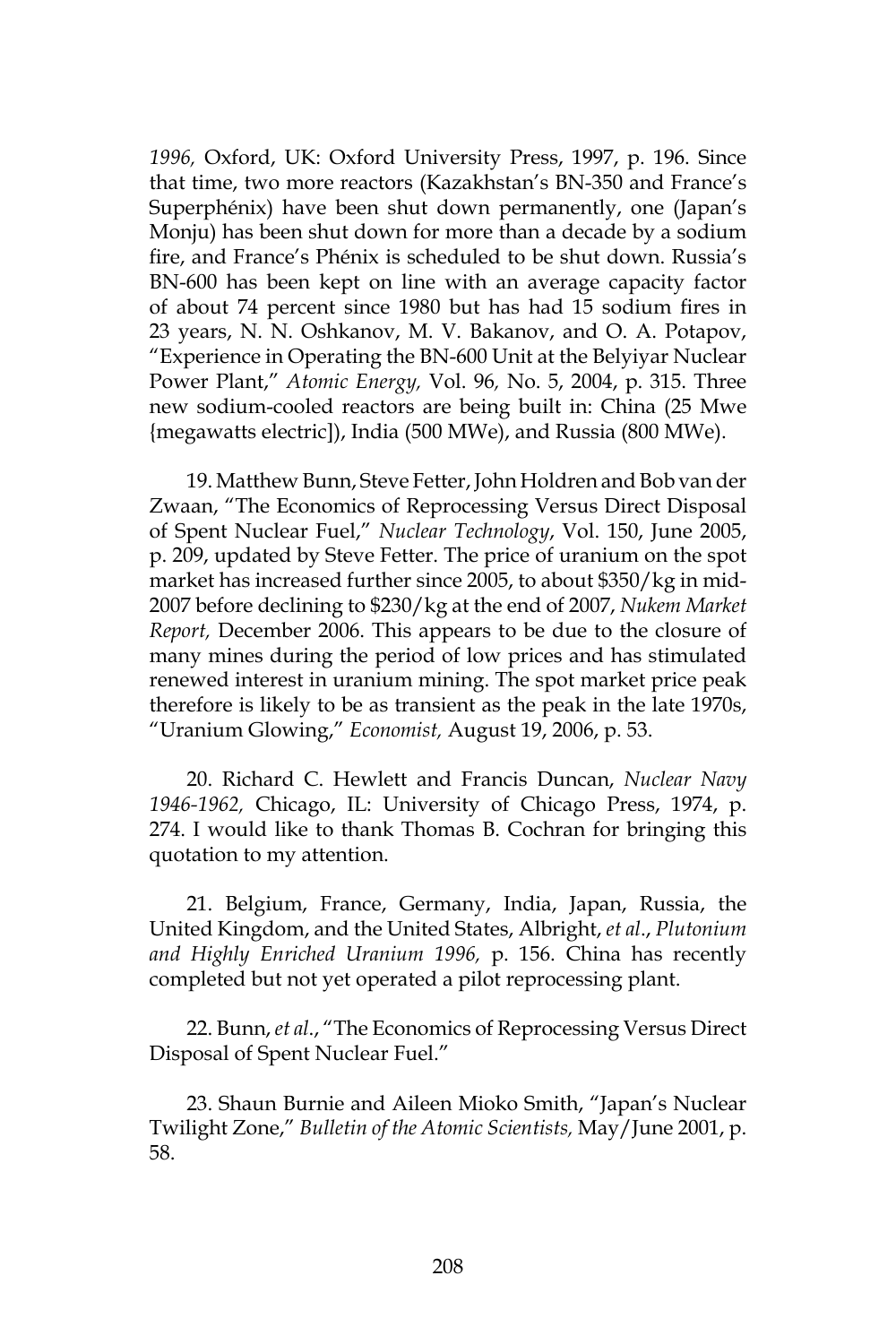24. "Summary," *Management of Separated Plutonium,* London, UK: The Royal Society, 1998 .

25. This is an update of Table 2.A in *Global Fissile Material Report 2006,* available from *www.fissilematerials.org*.

26. "Sellafield Shutdown Ends the Nuclear Dream," *The Guardian,* August 26, 2003; "Huge Radioactive Leak Closes THORP Nuclear Plant," *The Guardian*, May 9, 2005.

27. The German utilities began to build their own domestic reprocessing plant but encountered massive public opposition and found also that it would be cheaper to accept offers to invest in the French and British plants. An excellent history of this episode has been written by Pierre Saverot, *History of the Wackersdorf Reprocessing Plant Project*, Fairfax, VA: JAI Corporation, JAI-557, 2003.

28. Mark Hibbs, "German At-Reactor Storage Deal May Scuttle Gorleben, Ahaus," *Nuclear Fuel*, February 8, 1999; and Ann MacLachlan, "Cogema Says German Phase-Out Pact 'No Surprise,' Doesn't Change Situation," *Nuclear Fuel*, June 26, 2000.

29. Tadahiro Katsuta and Tatsujiro Suzuki, *Japan's Spent Fuel and Plutonium Management Challenges,* International Panel on Fissile Materials, 2006.

30. *Conference Report on the Energy and Water Appropriations Act for Fiscal Year 2006*, Report 109-275, "Nuclear Energy Programs," pp. 141-142; and "Nuclear Waste Disposal," pp. 156-157.

31. *Report to Congress: Spent Nuclear Fuel Recycling Program Plan,* Washington, DC: U.S. Department of Energy, May 2006, Figure 3.

32. Ronald Wigeland, Theodore Bauer, Thomas Fanning, and Edgar Morris, "Separations and Transmutation Criteria to Improve Utilization of a Geological Repository," *Nuclear Technology,* April 2006, p. 95.

33. Proposed "Nuclear Fuel Management and Disposal Act," submitted to the Congress, April 5, 2006.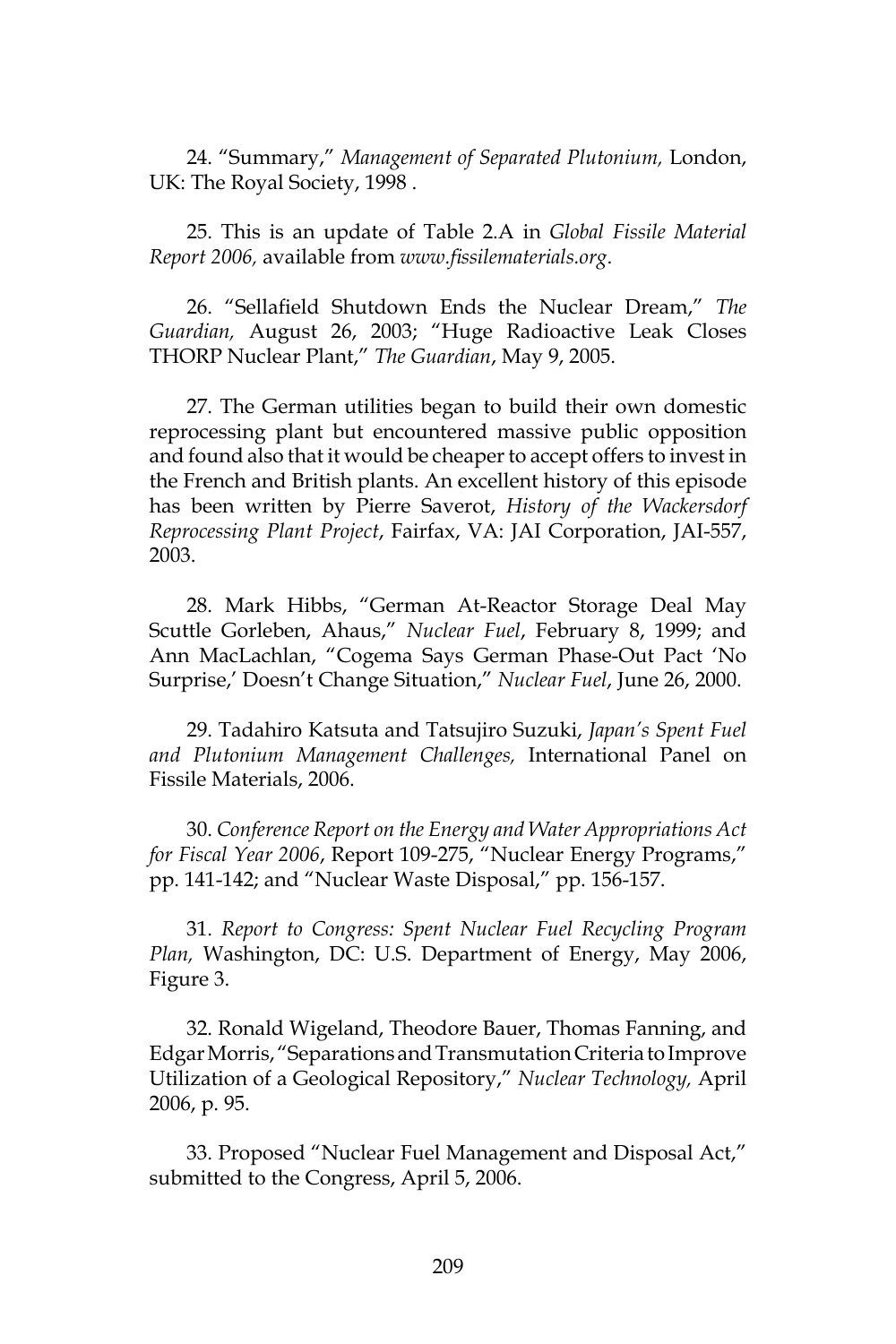34. J. Kessler, *Room at the Mountain: Analysis of the Maximum Disposal Capacity for Commercial Spent Fuel in a Yucca Mountain Repository,* Palo Alto, CA: Electric Power Research Institute, Report 1013523, May 2006.

35. Office of Nuclear Energy, Department of Energy, "Notice of Request for Expressions of Interest in a Consolidated Fuel Treatment Center to Support the Global Nuclear Energy Partnership," and "Notice of Request for Expressions of Interest in an Advanced Burner Reactor to Support the Global Nuclear Energy Partnership," *Federal Register*, Vol. 71, No. 151, August 7, 2006, pp. 44673-44679.

36. *Global Nuclear Energy Partnership Strategic Plan,* U.S. Department of Energy, GNEP-167312, January 2007, p. 9; "Department of Energy: Notice of Intent to Prepare a Programmatic Environmental Impact Statement for the Global Nuclear Energy Partnership," *Federal Register*, Vol. 72, No. 2, January 4, 2007, pp. 331-336.

37. Assuming a burn up (fission energy release) of 50 MWt [megawatt thermal]-days per kilogram of uranium in the fuel. Fuel discharged in the 1970s had lower burn up, and the plutonium-241 has decayed into americium-241. Its plutonium content is therefore about 0.8 percent, *Plutonium Fuel: An Assessment,* Table 9.

38. See e.g., *International Fuel Cycle Evaluation: Fast Breeders,*  Vienna, Austria: International Atomic Energy Agency, INFCE/ PC/5, 1980, p. 2.

39. *Nuclear Wastes: Technologies for Separations and Transmutation,* Washington, DC: National Academies Press, 1996.

40. *Economic Assessment of Used Nuclear Fuel Management in the United States,* Boston, MA: Boston Consulting Group, July 2006.

41. *Nuclear Wastes: Technologies for Separations and Transmutation,* p. 7.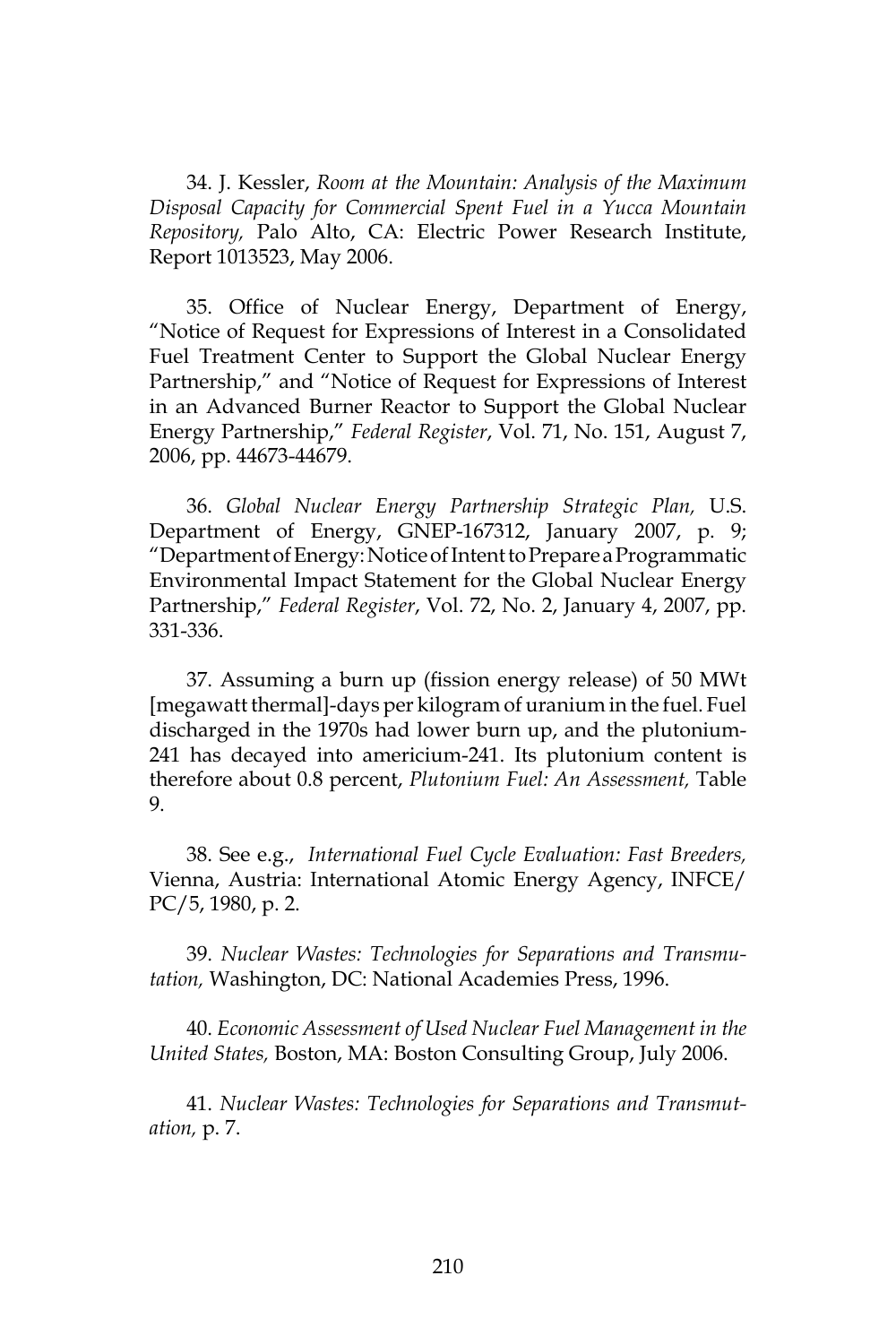42. See *Nuclear Waste Fund Fee Adequacy: An Assessment*, Washington, DC: Department of Energy, DoE/RW-0534, May 2001.

43. See, for example, the testimony of David J. Modeen, Vice President and Chief Nuclear Officer, Electric Power Research Institute, before the Energy Subcommittee of the Science Committee, U.S. House of Representatives, April 6, 2006.

44. *2002 Waste Stream Projection Report,* TDR-CRW-SE-000022, Rev. 1, DoE, 2003.

45. The number of fast-neutron reactors that would be required depends upon their net destruction rate of transuranics. Assuming a 40 percent thermal-to-electric conversion efficiency, a 1000 MWe fast-neutron reactor operating at a 90 percent capacity factor would fission approximately 0.8 tons of transuranics per year. If the reactor did not create new transuranics at the same time, fissioning the 24 tons of transuranics in the spent fuel discharged annually by 100 GWe of U.S. LWRs, would require 30 such reactors. Even with their uranium blankets removed, however, fast-neutron reactors, as currently conceived, would produce transuranics. The National Academy of Sciences' report discussed the tradeoffs in reducing this conversion ratio below unity as follows:

With reduced fissile breeding and reduced heavy metal inventory, the burner designs also result in increased reactivity swing over a fuel cycle. This then requires larger control rod worths and hence entails potentially larger positive reactivity insertions [if those rods are withdrawn] and degraded performance in transient overpower events. As the breeding ratio decreases, there is less reactivity insertion resulting from sodium voiding in a power excursion. However, with decreasing breeding ratio, less negative reactivity is available from Doppler broadening of the neutron absorption resonances that occurs when the fuel is heated in a power excursion. Based on these considerations, GE concludes that a TRU [transuranium] burner with a breeding ratio of 0.6 and a core height of 0.76 m is the lowest possible breeding ratio configuration that would have acceptable safety features.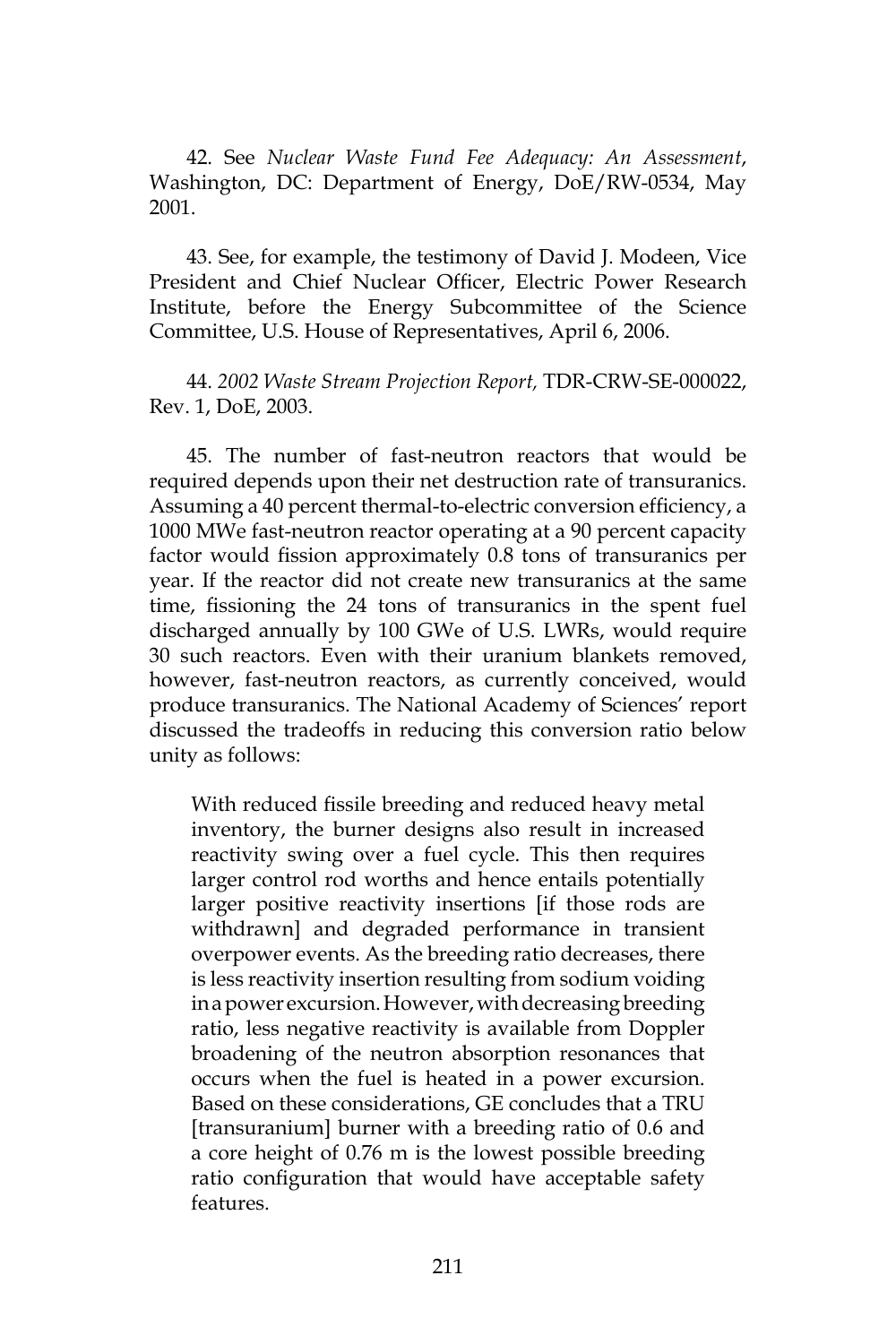*Nuclear Wastes: Technologies for Separations and Transmutation,* pp. 205-6. For a conversion ratio of 0.6, 75 GWe of burner-reactor capacity would be required. Fast-neutron reactor advocates at Argonne National Lab argue, however, that a conversion ratio as low as 0.25 can be achieved safely with added control rods and twice-annual refueling, J. E. Cahalan, M. A. Smith, R. N. Hill, and F. E. Dunn, "Physics and Safety Studies of a Low Conversion Ratio Sodium Cooled Fast Reactor," *Proceedings of the PHYSOR 2004 Conf*., Chicago, IL: American Nuclear Society, April 2004. For a 0.25 conversion ratio, 40 GWe of burner-reactor capacity would be required.

46. The long-term evacuation caused by the Chernobyl accident is primarily due to land contamination by cesium-137. "Exposures and Effects of the Chernobyl Accident," *Sources and Effects of Ionizing Radiation,* United Nations Scientific Committee on the Effects of Atomic Radiation, U.N., 2000, Annex J.

47. *Economic Assessment of Used Nuclear Fuel Management in the United States*.

48. The maximum amount of spent fuel that AREVA has reprocessed in its reprocessing complex in one year was 1650 tons in 1996; between 1996 and 2004, it reprocessed an average of about 1300 tons per year. Mycle Schneider, personal communication, March 1, 2006. AREVA's MELOX plant is licensed to produce up to 195 tons of MOX fuel per year. That much fuel would contain about 14 tons of power-reactor plutonium.

49. Image courtesy of Greenpeace (image 35044).

50. *Report to Congress: Disposition of Surplus Defense Plutonium at Savannah River,* Washington, DC: DoE-National Nuclear Security Administration, February 15, 2002, p. 4-7.

51. MOX containing weapon-grade plutonium would contain only about 4 percent plutonium versus 7 percent for fuel containing reactor-grade plutonium.

52. DoE Inspector General Audit Report, *The Status of the Mixed Oxide Fuel Fabrication Plant,* 2005.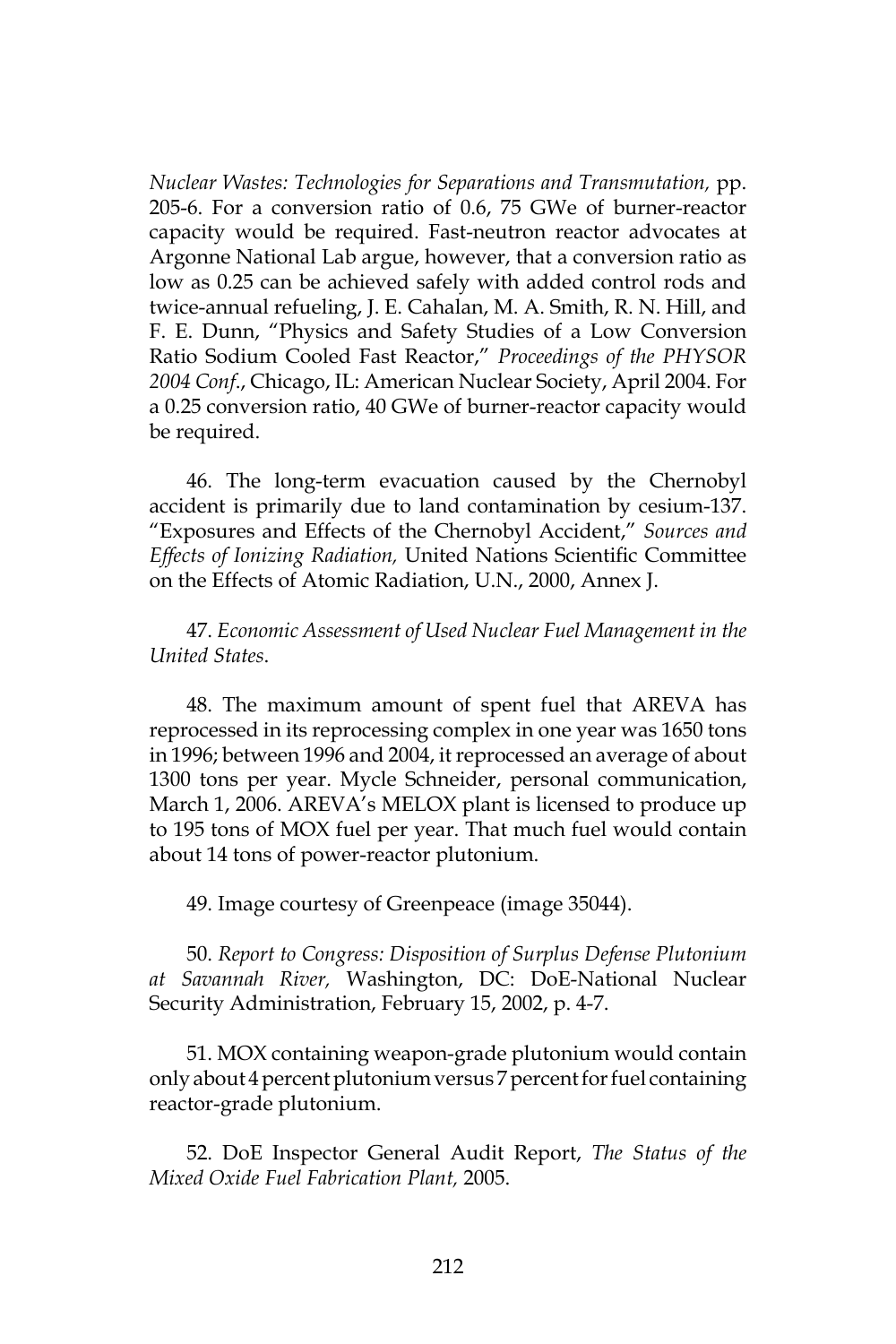53. See, e.g., *Department of Energy: Opportunity to Improve Management of Major System Acquisitions,* Washington, DC: U.S. Government Accountability Office, GAO/RCED-97-17, 1996; and *Department of Energy: Further Actions Needed to Strengthen Contract Management for Major Projects,* GAO)-05-123, 2005.

54. *Economic Assessment of Used Nuclear Fuel Management in the United States,* Figure 36.

55. *Ibid*., Appendix 5, Figure 29, and p. 31.

56. *Ibid*., Appendix 10.

57. J. M. Charpin, B. Dessus and R. Pellat, *Report to the Prime Minister [of France]: Economic Forecast Study of the Nuclear Power Option*, 2000, p. 38, says 150 years. The June 2001 report of France's National Assessment Committee on Radioactive Waste Management Research says "centuries," Pierre Saverot, personal communication, January 4, 2007.

58. In equilibrium, about 12 of the approximately 100 GWe of U.S. LWR capacity would be devoted to MOX recycle. This would leave 88 GWe of capacity fueled by LEU. The basis for the fast-reactor to LEU-fueled LWR ratio is explained in a footnote to the subsection on the 1996 National Academy of Sciences study above. The AREVA study mentions the option of recycling once in LWRs and then in fast reactors, but provides no basis for its estimate of the number of fast reactors required: "we assume that  $\sim$  10-15 reactors are needed to absorb the plutonium stock," p. 78.

59. *Economic Assessment of Used Nuclear Fuel Management in the United States,* p. 78.

60. The capital cost of the 1.2 GWe Superphénix in French Francs was FF 34.4 billion (about \$7 billion in 1996\$) according the France's public accounting tribunal, the Cour des Comptes, "Accounting Panel Pegs Superphénix [construction plus decommissioning] Cost at FF 60-Billion to 2000," *Nucleonics Week,* October 17, 1996.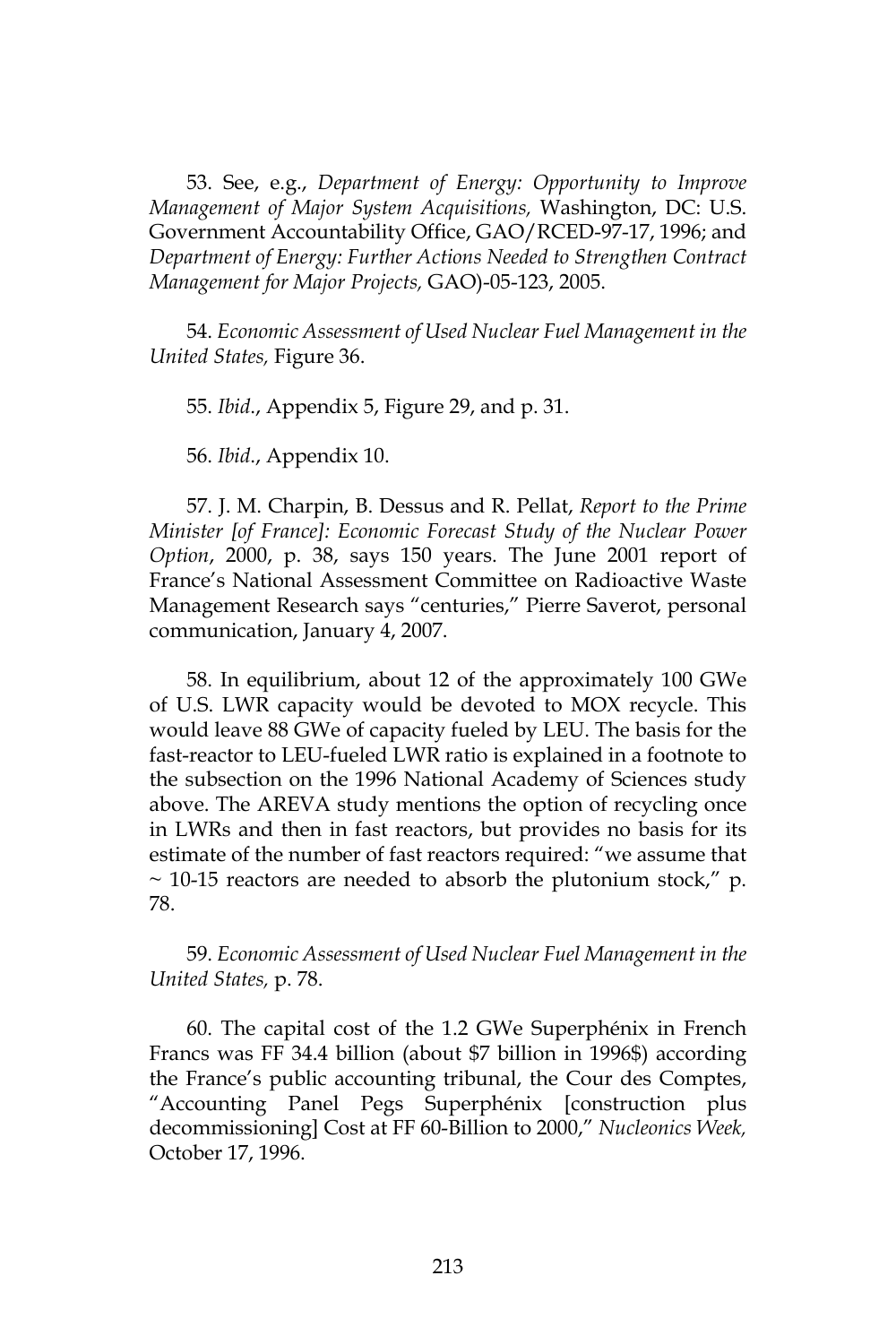61. Charpin, Dessus, and Pellat, *Report to the Prime Minister: Economic Forecast Study of the Nuclear Power Option*. We have taken a 1999 French Franc (FF) = \$0.2 (2006).

62. *Report to Congress: Spent Nuclear Fuel Recycling Program Plan,* p. 10.

63. Thomas B. Cochran, William M. Arkin, Robert S. Norris, and Milton M. Hoenig, *U.S. Nuclear Warhead Facility Profiles,*  Cambridge, MA: Ballinger Press, 1987, p. 24.

64. *National Energy Policy,* Washington, DC: The White House, 2001, p. 5-17.

65. We use here the nomenclature for the variants of UREX+ used by E. D. Collins in "Closing the Fuel Cycle Can Extend the Lifetime of the High-Level-Waste Repository," Washington, DC" American Nuclear Society, 2005 Winter Meeting, November 17, 2005.

66. G. F. Vandergrift, "Designing and Demonstration of the UREX+ Process Using Spent Nuclear Fuel," presentation at the International Conference on Advances for Future Nuclear Fuel Cycles, Nîmes, France, June 21-24, 2004.

67. The IAEA's threshold for self protection is one Sievert per hour at a distance of 1 meter, "The Physical Protection of Nuclear Material and Nuclear Facilities," INFCIRC/225, Rev. 4. A dose of several Sieverts would be lethal.

68. Collins, "Closing the Fuel Cycle Can Extend the Lifetime of the High-Level-Waste Repository."

69. J. Kang and F. von Hippel, "Limited Proliferation Resistance Benefits from Recycling Unseparated Transuranics and Lanthanides from Light-Water Reactor Spent Fuel," *Science & Global Security,* Vol. 13, 2005, p. 169.

70. Rube Goldberg was a cartoonist who specialized in designing enormously complex systems to accomplish simple tasks, available from *www.rube-goldberg.com/*.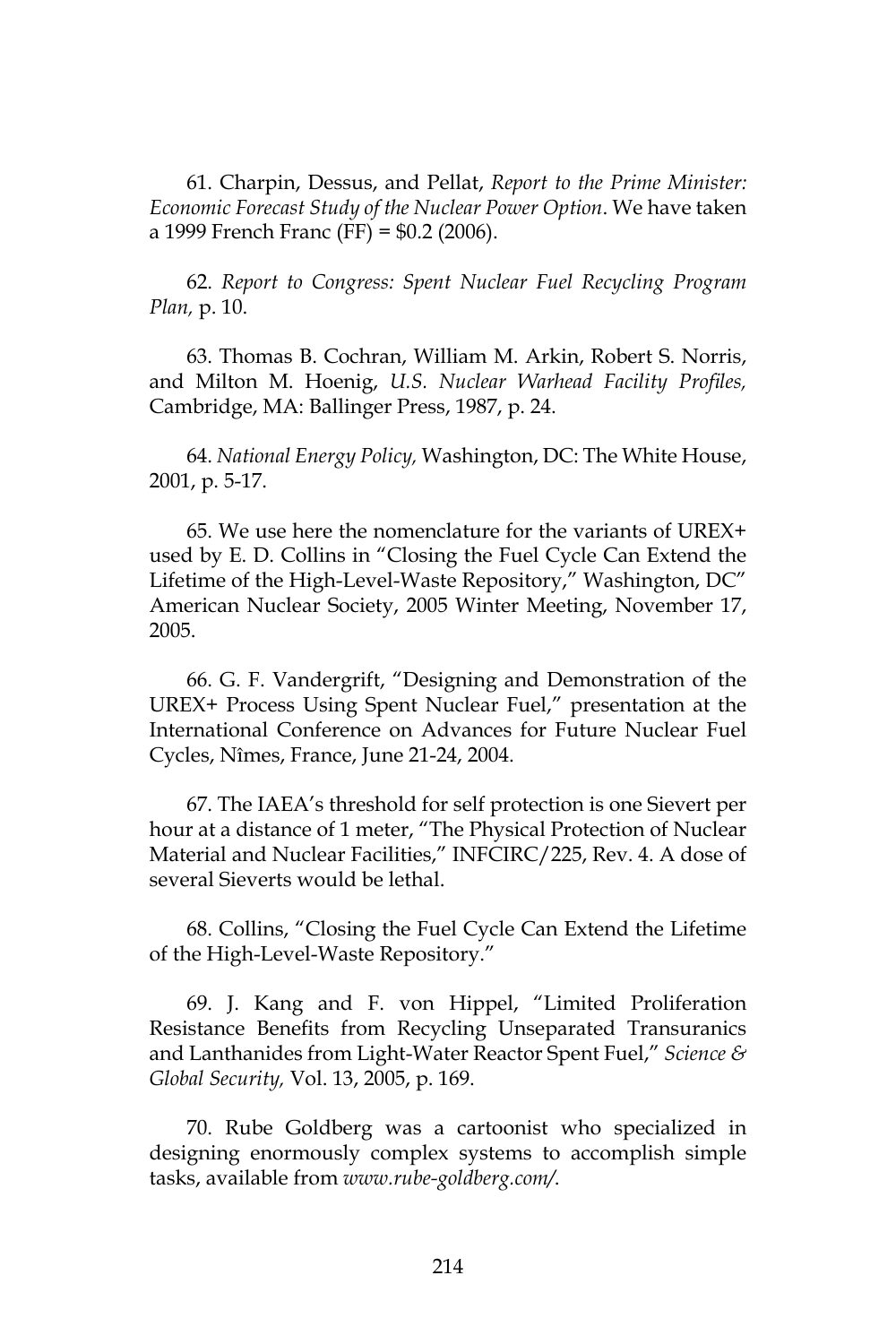71. Phillip Finck, Deputy Associate Laboratory Director for Applied Science and Technology and National Security, Argonne National Laboratory, "The Benefits of the Closed Nuclear Fuel Cycle," briefing to U.S. House of Representatives staff, March 10, 2006, slide 3.

72. This section was stimulated by Edwin Lyman's report, "The Global Nuclear Energy Partnership: Will it Advance Nonproliferation or Undermine It?" *Proceedings of the Annual Meeting of the Institute for Nuclear Materials Management*, Nashville, TN, July 16-20, 2006.

73. Marvin M. Miller, "Are IAEA Safeguards on Plutonium Bulk-Handling Facilities Effective?" Washington, DC: Nuclear Control Institute, 1990.

74. Kang and von Hippel, "Limited Proliferation Resistance Benefits from Recycling Unseparated Transuranics and Lanthanides from Light-Water Reactor Spent Fuel."

75. DoE, "Notice of Request for Expressions of Interest in a Consolidated Fuel Treatment Center to Support the Global Nuclear Energy Partnership."

76. Boston Consulting Group, *Economic Assessment of Used Nuclear Fuel Management in the United States*.

77. "Fact Sheet: Strengthening International Efforts Against WMD Proliferation," Washington, DC: The The White House, February 11, 2004, available from *www.whitehouse.gov/news/ releases/2004/02/20040211-5.html*.

78. *Multilateral Approaches to the Nuclear Fuel Cycle: Expert Group Report Submitted to the Director General of the International Atomic Energy Agency,* IAEA, INFCIRC-640, 2005, pp. 102-103, 119.

79. Argentina and Brazil have already been informed by the Bush administration that they are exempt from the proposed stricture, U.S. State Department officials, personal communication. It seems likely that Australia and Canada will be as well. South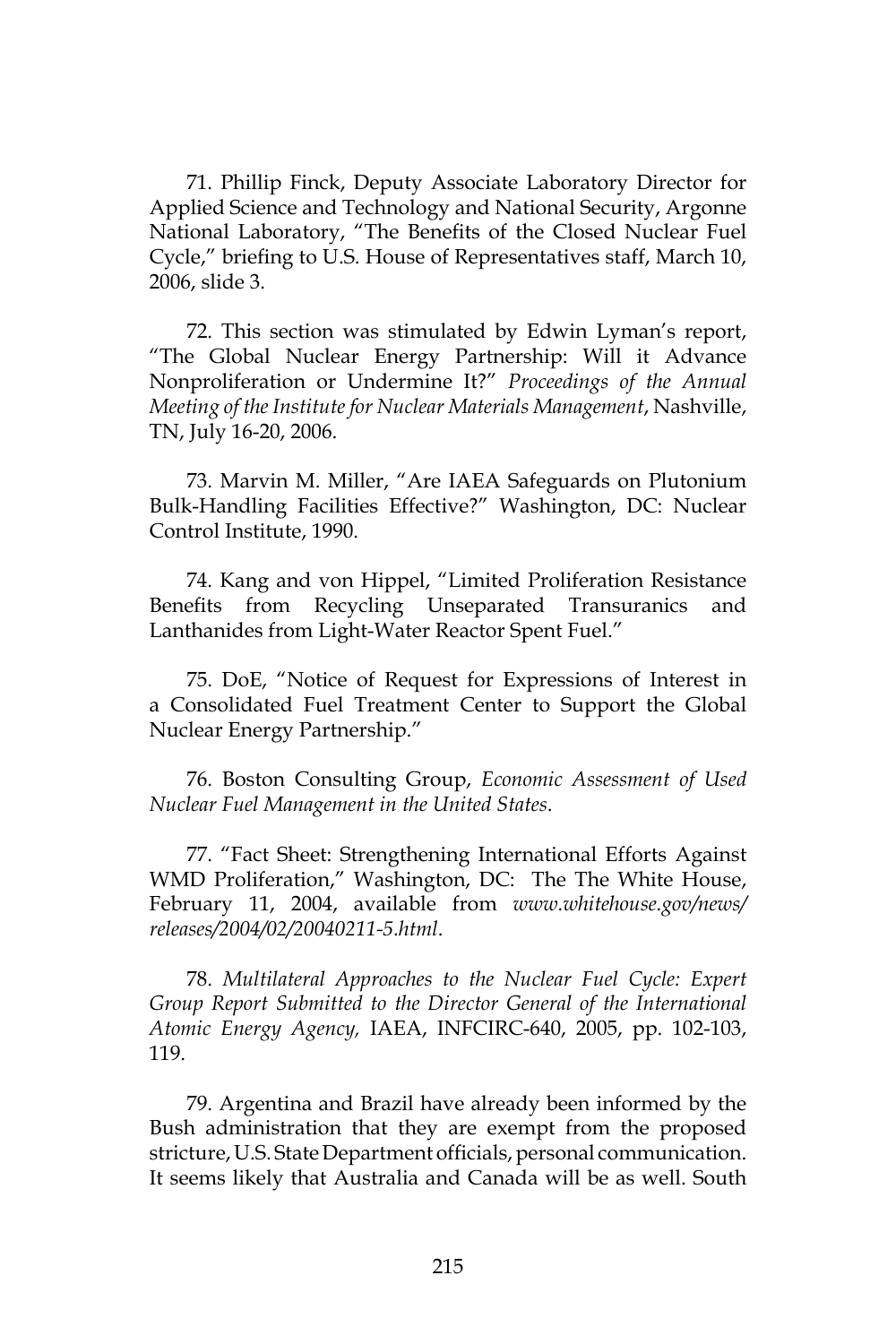Africa and Ukraine have also expressed an interest in national enrichment plants.

80. Mark Hibbs, "US Has not Decided Whether GNEP Will Include ROK Pyroprocessing," *Nuclear Fuel,* September 11, 2006.

81. "AREVA dual-track strategy aimed at two reprocessing plants," *Nuclear Fuel,* July 3, 2006. The countries listed as possible buyers were Japan, Germany, Canada, the Netherlands, Australia, Brazil, Argentina, and South Africa.

82. "Energy Secretary Bodman Outlines Plans on Yucca, Nuclear Waste, and Oil Security," Washington, DC: Environment and Energy Publishing, March 8, 2006.

83. The French Government's estimate was \$33 billion extra for 58,000 tons of spent fuel (see Table 2). The National Academy of Sciences' report, *Nuclear Wastes,* estimated an extra cost of \$50- 100+ billion for 62,000 tons of spent fuel. We have converted these to annual costs by using the current U.S. spent-fuel discharge rate of 2,000 tons per year.

84. Allison Macfarlane, "Interim Storage of Spent Fuel in the United States," *Annual Review of Energy and Environment,* Vol. 26, 2001, p. 201*.*

85. Robert Alvarez, Jan Beyea, Klaus Janberg, Jungmin Kang, Ed Lyman, Allison Macfarlane, Gordon Thompson, and Frank von Hippel, "Reducing the Hazards from Stored Spent Power-Reactor Fuel in the United States," *Science & Global Security,* Vol. 11, 2003, p. 1.

86. *Safety and Security of Commercial Spent Nuclear Fuel Storage*, pp. 68-69.

87. Picture of the spent fuel storage area of the shut down Maine Yankee nuclear power plant, available from *www. maineyankee.com/*.

88. California Public Resources Code, para. 25524.2.

89. California Energy Commission, *Integrated Energy Policy Report,* 2005 p. 85.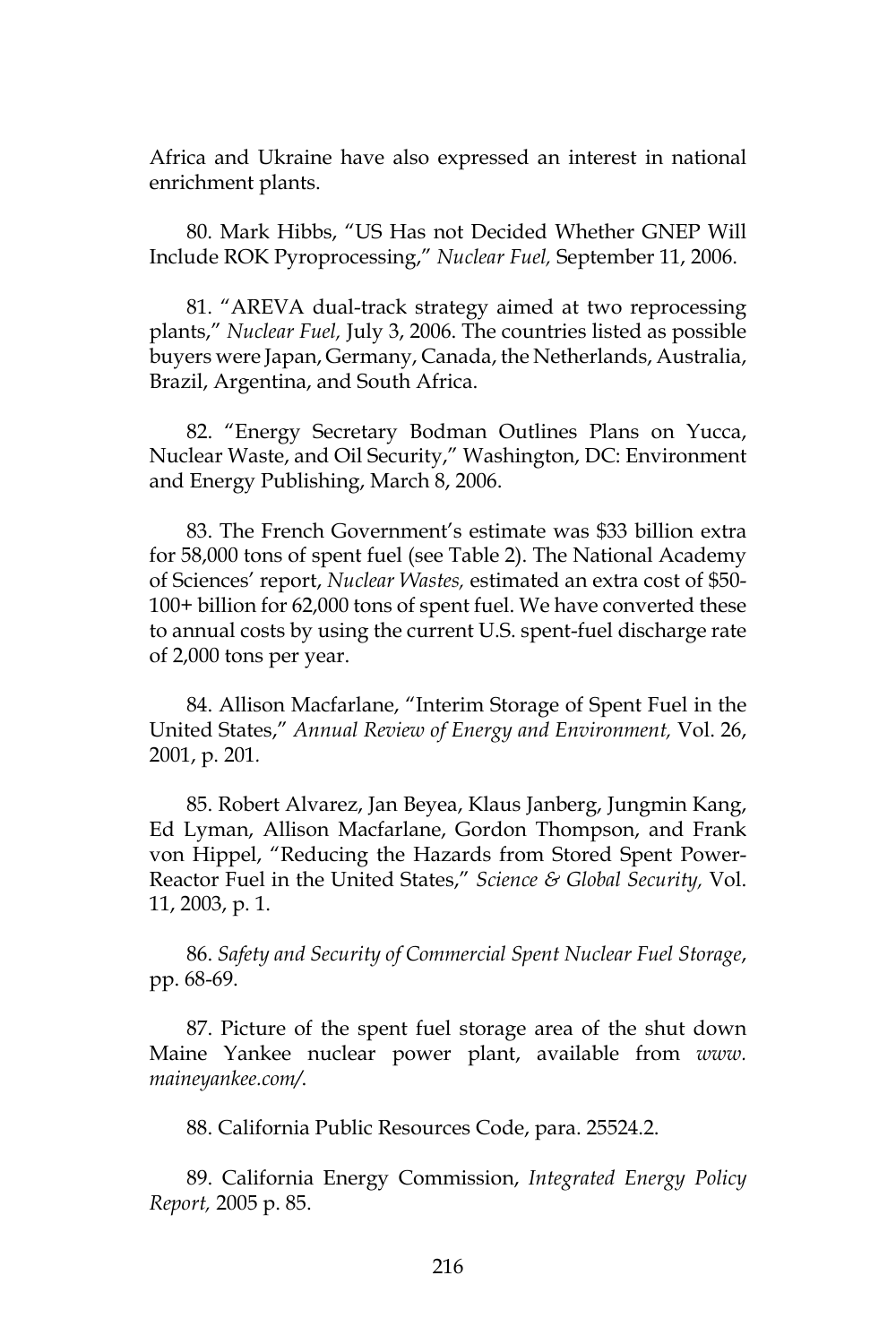90. As of November 2, 2006, 21 national groups and 106 local groups had signed a position statement, "Principles for Safeguarding Nuclear Waste at Reactors," available from *www. citizen.org/documents/PrinciplesSafeguardingIrradiatedFuel.pdf*. The statement indicates that the groups would require in addition that spent-fuel pools and dry-cask storage be hardened against attack and that the spent-fuel be moved to dry cask storage after 5 years in storage pools. Both requirements could be met at costs modest relative to reprocessing.

91. Skip Bowman, President of the Nuclear Energy Institute, testimony before the Senate Energy and Natural Resources Committee, May 16, 2006.

92. Cora Daniels, "Meet Mr. Nuke: John Rowe of Exelon is Staking Out a Megashare of What Could Be America's Great Atomic Revival," *Fortune,* May 15, 2006.

93. "The Proposed Yucca Mountain Nuclear Waste Dump Is Never Going To Open," available from *www.reid.senate.gov/issues/ yucca.cfm*.

94. *Ibid*.

95. At the \$50-100+ billion estimated in the 1996 National Academy of Sciences study, reprocessing of 62,000 tons spent LWR fuel and fission of the recovered transuranics in advanced burner reactors would cost \$0.8-1.6+ million per metric ton. For comparison for a site with operating reactors and 500 tons of dry cask fuel, the incremental capital cost for dry-cask storage is \$0.11 million/ton, and the annual cost would be about \$0.002 million per ton-year. For a similar site with shut down reactors, the annual cost would be about \$0.009 million per ton-year. See footnote to section II for details.

96. As of the end of 2002, less than 3,000 out of 50,000 tons of U.S. spent fuel were stored at 10 U.S. sites with no operating power reactors, *Going the Distance,* Table 2.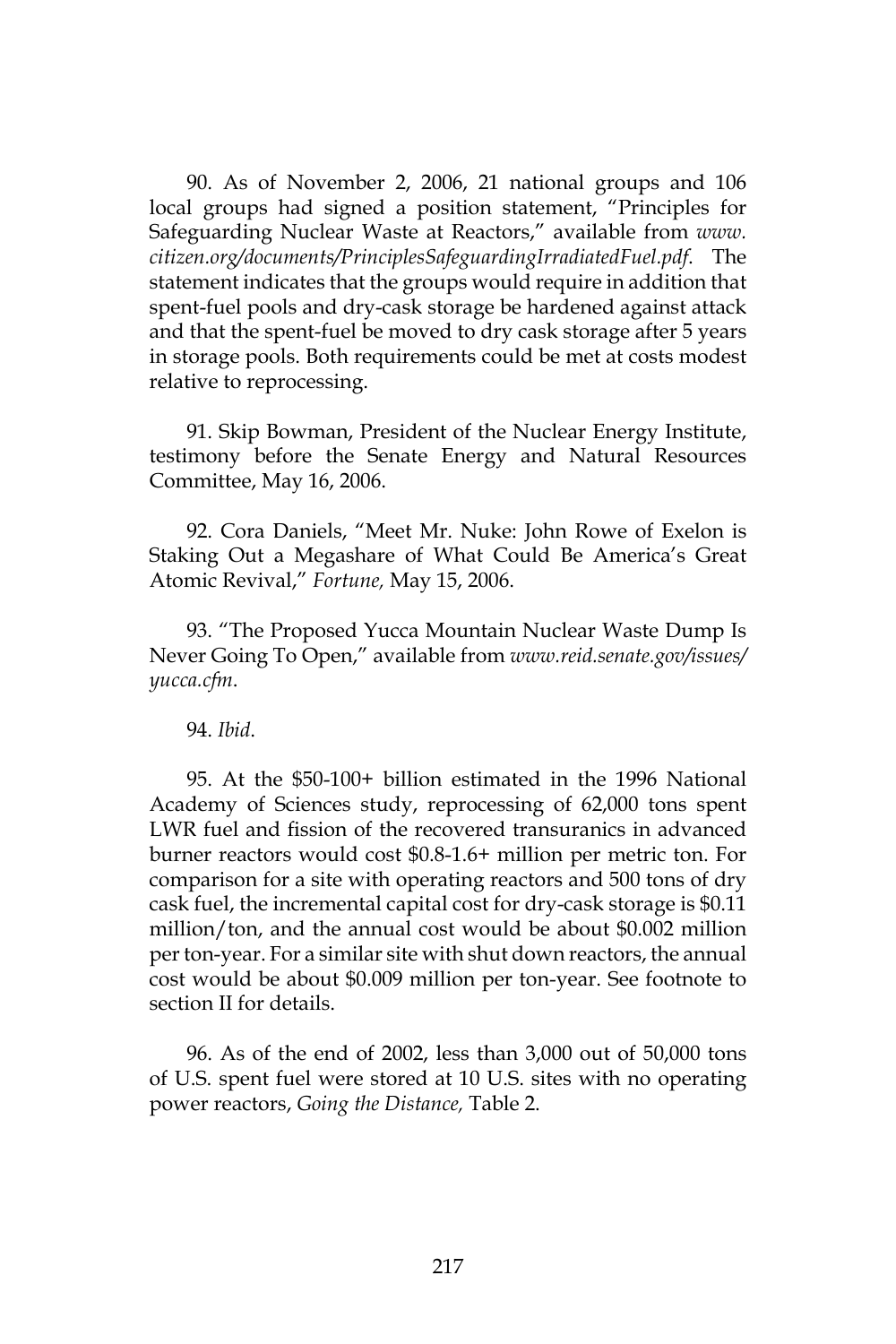# **APPENDIX**

# **SCENARIOS FOR THE FRENCH FUEL CYCLE\***

| Percentage of Spent LEU Fuel Reprocessed                          |           |                                           |                            |                                |  |  |  |  |
|-------------------------------------------------------------------|-----------|-------------------------------------------|----------------------------|--------------------------------|--|--|--|--|
|                                                                   | % (S6)    | 27%<br>(Reprocessing Ends<br>in 2010, S4) | 100%<br>(Derived Scenario) | <b>No Reprocessing</b><br>(S7) |  |  |  |  |
| Fuel cycle costs (10 <sup>9</sup> 1999 FF [2006 \$] undiscounted) |           |                                           |                            |                                |  |  |  |  |
| Front end                                                         | 578 [116] | 602 [120]                                 | 558 [112]                  | 611 [122]                      |  |  |  |  |
| <b>Back end</b>                                                   | 370 [74]  | 307 [61]                                  | 422 [84]                   | 203 [41]                       |  |  |  |  |
| Net                                                               | 948 [190] | 909 [182]                                 | 980 [196]                  | 814 [162]                      |  |  |  |  |
| Back end cost (\$/kg)                                             |           |                                           | \$1450                     | \$700                          |  |  |  |  |
| Back end cost<br>(\$10-3/kWh)                                     |           |                                           | 4.2                        | 2.0                            |  |  |  |  |
| Inputs                                                            |           |                                           |                            |                                |  |  |  |  |
| <b>Natural</b><br>uranium mined<br>(10 <sup>3</sup> metric tons)  | 437       | 460                                       | 418                        | 475                            |  |  |  |  |
| <b>Separative Work</b><br>(million SWUs)                          | 313       | 330                                       | 299                        | 341                            |  |  |  |  |
| <b>LEU</b> fuel fabricated<br>$(103$ tons uranium)                | 54        | 56                                        | 52                         | 58                             |  |  |  |  |
| <b>MOX</b> fuel fabricated<br>$(103$ tons)                        | 4.8       | $\overline{2}$                            | 7.1                        | $\mathbf{0}$                   |  |  |  |  |
| <b>LEU</b> fuel reprocessed<br>$(103$ tons)                       | 36        | 15                                        | 52                         | $\mathbf{0}$                   |  |  |  |  |
| <b>Wastes</b>                                                     |           |                                           |                            |                                |  |  |  |  |
| Depleted uranium<br>$(103$ tons)                                  | 379       | 401                                       | 360                        | 417                            |  |  |  |  |
| <b>LEU Spent fuel</b><br>$(103$ tons)                             | 18        | 41                                        | 0                          | 58                             |  |  |  |  |
| <b>MOX Spent Fuel</b><br>$(103$ tons)                             | 4.8       | $\overline{2}$                            | 7.1                        | $\mathbf{0}$                   |  |  |  |  |
| <b>Transuranic Waste</b><br>$(103$ cubic meters)                  | 18        | 12                                        | 23                         | 0                              |  |  |  |  |
| High-level waste<br>(10 <sup>3</sup> cubic meters)                | 4.8       | 1.6                                       | 7.5                        | 0                              |  |  |  |  |
| Plutonium/Americium<br>in spent fuel (tons)                       | 514       | 602                                       | 441                        | 667                            |  |  |  |  |
| Reprocessed uranium<br>$(103$ tons)                               | 34        | 14                                        | 50                         | $\mathbf{0}$                   |  |  |  |  |